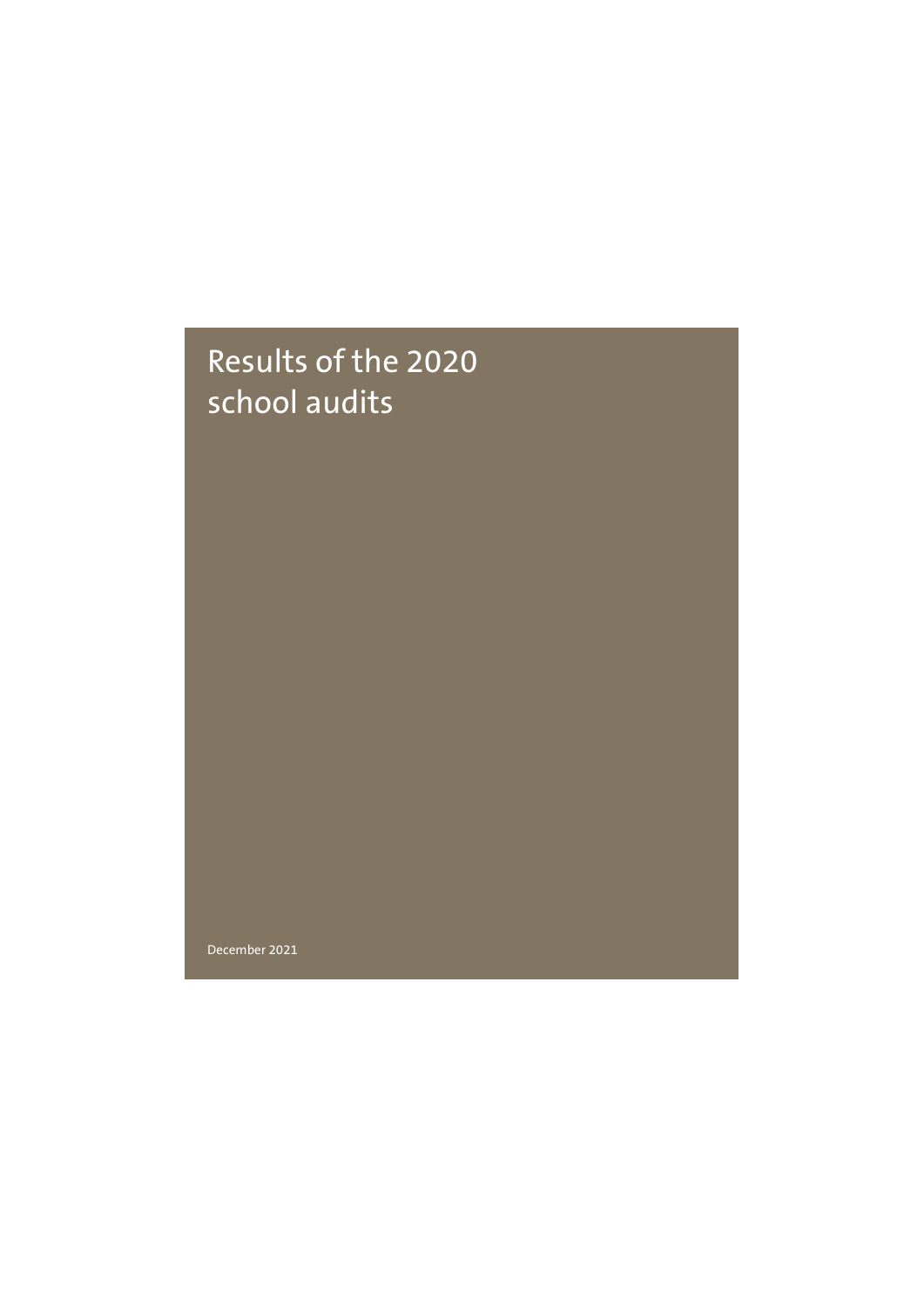### **Contents**

| Our recommendations                                                                                                                                                                                                                                                                                                                                                                                                                                                                                                                                                                                                                                                                                                                                                                                                                                                                                                                                                                                                                                                           | 3                                                                             |
|-------------------------------------------------------------------------------------------------------------------------------------------------------------------------------------------------------------------------------------------------------------------------------------------------------------------------------------------------------------------------------------------------------------------------------------------------------------------------------------------------------------------------------------------------------------------------------------------------------------------------------------------------------------------------------------------------------------------------------------------------------------------------------------------------------------------------------------------------------------------------------------------------------------------------------------------------------------------------------------------------------------------------------------------------------------------------------|-------------------------------------------------------------------------------|
| Part 1 - Completing the school audits                                                                                                                                                                                                                                                                                                                                                                                                                                                                                                                                                                                                                                                                                                                                                                                                                                                                                                                                                                                                                                         | 4                                                                             |
| Part 2 - What our audit reports said                                                                                                                                                                                                                                                                                                                                                                                                                                                                                                                                                                                                                                                                                                                                                                                                                                                                                                                                                                                                                                          | 7                                                                             |
| Modified audit opinions<br>Matters of importance that we draw readers' attention to<br>Reporting on whether schools followed laws and regulations                                                                                                                                                                                                                                                                                                                                                                                                                                                                                                                                                                                                                                                                                                                                                                                                                                                                                                                             | $\overline{7}$<br>13<br>16                                                    |
| Part 3 - Schools in financial difficulty                                                                                                                                                                                                                                                                                                                                                                                                                                                                                                                                                                                                                                                                                                                                                                                                                                                                                                                                                                                                                                      | 18                                                                            |
| The financial health of schools<br>The effect of Covid-19 on school finances<br>What we mean by financial difficulty<br>Schools considered to be in serious financial difficulty<br>Why do schools get into financial difficulty?<br>Conclusion                                                                                                                                                                                                                                                                                                                                                                                                                                                                                                                                                                                                                                                                                                                                                                                                                               | 18<br>20<br>29<br>30<br>32<br>34                                              |
| Part 4 – Matters we identified during our audits                                                                                                                                                                                                                                                                                                                                                                                                                                                                                                                                                                                                                                                                                                                                                                                                                                                                                                                                                                                                                              | 35                                                                            |
| School payroll<br>Sensitive expenditure<br>Cyclical maintenance<br>Budgeting<br>Publishing annual reports<br>Future of school audits<br>Integrity in the public sector                                                                                                                                                                                                                                                                                                                                                                                                                                                                                                                                                                                                                                                                                                                                                                                                                                                                                                        | 35<br>39<br>41<br>42<br>43<br>43<br>45                                        |
| Appendix - Update on progress with our previous recommendations                                                                                                                                                                                                                                                                                                                                                                                                                                                                                                                                                                                                                                                                                                                                                                                                                                                                                                                                                                                                               | 47                                                                            |
| Figures                                                                                                                                                                                                                                                                                                                                                                                                                                                                                                                                                                                                                                                                                                                                                                                                                                                                                                                                                                                                                                                                       |                                                                               |
| 1 - Numbers of draft financial statements received for audit during the past few years<br>2 - Outstanding audits, at the end of October, by audit year<br>3 - Types of modified opinions<br>4 - Schools with "limitation of scope" opinions about locally raised funds<br>5 - Schools and kura with "limitation of scope" opinions about cyclical maintenance<br>6 - Average cash and investments held by schools as at 31 December 2020 and 2019<br>7-The numbers of schools that hold different levels of "available" cash as at 31 December 2020, by decile<br>8 - Total locally raised funds (excluding international student revenue) for all schools by education region<br>9 - Total locally raised funds plus donations scheme funding for all schools, by decile<br>10 - Total international student revenue by decile<br>11-Total school revenue for 2020, 2019, and 2018<br>12-Total school expenditure for 2020, 2019, and 2018<br>13 - Average surplus recorded in 2020 by school type compared to 2019<br>14 - Schools with working capital deficits, by decile | 4<br>5<br>8<br>10<br>12<br>18<br>19<br>22<br>23<br>24<br>25<br>26<br>28<br>30 |
| 15 - Schools that needed letters of support for their 2020 audits to confirm they were a "going concern"<br>16 - Staff costs that are board-funded as a percentage of the school's operations grants<br>17 - Value of payroll errors, 2012 to 2020                                                                                                                                                                                                                                                                                                                                                                                                                                                                                                                                                                                                                                                                                                                                                                                                                            | 31<br>33<br>36                                                                |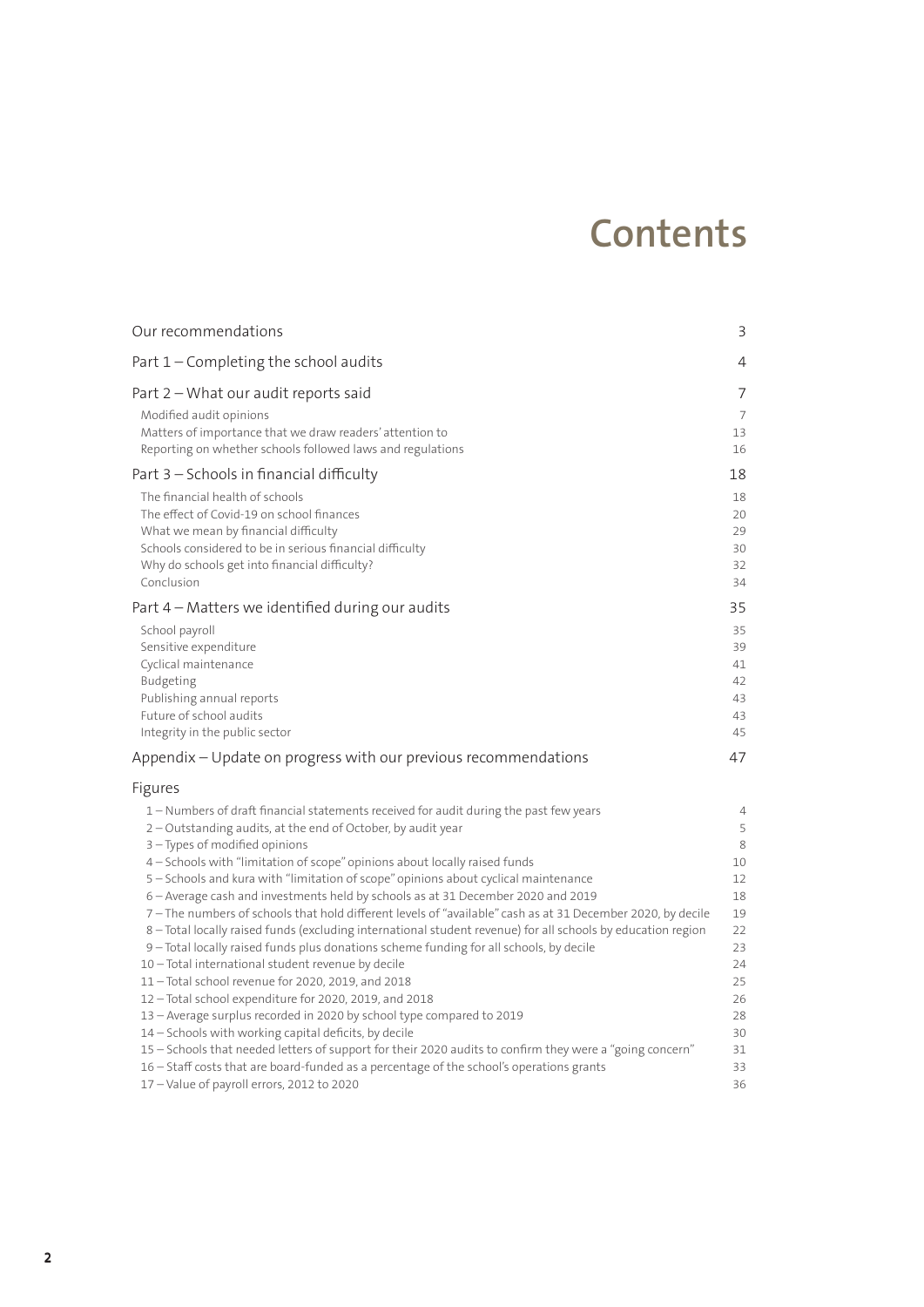### **Our recommendations**

We recommend that the Ministry of Education:

- 1. Make sure that changes to school payroll processes do not adversely affect the schools' control environment by working collaboratively with Education Payroll Limited. This includes making sure that controls within schools help prevent fraud and error, and ensure that all transactions are approved within delegations;
- 2. Make sure that schools are complying with their property planning requirements by having up-to-date cyclical maintenance plans. This includes reviewing those plans to assess whether they are reasonable and consistent with schools' condition assessments and planned capital works; and
- 3. Simplify the level of financial reporting required in the Kiwi Park model financial statements. This includes reconsidering information the Ministry of Education specifically requires, in addition to what is required by financial reporting standards, and whether it can obtain that information from other sources.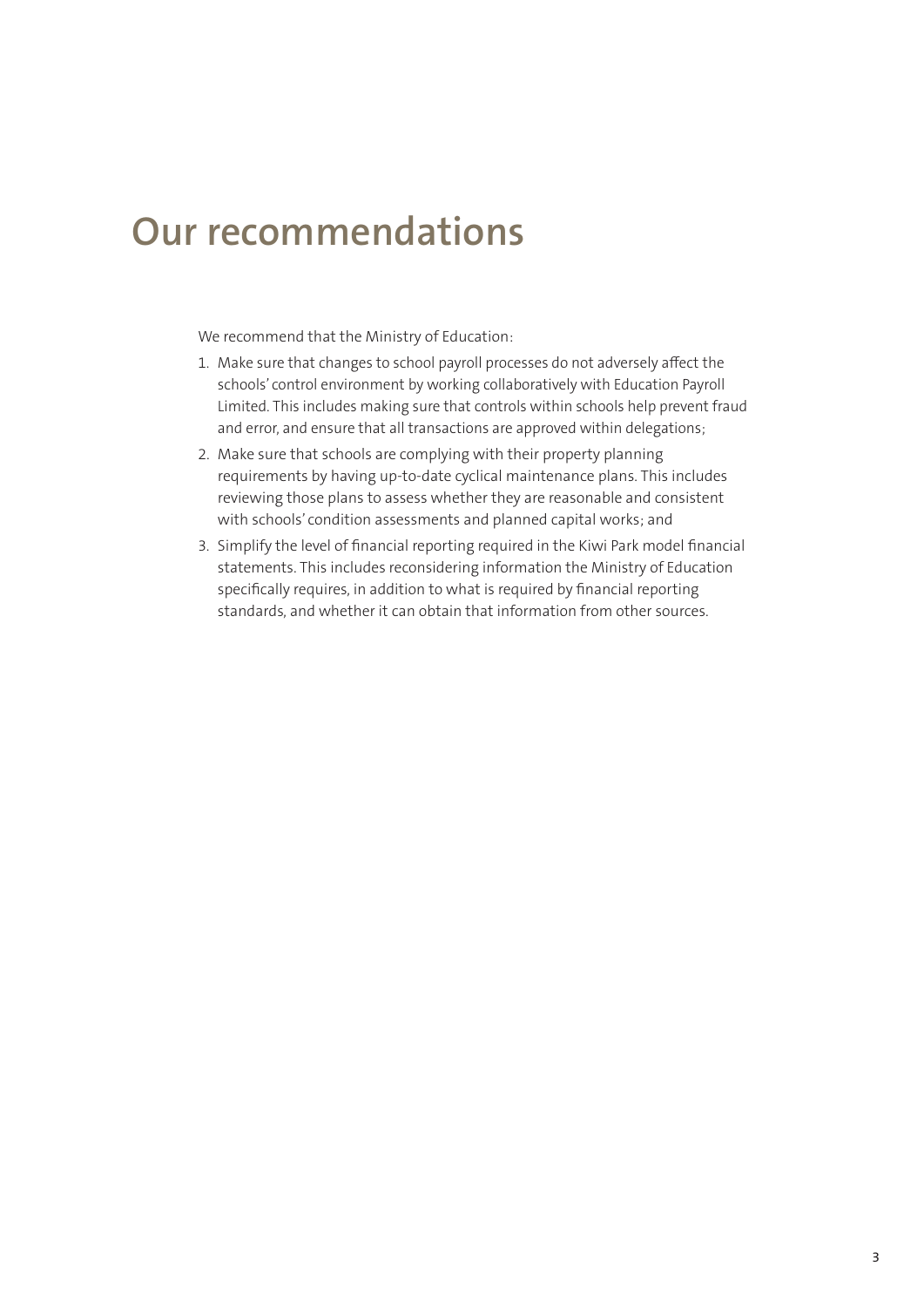# **1 Completing the school audits**

- 1.1 In this Part, we report on how many schools provided draft financial statements for audit and how many audits have been completed, including audits of public organisations related to schools.
- 1.2 Schools must provide their draft financial statements for audit by 31 March (the statutory deadline). In recent years, we have worked with the Ministry of Education (the Ministry) and the schools sector to encourage schools to provide their draft financial statements for audit as soon as possible and at the latest by the statutory deadline.
- 1.3 This year, we received about 96% of draft financial statements for audit by 31 March 2021. As Figure 1 shows, this is the best result we have had in the past 10 years. We appreciate the hard work that schools carried out in the first quarter of the calendar year to provide draft financial statements and the information we needed for the audit by 31 March.

#### **Figure 1**

**Numbers of draft financial statements received for audit during the past few years**



Note: We use 2011 as a comparison because this was pre-Novopay and we were able to complete 95% of our audits by the 31 May statutory deadline.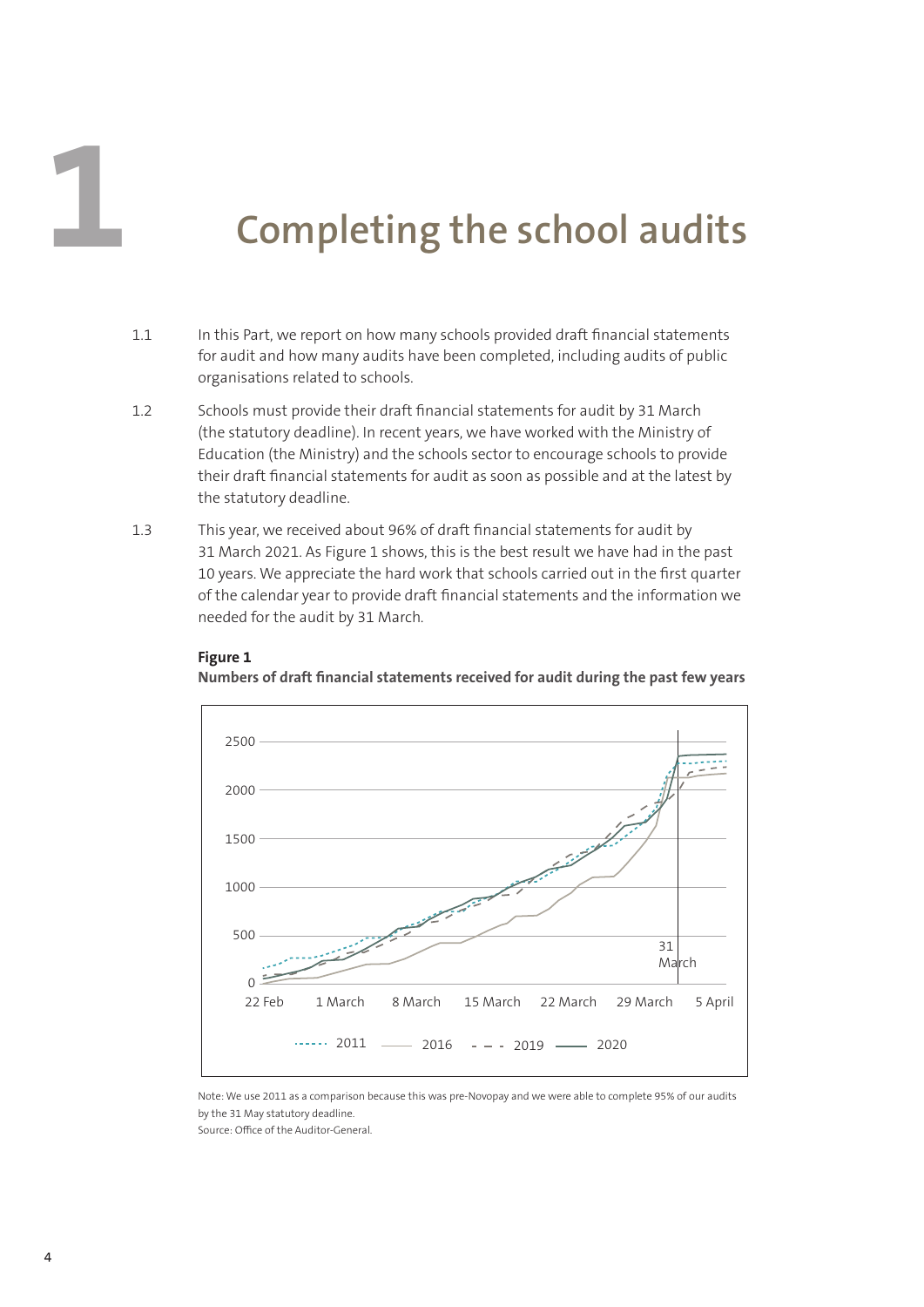- 1.4 This year was another challenging year for our school audits. We completed 1732 (70%)<sup>1</sup> of the 2020 school audits by 31 May 2021 (the statutory deadline). Although this improved on the 59% completion rate for the 2019 audits, Covid-19 has continued to affect our ability to complete audits on time.
- 1.5 The most significant impact of Covid-19 on our audits this year was the acute shortage of auditors, which has been exacerbated by the closed borders. In addition, more audits than usual carried over from the previous year because of the disruptions of the Covid-19 lockdowns in 2020. At the start of 2021, 169 of the 2019 audits were still outstanding. In recent years, an average of 60 previous years' audits have been outstanding at the end of the year.
- 1.6 We were disappointed that we could not complete more audits by 31 May 2021. The shortage of auditors was the reason that most of the schools audits that did not meet the statutory deadline were completed late. However, we have made good progress since May. As at 31 October 2021, we have completed 2273 (92%) of the 2020 school audits.
- 1.7 In a typical year, about 100 (4%) of the previous year's school audits remain outstanding at the end of October. Because of the delays experienced this year, 185 (8%) of the 2020 audits were still outstanding as at 31 October. This is an improvement on last year, where 292 (12%) of the 2019 audits were outstanding at the end of October. Figure 2 shows the number of outstanding audits by year.

| Audit year   | As at 31 October 2021 | As at 31 October 2020 | As at 31 October 2019 |
|--------------|-----------------------|-----------------------|-----------------------|
| 2020         | 185                   |                       |                       |
| 2019         | 40                    | 292                   |                       |
| 2018         | 19                    | 44                    | 112                   |
| 2017         | 8                     | 12                    | 23                    |
| 2016         | 7                     | 9                     | 14                    |
| 2015         | $\overline{4}$        | 5                     | 7                     |
| 2014         | $\mathbf{1}$          | $\mathbf{1}$          | $\mathcal{P}$         |
| 2013         | $\mathbf{1}$          | $\mathbf{1}$          | 1                     |
| <b>Total</b> | 265                   | 364                   | 159                   |

#### **Figure 2**

| Outstanding audits, at the end of October, by audit year |  |  |  |
|----------------------------------------------------------|--|--|--|
|----------------------------------------------------------|--|--|--|

Source: Office of the Auditor-General.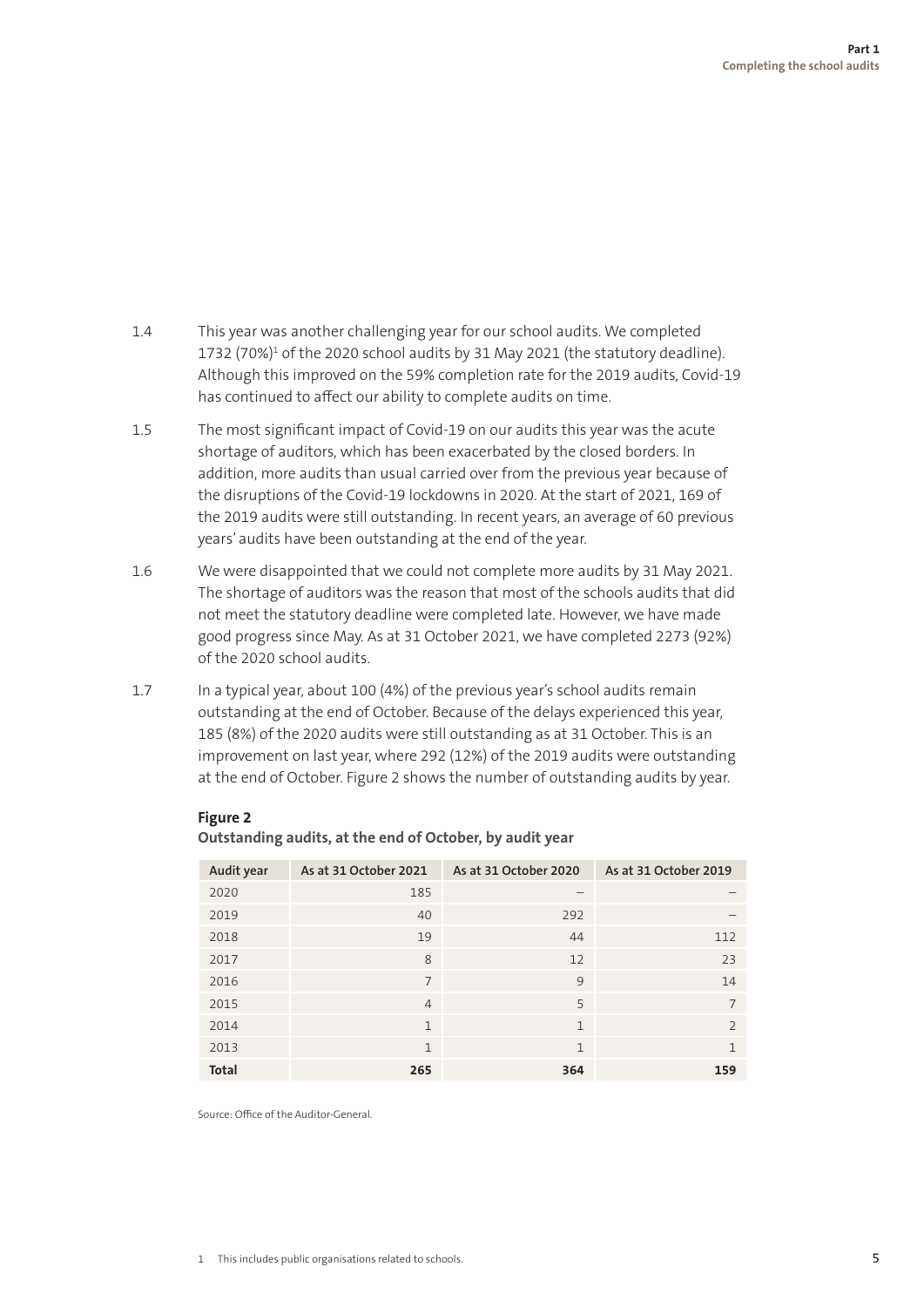- 1.8 Although some audits were not completed for reasons unrelated to Covid-19 and some of those audits were in arrears before Covid-19, the shortage of auditors has made it more difficult to complete these audits. However, we are committed to bringing them up to date as soon as possible, and our auditors are putting plans in place to complete the outstanding school audits for 2020 and earlier.
- 1.9 We completed 282 school audits from previous years since we last reported on the results of the school audits in November 2020. There were 80 previous-year audits of 49 schools outstanding on 31 October this year, compared with 72 audits at the same time last year.
- 1.10 The details of the school audits that were outstanding on 31 October 2021 are on our website.
- 1.11 We have recently appointed auditors for the next three years' audits. As part of that exercise, we have re-sized some audit portfolios to better reflect auditors' capacity so that audits can be completed on time.
- 1.12 However, ongoing Covid-19 restrictions and border closures will continue to make completing school audits challenging and we cannot rule out further disruptions and delays. We encourage all involved to keep working together to complete school audits on time and support the accountability of schools.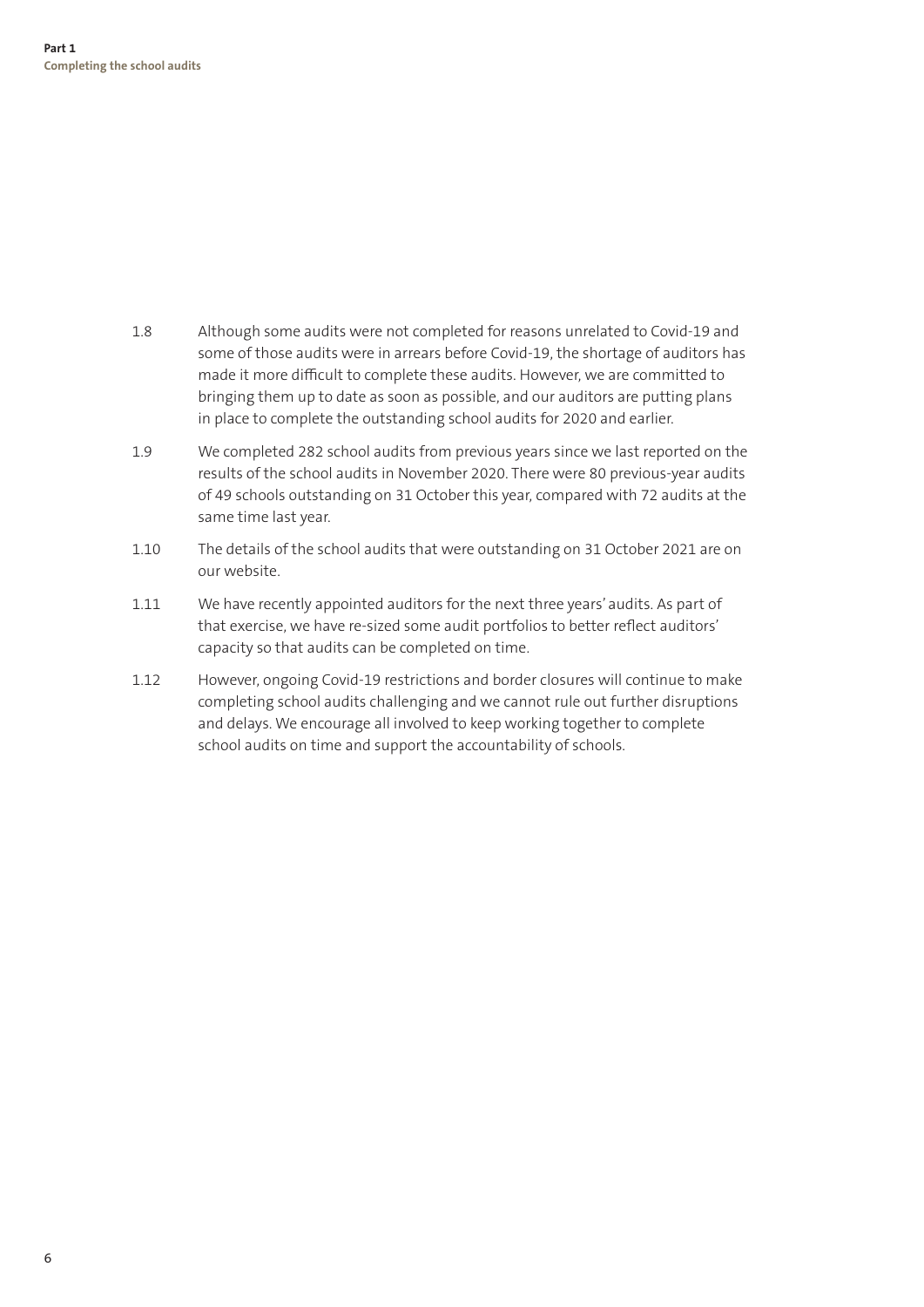# **What our audit reports said 22**

- 2.1 In this Part, we set out the results of the 2020 school audits<sup>2</sup> and the results of any audits for previous years that we have completed since we reported on the 2019 school audits.
- 2.2 We issued a "standard" unmodified audit report for most schools. This means that, in our opinion, those schools' financial statements fairly reflect their transactions for the year and their financial position at the end of the year.
- 2.3 Our "non-standard" audit reports include either modified audit opinions or paragraphs drawing the readers' attention to important matters. We explain these further below.

#### Modified audit opinions

- 2.4 We issue modified audit opinions if we cannot get enough evidence about a matter or if we conclude that there is an error in the financial information, and if that uncertainty or error is significant enough to change a reader's view of the financial statements.
- 2.5 Figure 3 explains the different types of modified audit opinions and why we issue them. It also summarises the modified audit opinions we have issued since our last report.
- 2.6 Of the completed audits for 2020, 24 audit reports contained a modified audit opinion. We also issued a further 23 modified opinions for previous-year audits that were outstanding since our last report.3 This is an increase on the number of modified audit opinions that we normally issue, but it remains a small percentage of all audit opinions we issue. We explain the types of modified opinions we issued below.4

- 2 This includes the audits of public organisations related to schools.
- 3 This includes four audit reports that refer to a qualification on the previous year's figures included in the financial statements because of a qualified audit opinion in that year.
- 4 These audit reports are for 2020 unless noted otherwise.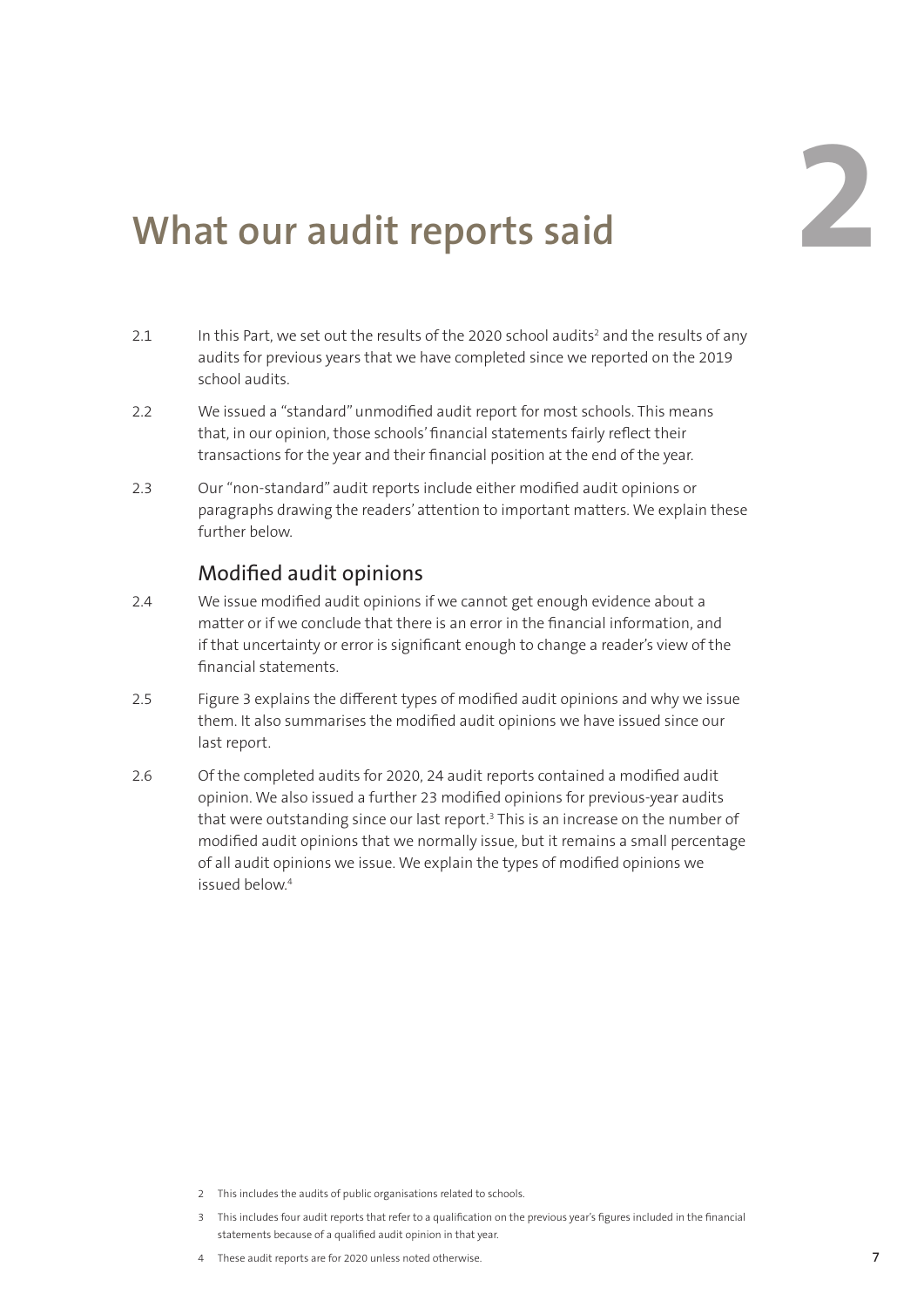**Figure 3 Types of modified opinions**



Source: Office of the Auditor-General.

#### **Disclaimers of opinion**

- 2.7 We issue a disclaimer of opinion when we cannot get enough audit evidence to express an opinion. This is serious because there is a lack of public accountability – we cannot confirm that the school's financial statements are a true reflection of its transactions and balances. We issued a disclaimer of opinion on the financial statements of two schools.
- 2.8 We issued a disclaimer of opinion for Al-Madinah School because we were unable to provide an opinion on its 2018 financial statements. This was because the school had limited controls over cash receipts, payments to suppliers, and the identification and disclosure of related-party transactions between the board and the proprietor, and between staff, family members, and other parties.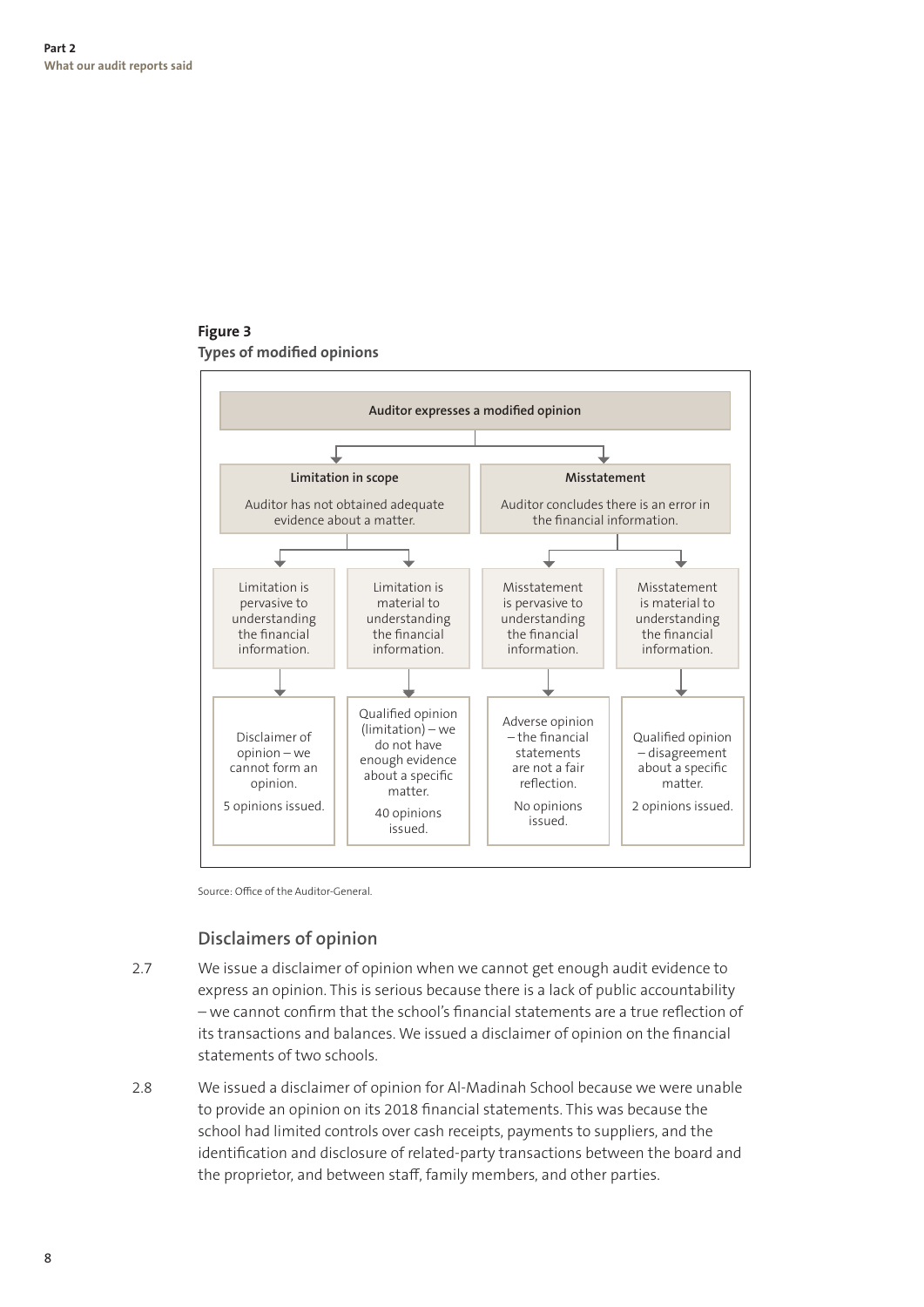- 2.9 We issued similar disclaimers of opinion for Al-Madinah School's 2016 and 2017 financial statements, which we have reported on previously. We also drew attention to the school failing to submit its 2018 audited financial statements to the Ministry by the statutory deadline of 31 May 2019.
- 2.10 We also issued the audit reports for Al-Madinah School's 2019 and 2020 financial statements during 2021. For 2019, we were unable to give an opinion about the comparative figures reported in the financial statements because of the prior year disclaimer of opinion. However, we were able to give assurance over the 2019 and 2020 financial information the school reported. The 2020 audit was also completed by 31 May 2021, bringing the school's audits up to date.
- 2.11 In December 2020, we completed the audits of Te Kura o Pakipaki for 2015 to 2018. We issued a disclaimer of opinion on all four years, consistent with the opinion on the 2014 financial statements we had previously issued.
- 2.12 We could not get enough evidence about bank accounts, revenue and expenditure, and some assets and liabilities of the kura. This was because there was a lack of controls over cash receipting and expenditure from a bank account under the kura's control and a lack of supporting documents for some transactions.
- 2.13 We also drew attention to the kura's financial difficulties in 2015 and 2016, and to it breaching legislation by failing to keep appropriate accounting records and meet statutory time frames.
- 2.14 The audits for Te Kura o Pakipaki are now up to date. Because of the disclaimer of opinion for 2018, the 2019 audit report (also issued in December 2020) referred to our not having enough audit evidence about the opening balances and comparative figures. However, we were able to give an opinion about the 2019 information.
- 2.15 The audit report for 2020 was issued without a disclaimer of opinion by the 31 May statutory deadline.

#### **Disagreements**

- 2.16 If a school has prepared its financial statements inconsistently with applicable accounting standards or we consider that the financial statements include a significant error, we issue a qualified opinion that sets out where we "disagree" with the school. We issued this type of opinion for two schools.
- 2.17 For the ninth year, we disagreed with William Colenso College for not preparing consolidated (or group) financial statements that included the transactions and financial position for the William Colenso College Charitable Trust.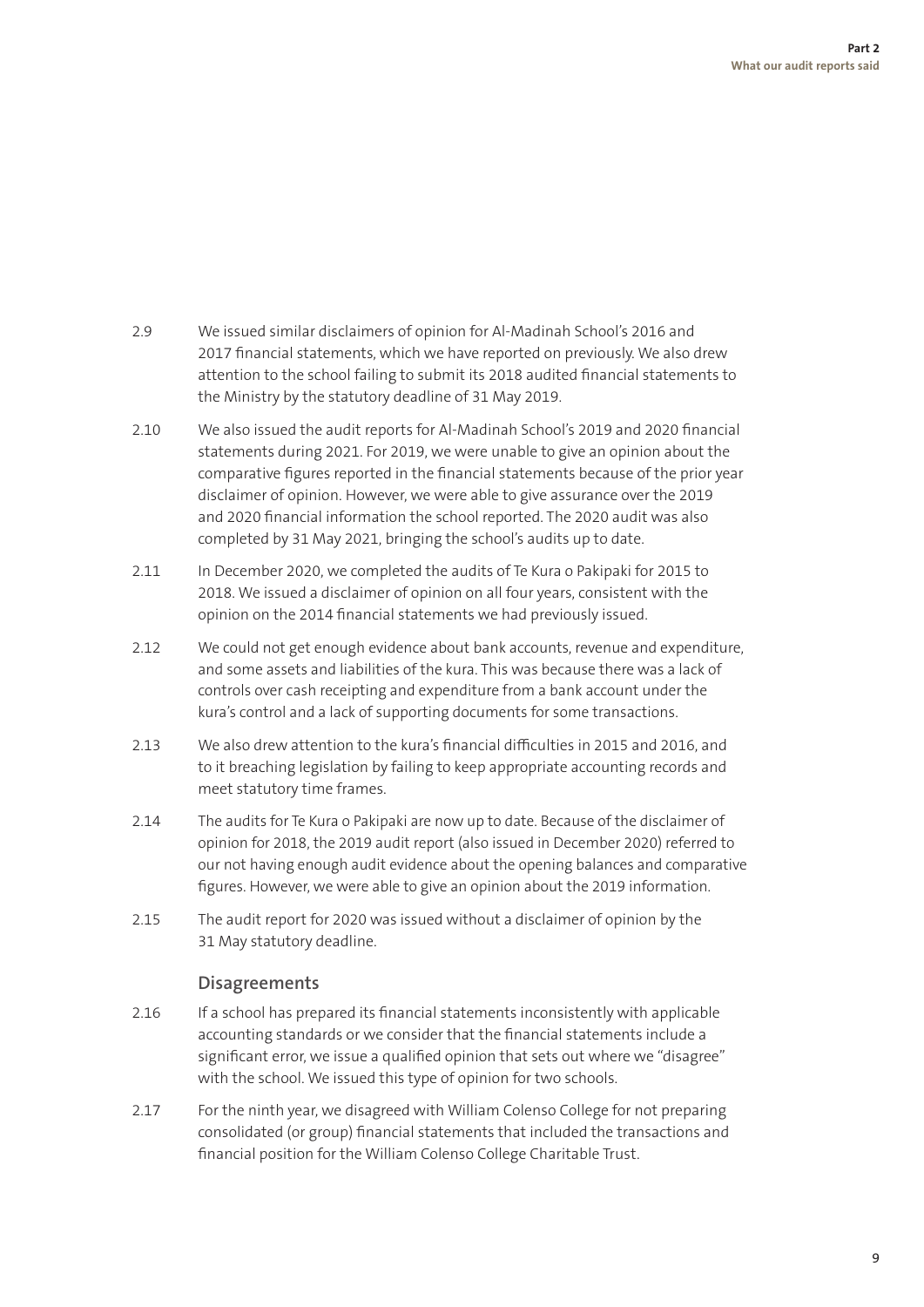- 2.18 We consider that group financial statements are required because the college "controls" the Trust for financial reporting purposes. The college disagrees with our assessment. As a result, the college is not being transparent about all its transactions and financial position to its community.
- 2.19 We also disagreed with Renew School not including a cyclical maintenance provision in its 2019 financial statements.<sup>5</sup> This is a departure from the relevant financial reporting standard, which requires that a provision be recorded to estimate the cost of the school's obligation to keep its buildings in a good state of repair. The school recognised a cyclical maintenance provision in its 2020 financial statements.

#### **Limitations of scope**

2.20 We issue "limitations of scope" qualified opinions when we cannot get enough evidence about one or more aspects of a school's financial statements. The audit report explains which aspect of a school's financial statements we could not corroborate. We explain the types of limitations of scope that we reported on this year.

#### **Locally raised funds**

2.21 If a school receives funds from its community, it is important that it has appropriate controls to correctly record all the money it receives. We could not get enough evidence about the amounts raised locally for the schools and kura listed in Figure 4 below.

#### **Figure 4**

**Schools with "limitation of scope" opinions about locally raised funds**

| 2020 audits                                   | Previous year audits                                  |
|-----------------------------------------------|-------------------------------------------------------|
| Linkwater School                              | Makarika School (2018 and 2019)                       |
| The Taumarunui High School<br>Community Trust | Opihi College (2019)                                  |
|                                               | St Peter's College Hostel Limited (2018 and 2019)     |
|                                               | St Peter's College Foundation (2018 and 2019)         |
|                                               | St Peter's College Hostel Trust Group (2018 and 2019) |
|                                               | Te Kura Kaupapa o Te Puaha o Waikato School (2019)    |

Source: Office of the Auditor-General.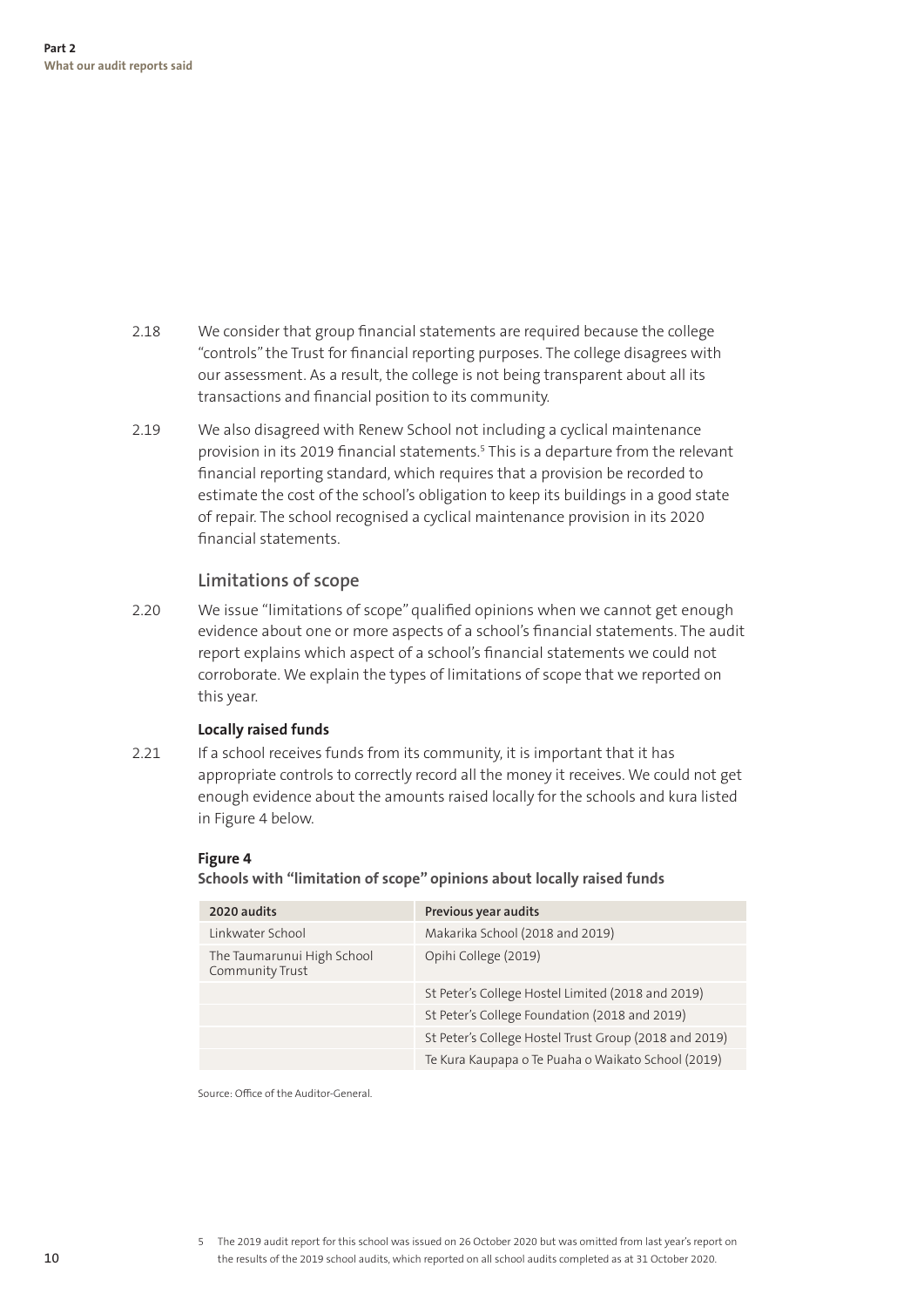- 2.22 We also reported on other matters in some of the audit reports:
	- We were unable to verify some expenditure transactions for Makarika School because of a lack of supporting documents.
	- We could not verify the accuracy of the information included in the statement of service performance for St Peter's College Hostel Charitable Trust Group and St Peter's College Hostel Limited because there was insufficient supporting documentation.
	- The board used a disestablishment basis when preparing the financial statements of the St Peter's College Foundation because it is to be wound up.
- 2.23 We reported in earlier reports on a lack of controls over revenues for The Taumarunui High School Community Trust (2019 and 2018) and Opihi College (2018).

#### **Cyclical maintenance**

- 2.24 Schools are required to maintain the buildings provided by the Ministry or their proprietor (if they are an integrated school), and they receive funding for property maintenance as part of their operations grant. The school's property occupancy agreement sets out this obligation.
- 2.25 Certain types of maintenance, such as painting the exterior of the school, are needed only periodically. Schools must recognise their obligation to carry out this maintenance as a provision for cyclical maintenance in their financial statements.
- 2.26 School boards are responsible for calculating their cyclical maintenance provision based on the best information available. For several years, we have found that some schools do not have evidence that their cyclical maintenance provision is reasonable.
- 2.27 This year, there has been an increase in audit opinions issued where we did not have enough evidence about the amount recorded in the financial statements for cyclical maintenance. Twenty of these opinions related to the 2020 audits, and three related to 2019. This compares to only two opinions issued last year and 15 in the previous year.
- 2.28 Figure 5 lists the schools that did not have enough evidence about cyclical maintenance for the 2020 and 2019 audits.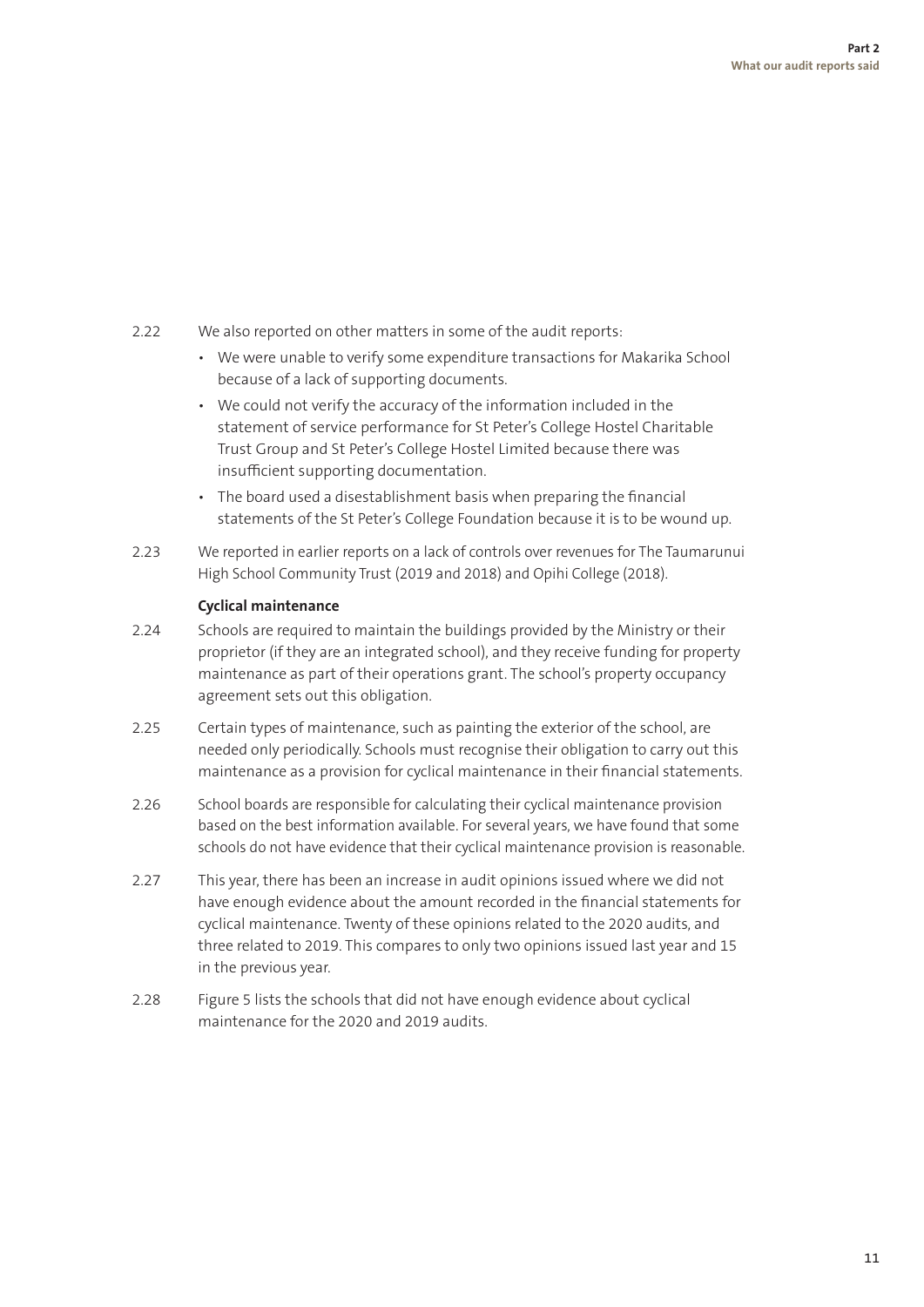#### **Figure 5**

**Schools and kura with "limitation of scope" opinions about cyclical maintenance**

| 2019 audits                               |
|-------------------------------------------|
| Ngata Memorial College                    |
| Te Waha o Rerekohu Combined Schools Board |
| Westbrook School                          |
|                                           |
|                                           |
|                                           |
|                                           |
|                                           |
|                                           |
|                                           |
|                                           |
|                                           |
|                                           |
|                                           |
|                                           |
|                                           |
|                                           |
|                                           |
|                                           |
|                                           |
|                                           |

Source: Office of the Auditor-General.

- 2.29 There could be situations where a school is uncertain about whether it needs to maintain its buildings because it has significant building works planned. Because of this, the school might not be able to estimate its future obligations for cyclical maintenance. Where this is the case, we would expect the school to explain why it does not have a cyclical maintenance provision in its financial statements. As we consider this to be useful information to readers, we draw attention to these disclosures in our audit report (see paragraph 2.50). This is not a modification of the audit opinion.
- 2.30 We discuss cyclical maintenance in more detail in paragraphs 4.36-4.46.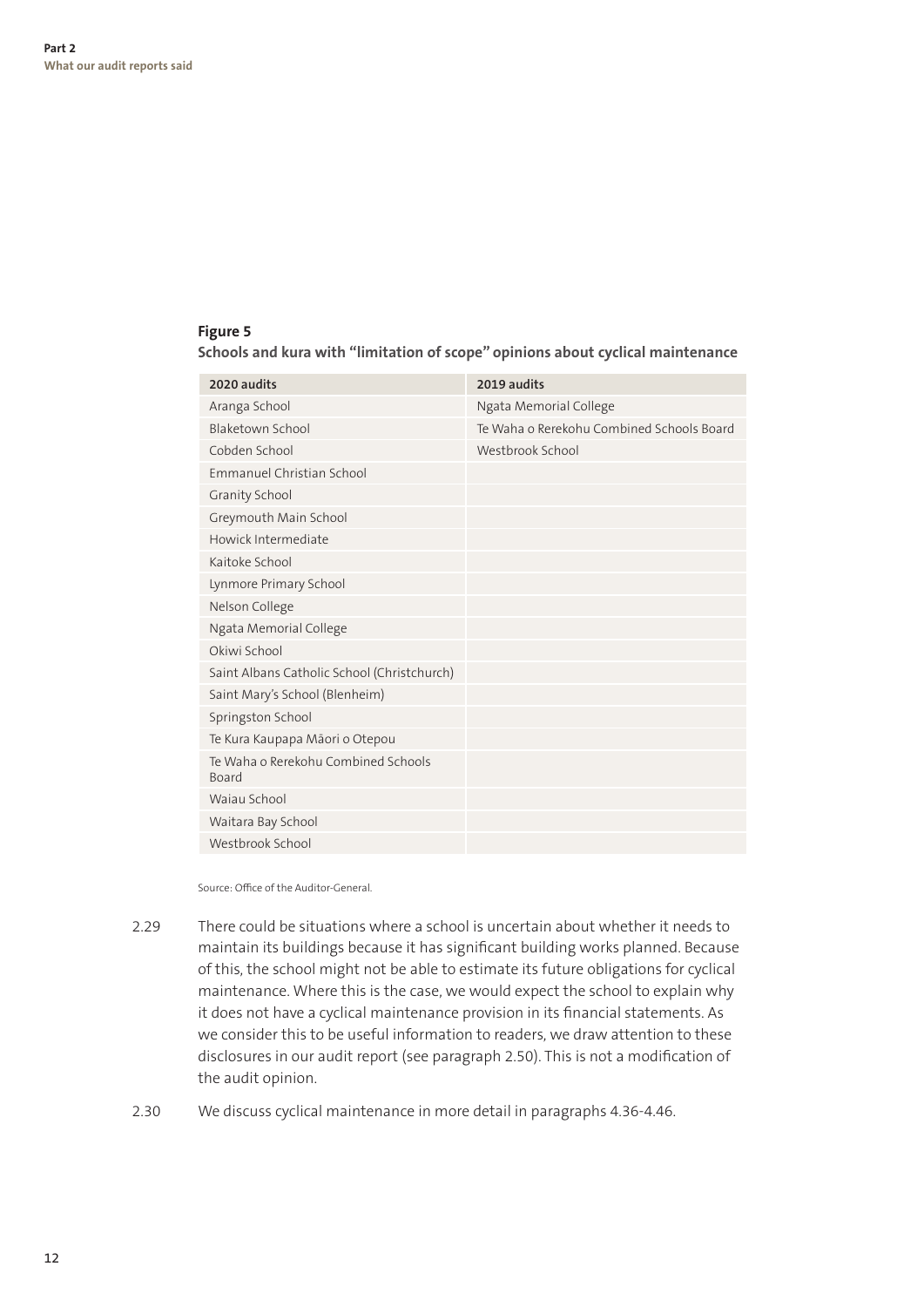#### Matters of importance that we draw readers' attention to

- 2.31 In certain circumstances, we include comments in our audit reports to either highlight a matter referred to in a school's financial statements or note a significant matter a school did not disclose. We do this because the information is relevant to readers' understanding of the financial statements.
- 2.32 These comments are not modifications of our audit opinion. We are satisfied that the financial statements fairly reflect the schools' transactions and financial position. Rather, we point out important information, such as a matter of public interest, a breach of legislation or disclosures in the financial statements that are important to a readers' understanding of the financial information. This includes when we consider schools are experiencing financial difficulties, which we discuss in Part 3.
- 2.33 We set out details of the matters we drew attention to below.

#### **Covid-19 wage subsidy**

- 2.34 During our audits, we identified two schools that had claimed the Covid-19 wage subsidy despite not being eligible to receive it. Schools (as state sector organisations) were generally not permitted to claim the wage subsidy unless they had an exception from their monitoring agency (which is the Ministry for schools). The Ministry did not provide exceptions, instead it provided schools with additional funding and support throughout 2020 in response to Covid-19.
- 2.35 The Ministry of Social Development set criteria that organisations had to meet to be eligible to claim the wage subsidy. The organisation's total revenue must have reduced by at least 30% compared with the same time the previous year.
- 2.36 Ponsonby Primary School received \$49,207 under the Covid-19 wage subsidy scheme because it was unable to hold its Taste of Ponsonby event during the Level 4 lockdown. Even though its fundraising revenue had reduced, the school's total revenue in May 2020 had not reduced by 30% compared to May 2019. Therefore, it was not eligible for the subsidy. The board repaid the wage subsidy after the end of the year.
- 2.37 Lindisfarne College received \$123,703 under the Covid-19 wage subsidy scheme. From the information the school provided in support of its claim, we identified that the school's total revenue did not decline by at least 30% in between the respective months in 2020 and 2019. Therefore, it was not eligible for the wage subsidy.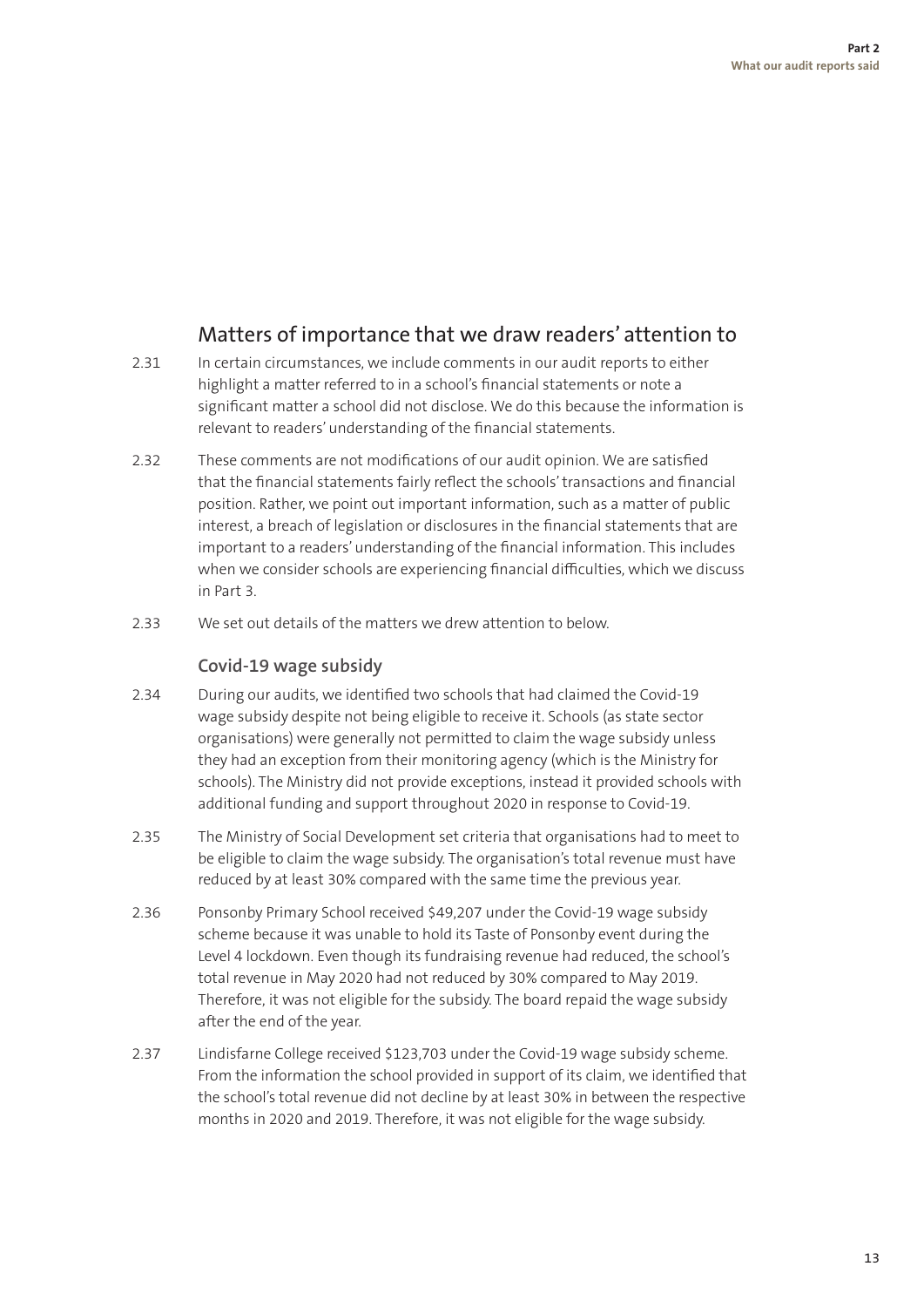#### **Potential conflicts between the school board and proprietor**

- 2.38 For the ninth year, our audit report for Sacred Heart College (Auckland) for 2018 drew attention to the close relationship between the school, its proprietor, and the Sacred Heart Development Foundation (the foundation). The school, the foundation, and the proprietor all have board members in common, and the principal receives remuneration from the foundation. This gives rise to potential conflicts of interest.
- 2.39 Consistent with earlier audit reports, the 2018 audit report also notes that the school should not pay for hospitality to further relationships between the foundation and former students of the school. Although the foundation is related to the school, it is a private organisation that the school's board does not control. It is not clear whether the school would benefit from the spending. The audit report also drew attention to the school's failure to meet the statutory deadline.
- 2.40 These matters have now been resolved. The 2019 audit report for this school referred to the breach of the May 2020 deadline because it was not completed until April 2021. However, a standard audit report on the 2020 financial statements was issued because that audit was completed on time.

#### **Sensitive expenditure**

- 2.41 Sensitive expenditure is any spending by an organisation that could be seen to be giving private benefit to staff additional to the business benefit to the organisation. The principles that underpin decision-making about sensitive expenditure include that the expenditure should have a justifiable business purpose, and be made transparently and with proper authority.
- 2.42 The board of Papatoetoe North School gifted several hardware items costing \$4,310 to the principal of the school as a leaving gift and paid for a farewell event costing \$8,695. The board also gave farewell gifts of \$1,000 each to two staff members and spent \$2,200 on a function for a former teacher. Another important principle of spending on sensitive expenditure such as farewell gifts and retirement functions is that it should be moderate and conservative, and appropriate to the occasion.
- 2.43 We drew attention to the board of Manurewa West School not obtaining approval from the Ministry for various well-being payments, and revitalisation and refreshment grants, that it paid to the principal in 2017 and 2018. Schools need the Ministry's approval (or concurrence) for any benefits paid to principals outside the collective agreement.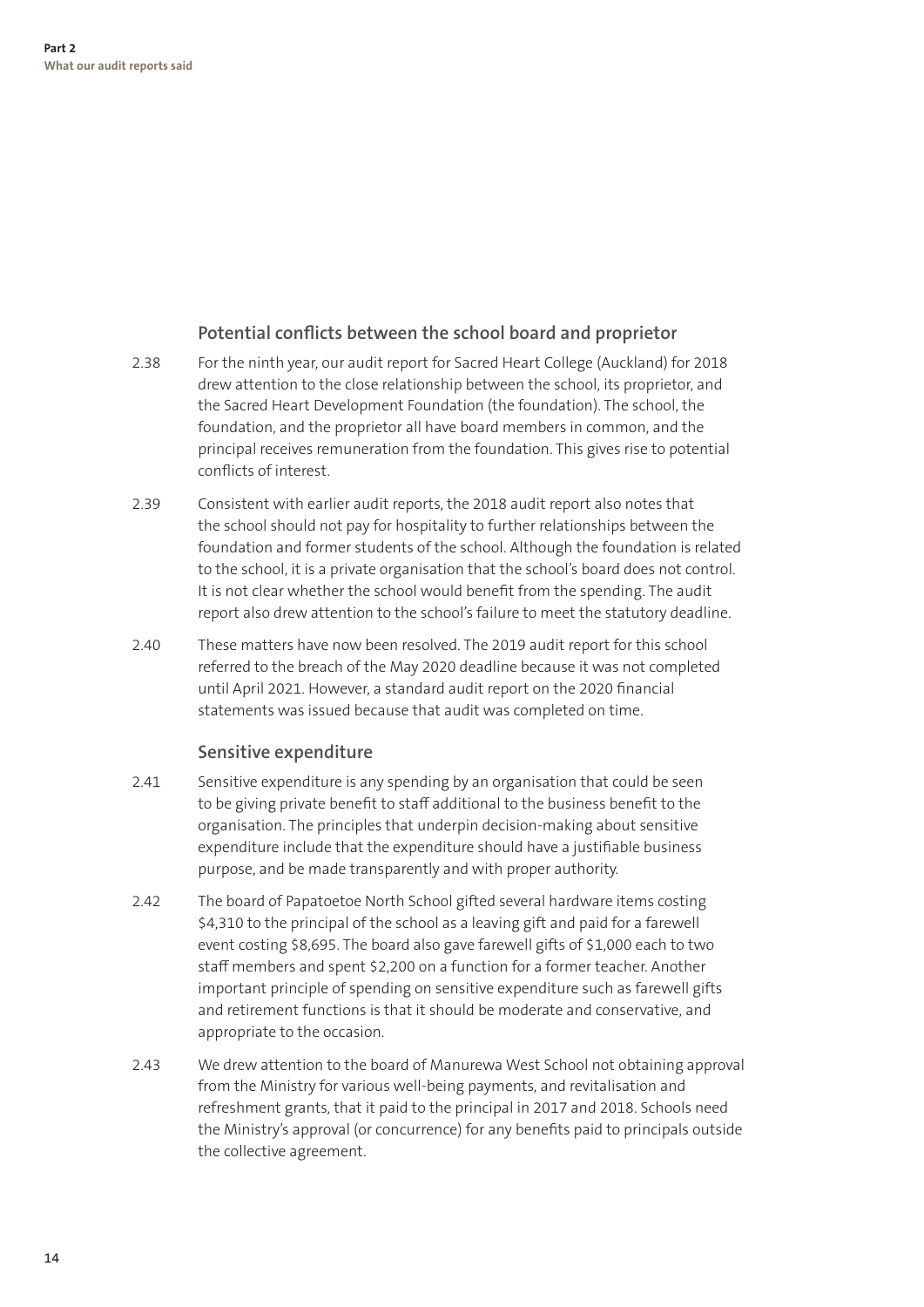- 2.44 We also drew attention to the school paying for the principal and his spouse to travel to Singapore to attend the World Education Leadership Conference. Subsequently, the principal repaid his spouse's travel costs and his daily incidental travel allowances to the school. The school's 2019 and 2020 audits were also completed in the year, bringing its audits up to date.
- 2.45 It is important that spending on sensitive expenditure is transparent and open to scrutiny. Because of this, we might draw readers attention to it. We encourage schools and other public organisations to make disclosure of this type of expenditure in their financial statements, and since 2018 schools are now required to include disclosure about significant overseas travel.
- 2.46 As an example of this, we drew attention to the information Te Kura Māori o Nga Tapuwae included in its 2017 financial statements about a trip to Toronto to attend the World Indigenous Peoples Conference on Education and present two papers. The issuing of this audit report was significantly delayed because of auditor delay.
- 2.47 The financial statements explained the reasons for the travel, the total amount spent, and how this was funded. We drew attention to this information because it was a significant spend for the kura and it is good practice for schools and kura to explain the reasons for significant spending, such as this, to their communities.
- 2.48 Because of the delays to the 2017 audit, the subsequent audits were also delayed. The 2018 and 2019 audits for this kura are now complete.
- 2.49 We issued a standard unmodified opinion on the 2016 financial statements of Te Kura Kaupapa Māori o Kokiri following several years of modified opinions because of a lack of supporting information for expenditure under the control of the board. However, our audit report did refer to the fact that we could not verify that the \$33,064 spent on fuel was incurred for the benefit of the kura.

#### **Other matters**

2.50 For five schools and kura, we drew attention to the fact that they reversed their cyclical maintenance provisions: Pongakawa School, Tauhara College, Te Kura o Matapihi, Tongariro School, and Arowhenua Māori School (for 2019). These schools could not reasonably estimate their cyclical maintenance provisions because of uncertainties over future maintenance. The uncertainties for some of these schools arise because of weathertightness issues or because they are part of the Ministry's refurbishment and redevelopment project.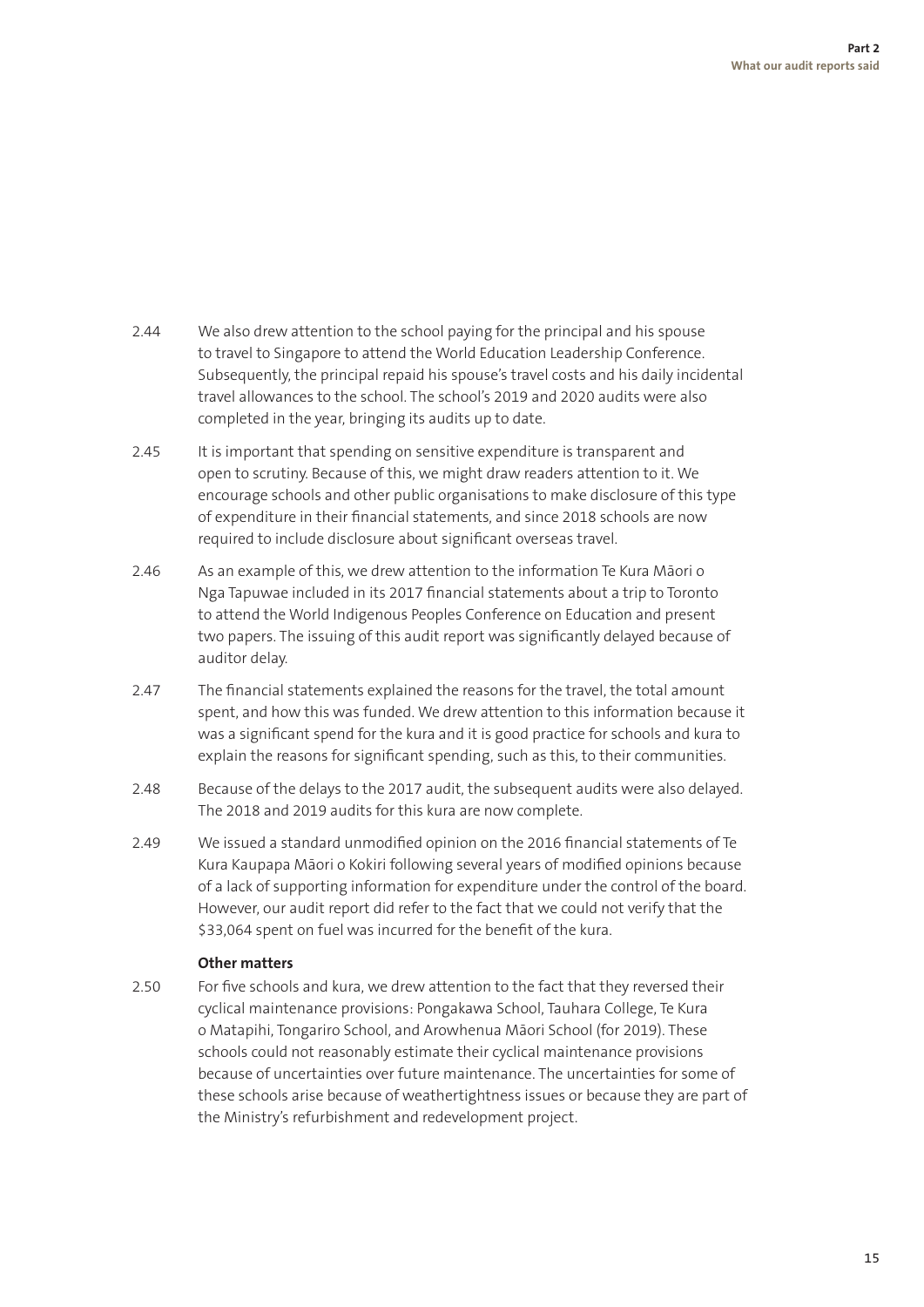- 2.51 When a school closes or is due to close, its financial statements are prepared on a disestablishment basis. This is because the school is no longer a "going concern" and its assets will be distributed after it has closed.
- 2.52 We issued an audit report for Te Kura o Hata Maria (Pawarenga) that refers to the financial statements being prepared on a disestablishment basis because the kura closed on 28 April 2020.
- 2.53 The audit report of the combined board of Geraldine High School and Carew Peel Forest School drew attention to the disestablishment of the combined board on 5 July 2021. The schools established separate boards from that date.

#### Reporting on whether schools followed laws and regulations

- 2.54 As part of our annual audits of schools, we consider whether schools have complied with particular laws and regulations. We primarily look at whether they complied with financial reporting requirements, but we also consider whether they met specific obligations required of them as public sector organisations.
- 2.55 The Education and Training Act 2020 and the Crown Entities Act 2004 are the main Acts that influence schools' accountability and financial management.
- 2.56 Usually, schools disclose breaches of the Education and Training Act and the Crown Entities Act in their financial statements, but we sometimes report on breaches in a school's audit report. From our audits this year, we identified that:
	- 27 schools (2019: 34) $\circ$  borrowed more than regulation 12 of the Crown Entities (Financial powers) Regulations 2005 allows;
	- one school (2019: 2) did not use the Ministry's payroll service to pay teachers, which section 578 of the Education and Training Act requires them to use for all teaching staff;
	- one school (2019: 6) invested money in a way not allowed under section 154 of the Education and Training Act;
	- five schools (2019: 7) had board members who did not comply with rules about conflicts of interest in sections 9 and 10 of Schedule 23 of the Education and Training Act;
	- two schools (2019: 2) did not comply with the banking arrangements set out in section 158 of the Crown Entities Act; and
	- four schools (2019: 2) breached legislation for other reasons.
- 2.57 Since 2016, we have found an increase in the number of breaches of the borrowing limit. This was mainly because many schools were entering into leases that are considered finance leases. Therefore, they are a form of borrowing. The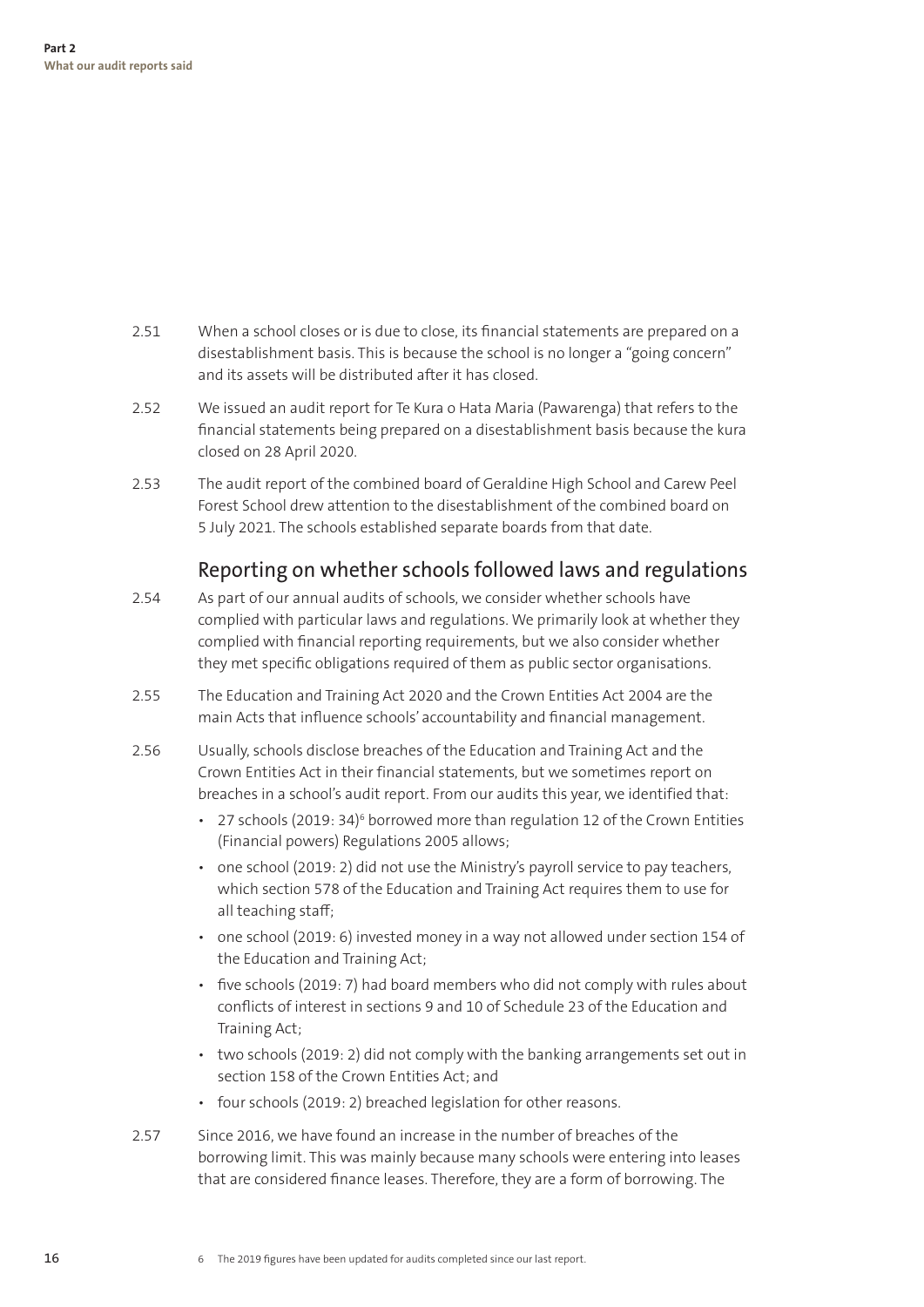number of borrowing limit breaches are beginning to reduce, from a high of 49 in 2017 to 27 this year.

- 2.58 This year, we did not identify any schools that lent money to staff compared to four schools for 2019. Under section 154 of the Education and Training Act, schools are not allowed to lend money to staff.
- 2.59 We have provided details of all the non-standard audit reports issued to schools and breaches of legislation reported as at 31 October 2021 on our website. We also provide the data as an interactive map.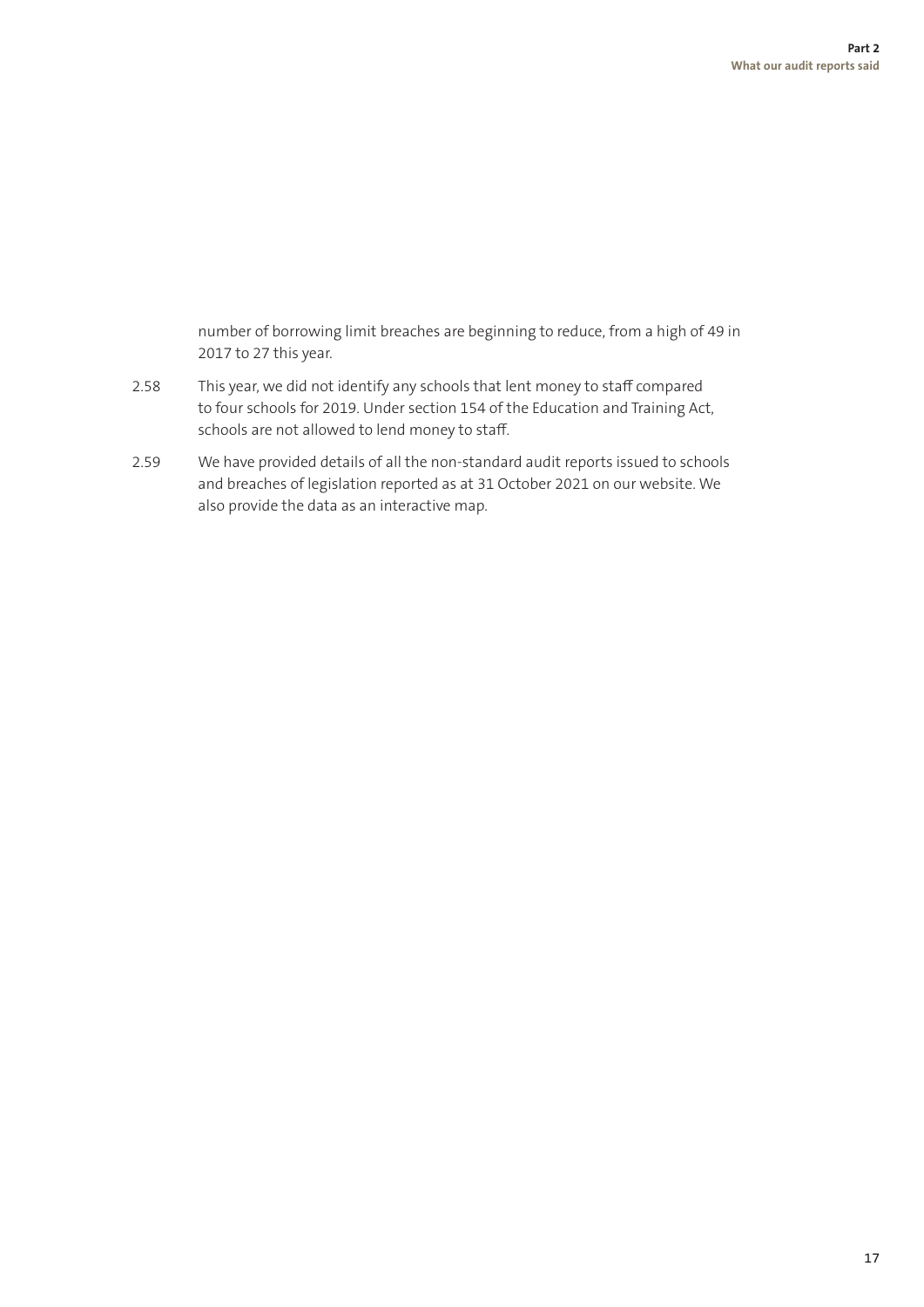**3**

# **Schools in financial difficulty**

- 3.1 In this Part, we report on the financial health of schools, schools that we consider to be in financial difficulty, and why schools get into financial difficulty.
- 3.2 The data we provide in this Part is based on financial information collected by the Ministry as at 30 August 2021, unless otherwise stated. At this time, the Ministry's database had financial information for 2090 schools (85%). For the comparisons of those schools against previous years, we have used the 2019 financial information from the Ministry's database unless otherwise stated.

#### The financial health of schools

3.3 Figure 6 summarises the average levels of cash and investments held by schools as at 31 December 2020 and 2019. Cash and cash equivalents are bank accounts and short-term time deposits that are held for 90 days or less. Investments held by schools are typically longer-term deposits. As at 31 December 2020, there had been an increase in average cash (\$360,246) and investments (\$379,809) held by schools compared to the previous year.



**Average cash and investments held by schools as at 31 December 2020 and 2019**



Note: "Available cash" is calculated as cash and investments held, less any cash held on behalf of third parties. Source: The Ministry of Education' school financial information database.

3.4 When reviewing a school's financial position, it is also important to consider a school's available cash. Schools often hold funds on behalf of third parties, including for capital projects the school is managing for the Ministry, homestay payments for international students, or on behalf of other schools in "cluster"-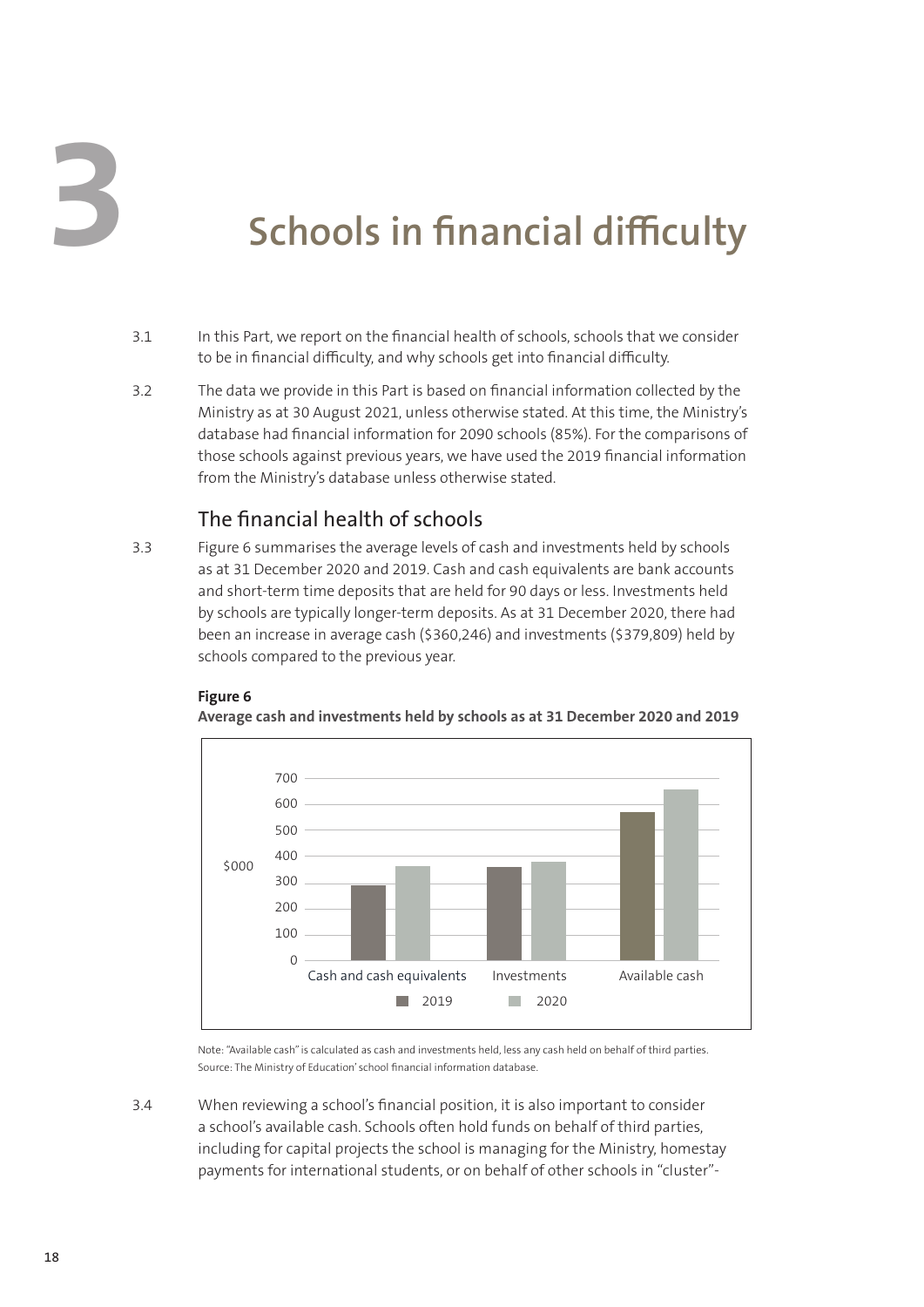type arrangements, such as transport networks. "Available cash" is calculated as cash and investments less any cash held for third parties. In 2020, average available cash increased – to \$656,217 at 31 December 2020 compared to \$568,7007 at 31 December 2019.

3.5 Figure 7 shows that a school's decile does not affect how much available cash it holds. The number of schools from each decile are fairly evenly spread for each range of available cash.

| Available<br>cash (\$000) | >0                       | $0 - 100$ | 101-200 | 201-300 | 301-500 | 501-1,000 | >1,000 |
|---------------------------|--------------------------|-----------|---------|---------|---------|-----------|--------|
| Decile 1                  | $\overline{\phantom{a}}$ | 8         | 35      | 27      | 43      | 59        | 41     |
| Decile 2                  | $\overline{\phantom{a}}$ | 14        | 40      | 28      | 43      | 47        | 25     |
| Decile 3                  | $\overline{\phantom{a}}$ | 12        | 42      | 32      | 47      | 49        | 36     |
| Decile 4                  | $\mathbf{1}$             | 19        | 28      | 41      | 42      | 52        | 26     |
| Decile 5                  | $\overline{\phantom{a}}$ | 15        | 44      | 40      | 45      | 46        | 24     |
| Decile 6                  | $\mathbf{1}$             | 24        | 39      | 38      | 38      | 36        | 30     |
| Decile 7                  | $\overline{\phantom{a}}$ | 23        | 43      | 37      | 32      | 41        | 41     |
| Decile 8                  | $\mathbf{1}$             | 24        | 32      | 26      | 41      | 41        | 31     |
| Decile 9                  | $\overline{\phantom{a}}$ | 3         | 39      | 34      | 43      | 55        | 35     |
| Decile 10                 | $\mathbf{1}$             | 17        | 25      | 36      | 44      | 58        | 30     |
| Total                     | 4                        | 159       | 367     | 339     | 418     | 484       | 319    |

#### **Figure 7**

**The numbers of schools that hold different levels of "available" cash as at 31 December 2020, by decile**

Note: Available cash is total cash and investments less any cash held for third parties, such as funds the school holds on behalf of the Ministry for capital works).

Source: The Ministry of Education' school financial information database.

- 3.6 As well as cash held for others, cash and investments might be earmarked for a particular purpose, such as a future building project or school trip, or the school might have outstanding bills. Therefore, when we consider whether a school is in financial difficulty, we also consider its working capital position (its available funds less the amounts due in the next 12 months).
- 3.7 As at 31 December 2020, we identified 43 schools with a working capital deficit. This is a significant reduction on the 85 schools with a deficit in 2019. We discuss working capital deficits further when we discuss schools in financial difficulty.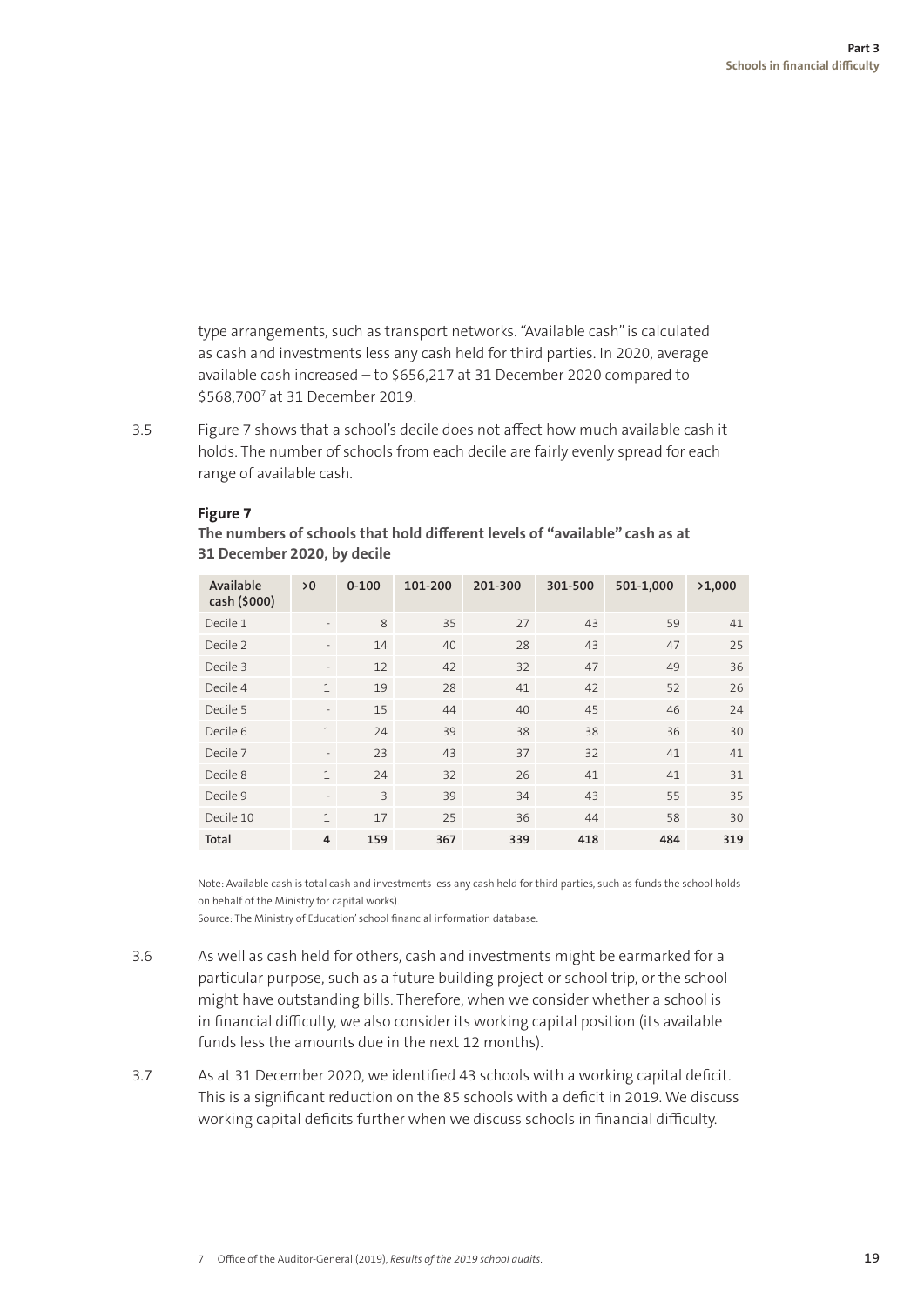#### The effect of Covid-19 on school finances

- 3.8 In 2020, schools were closed nationwide during the first Level 4 lockdown in March and April – and many remained closed once the country moved to Alert Level 3. However, the Ministry continued to fund schools and provided additional Covid-19-related funding. When completing our 2019 school audits, we concluded that Covid-19 would not adversely affect most schools financially.
- 3.9 However, we expected that schools that usually raise a lot of their revenue locally through donations, fundraising, and international students would have a more significant reduction in revenue. When the borders closed, some international students were not able to travel to New Zealand and many that had arrived went home early.
- 3.10 The changes in alert levels also made it difficult for schools to organise and hold many of the activities to raise funds that they usually do. Auckland schools also experienced further lockdowns later in the year.
- 3.11 These effects were mitigated in part by \$20 million of Covid-19 support funding to help schools retain their specialist international education workforce. As well as this, 2020 was the first year of the school donation scheme, meaning that decile 1 to 7 schools that opted into the scheme received additional funding in lieu of donations from parents.

#### **Covid-19-related support and funding**

- 3.12 In response to the Covid-19 pandemic and the associated lockdowns, the Ministry provided schools with additional support and funding during 2020. This included:
	- devices and modems to students who did not have ready access to the internet at home;
	- additional funding for schools to pay casual school employees and those paid by timesheet, including day relievers, when they were unable to be in the classroom during lockdown, which included paying the wage subsidy for hostel employees;
	- additional operational funding to cover Covid-19-related expenses, such as masks and sanitiser, and the additional cleaning required at different alert levels;
	- transition funding for schools with international students to meet staff costs and to provide continuity of teaching and pastoral care for those students still in New Zealand; and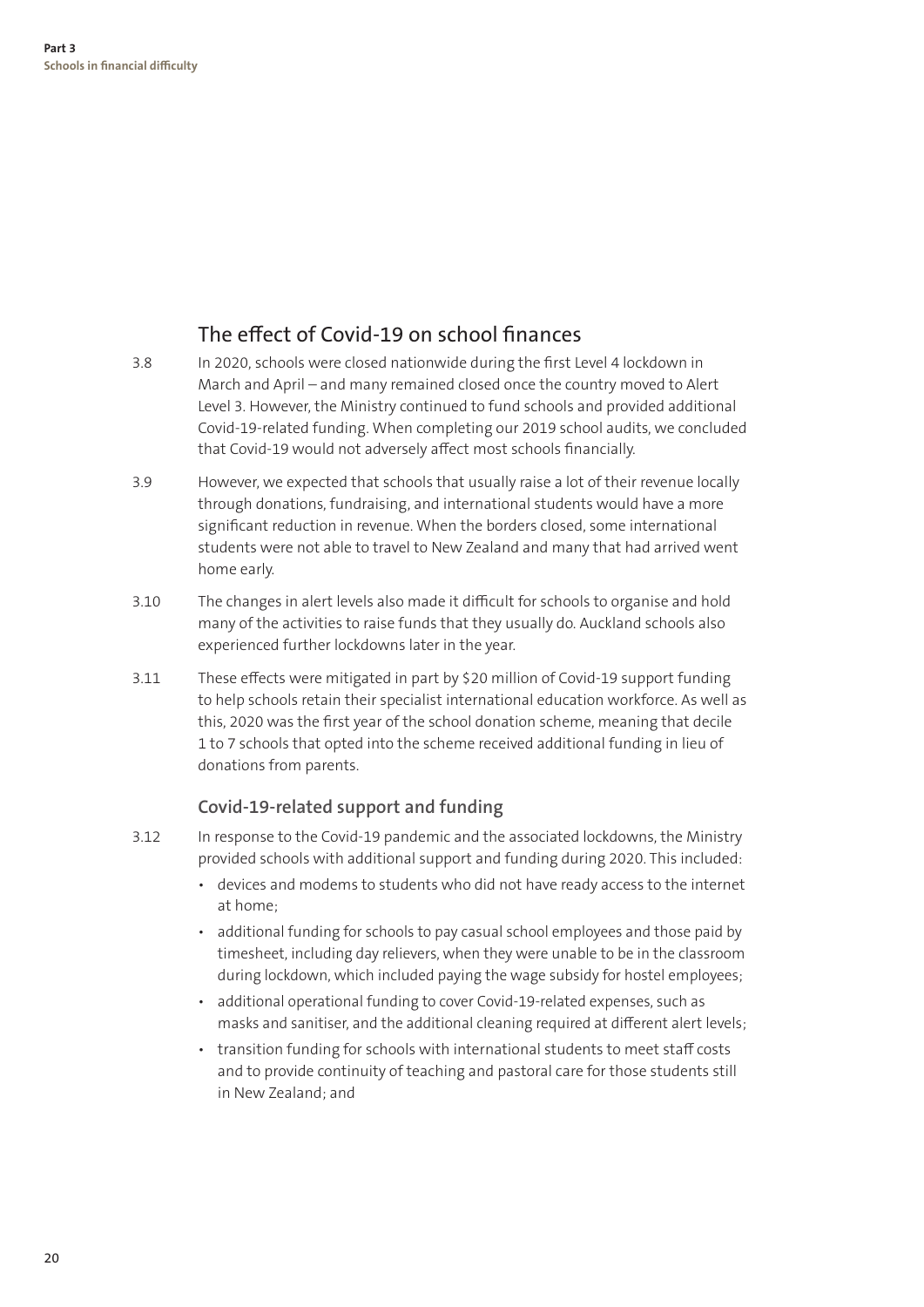- urgent response funding to support learners affected by the Covid-19 lockdowns – which was available for four categories of need:
	- attendance;
	- well-being to support attendance;
	- cultural well-being to support attendance; and
	- re-engagement in learning.
- 3.13 Schools received a total of \$57.1 million of Covid-19 support payments in 2020. This included \$20 million of international education support funding noted above.<sup>8</sup>
- 3.14 Schools also recorded revenue of \$19 million for devices for students in their financial statements. The devices are assets of the relevant school that the student attended. About 37,000 devices (laptops, iPads, and Chromebooks) were distributed during the year.<sup>9</sup>
- 3.15 The urgent response funding was allocated to schools using the Equity Index to ensure an equitable funding approach. It was also allocated to early learning services. About \$26 million was distributed to schools and kura between August and December 2020.10
- 3.16 Because of the timing of the funding, many schools did not have the opportunity to spend the funds in 2020, which might explain the improvement in some schools' financial position.

#### **Locally raised funds**

- 3.17 Many schools rely on raising funds locally to provide additional funding. We expected to see an overall reduction in locally raised funds for 2020. This was because Covid-19 lockdowns and related uncertainties made it difficult for schools to carry out their normal fundraising activities. The closed borders also affected international student revenue.
- 3.18 Total locally raised funds for 2020 was \$390 million, compared to \$520 million in 2019. Schools also received about \$117 million of revenue from international students in 2020. This is a decrease of 26% on 2019 (\$157 million).
- 3.19 Figure 8 shows that, in 2020, total locally raised funds (excluding international student revenue) reduced for all regions. These funds can be from donations, grants, parent contributions for curriculum recoveries or activities, trading revenue, fundraising, and other revenue, such as rent for school houses and revenue from use of the school hall. In most instances, these types of revenue are discretionary.
	- 8 Ministry of Education report: *2020 Ngā Kura o Aotearoa.*
	- 9 Ministry of Education report: *2020 Ngā Kura o Aotearoa.*
	- 10 Ministry of Education report: *2020 Ngā Kura o Aotearoa.*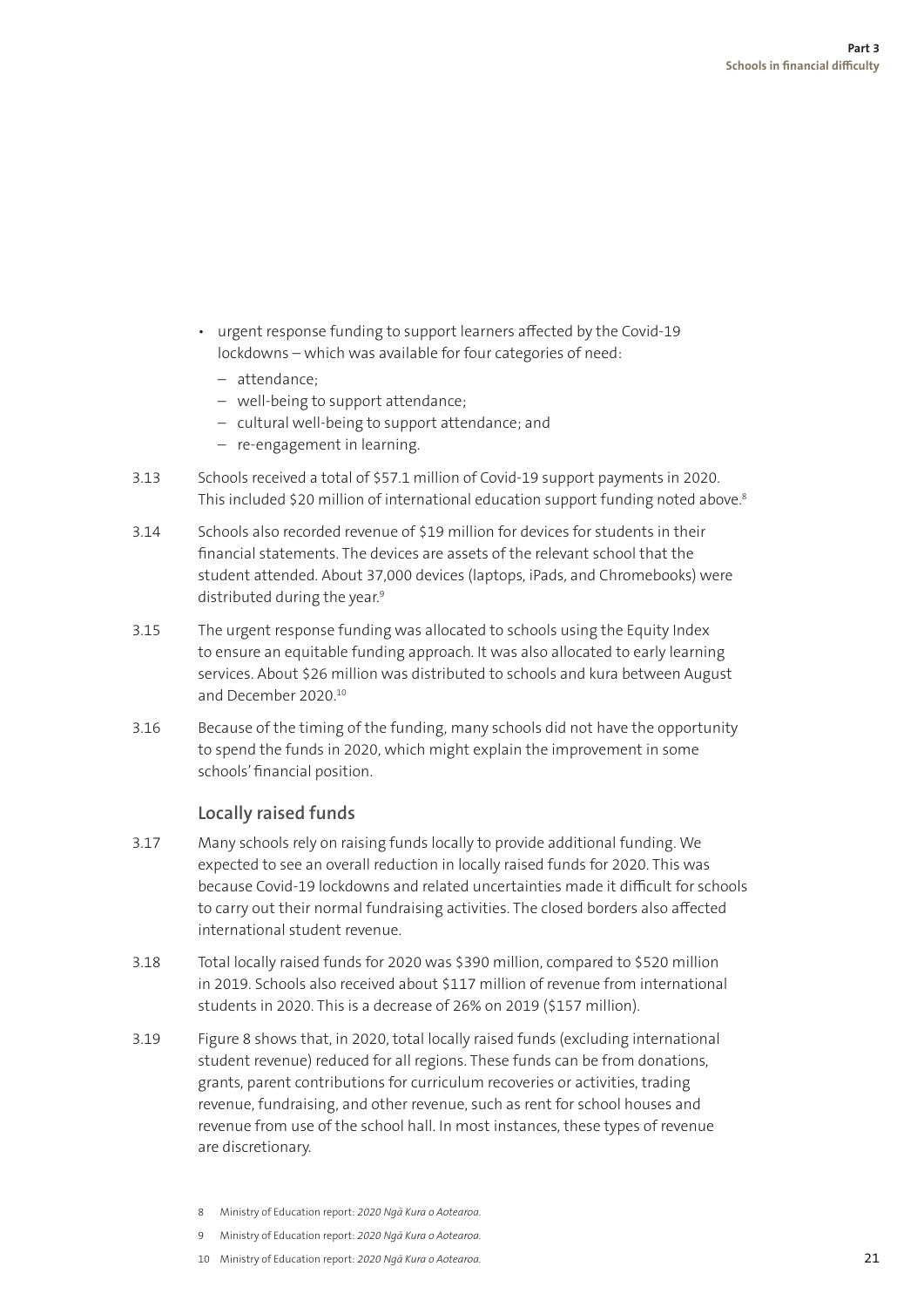#### **Figure 8**

**Total locally raised funds (excluding international student revenue) for all schools by education region**



Source: The Ministry of Education' school financial information database.

- 3.20 The donations scheme was introduced in 2020. This gives the schools additional funding of \$150 for each student if the school agrees not to ask parents for donations, except for overnight trips such as school camps. For 2020, 92% of eligible decile 1 to 7 schools opted into the scheme and received a total of \$64.8 million.<sup>11</sup>
- 3.21 Figure 9 shows that, in total, the additional funding from the donations scheme mitigated against a loss of locally raised funds for schools in decile 1. All other deciles showed an overall reduction with a smaller reduction for lower decile schools, and the gap widening for decile 6 and 7 schools. Decile 8 to 10 schools are not eligible for the funding.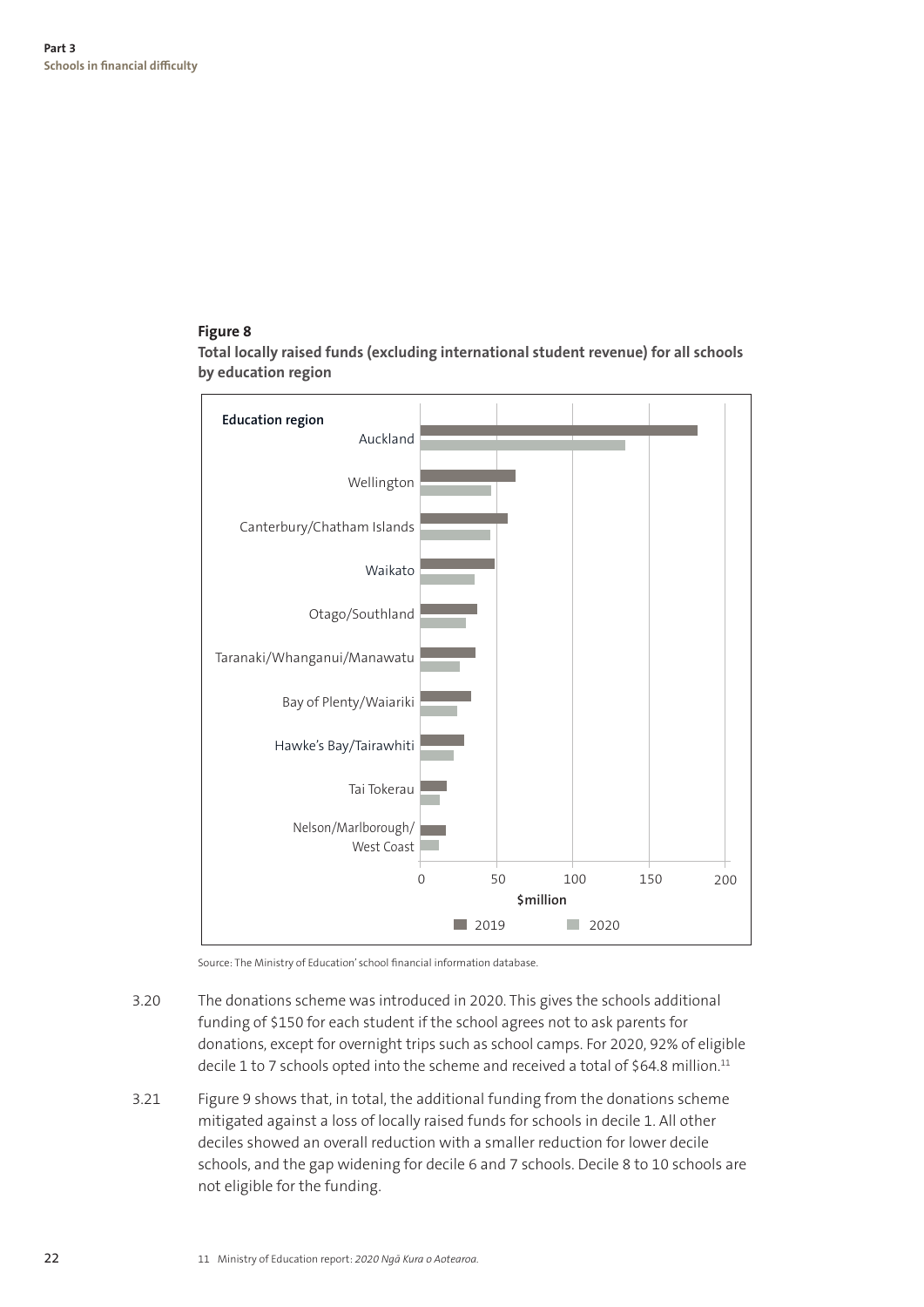#### **Figure 9 Total locally raised funds plus donations scheme funding for all schools, by decile**



Source: The Ministry of Education' school financial information database and Ministry published listing of schools that have opted into the donations scheme.

#### **International student revenue**

- 3.22 We expected the revenue from international students to reduce when New Zealand closed its borders because of Covid-19. However, many schools retained their international students, and the total revenue schools received from international students reduced by only \$40 million (26%).
- 3.23 Figure 10 shows the reduction in total international student revenue by decile.
- 3.24 Schools usually record significant surpluses on international student revenue, because the related expenses are usually small in relation to the fees charged. In 2020, 494 schools reported a total surplus on international students of \$56 million. This is an average surplus of \$114,000 for each school. This compares with a surplus of \$82 million for those schools in 2019. That was an average of \$167,000 for each school.
- 3.25 The impact of Covid-19 on individual schools varied. Of the 476 schools that had international student revenue in both 2019 and 2020, 371 (78%) recorded a reduced surplus from international student revenue. The largest reduction was more than \$1 million.
- 3.26 On the other side, 105 schools that had retained their international students made a higher surplus than the previous year. The highest increase was \$707,000. This school had more international students in 2020 than 2019, and reduced expenses compared to the previous year.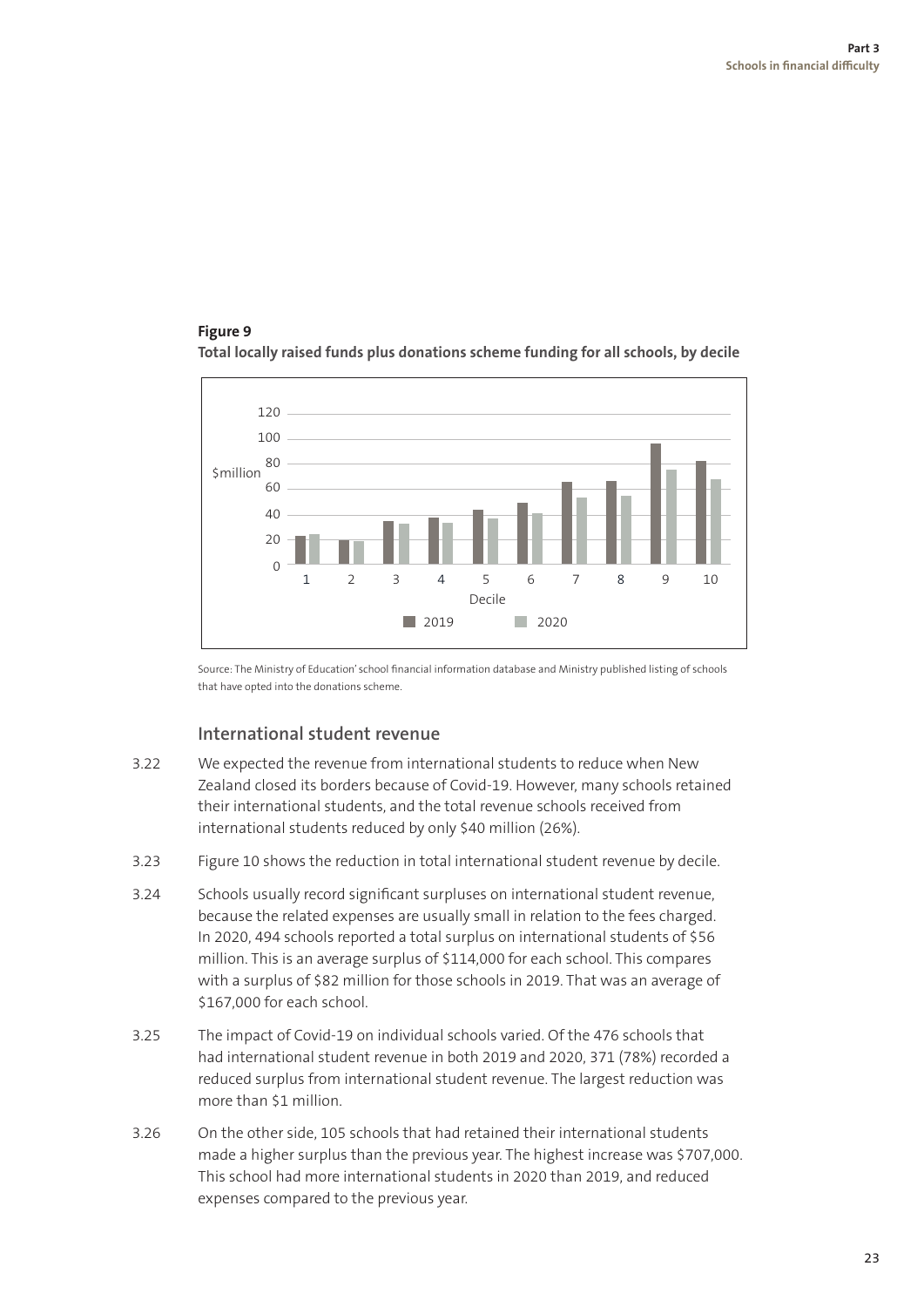

**Figure 10 Total international student revenue by decile**

Source: The Ministry of Education' school financial information database.

- 3.27 Some of the reduction in international student revenue was mitigated by Covid-19 support funding for international education of \$20 million for those schools with international students. We compared 2020 and 2019, including the Covid-19 international funding paid to schools. Of the 484 schools that received the funding, a quarter increased their total revenue from international students in 2020 compared to 2019.
- 3.28 The impact of the closed borders on schools in 2020 was not as significant as we expected as many schools retained their international students. For some schools, it was not significant at all. It remains to be seen how the continued border closures will impact schools. The transition funding was only paid in 2020 to help schools to transition to less funding from international students. We will understand this better after we have completed our 2021 audits.

#### **Overall financial results for 2020**

3.29 In September 2021, the Ministry reported on the financial performance of schools in its Ngā Kura Aotearoa: New Zealand Schools (2020) report. The Ministry took the reported financial information for 2020 from the financial statements available when it wrote the report (1964 or 82% of schools). It used actual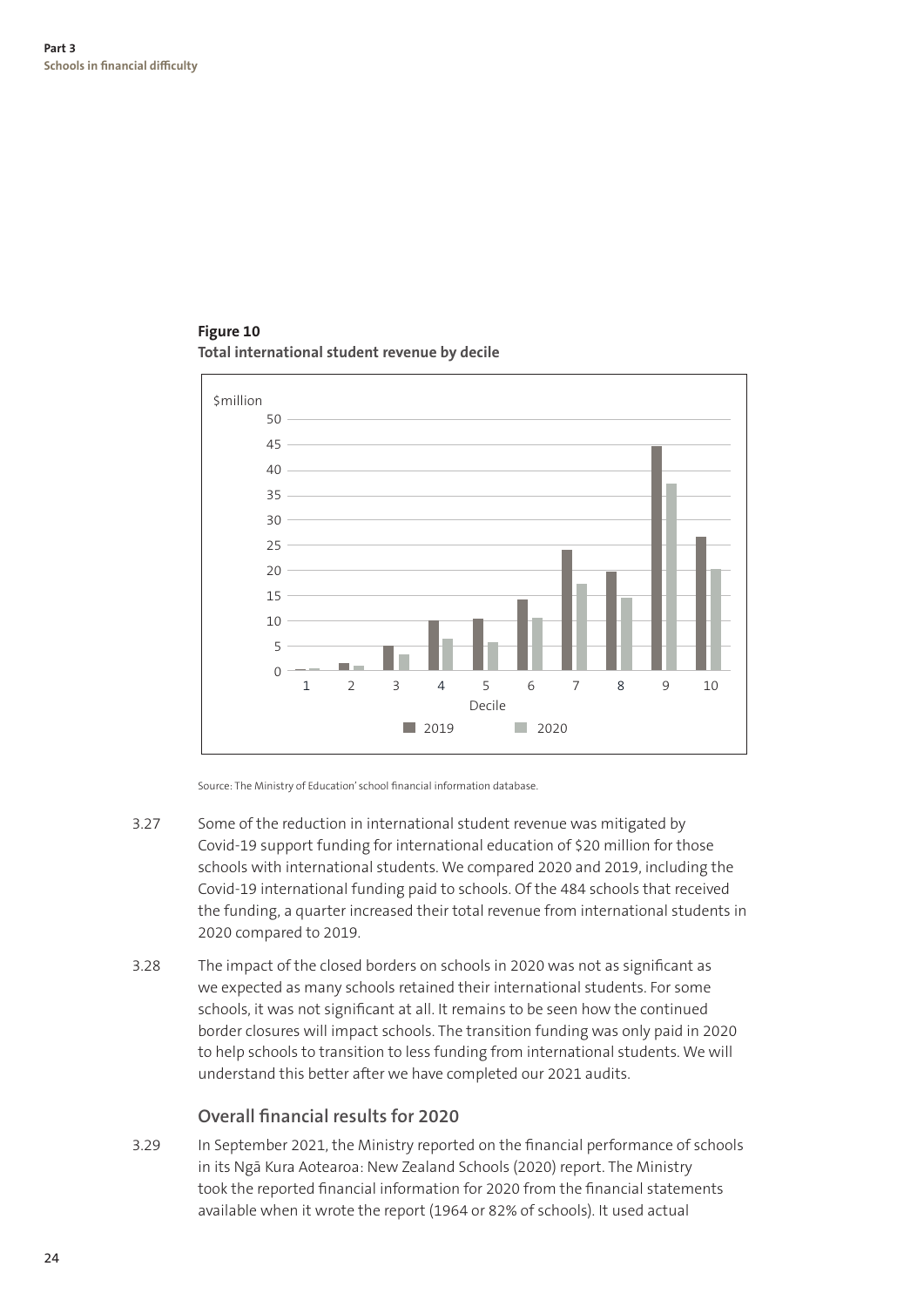previous-year figures for the remaining schools. As a result, the Ministry's figures will differ slightly from the figures we have used for our analysis in this report.

- 3.30 Total school revenue for 2020 showed an increase of 5% on the previous year. Locally raised funds reduced in 2020 compared to previous years (see paragraphs 3.17-3.21), but this was mitigated by an increase in government funding of 7%.
- 3.31 Figure 11 shows that non-government revenue was relatively consistent in 2018 and 2019. Although there was an increase in government funding between the two years, it was not as significant as for 2020.



#### **Figure 11**

**Total school revenue for 2020, 2019, and 2018** 

|                           | 2018<br>(\$billion) | 2018<br>$(\%)$ | 2019<br>(\$billion) | 2019<br>$(\%)$ | 2020<br>(\$billion) | 2020<br>$(\%)$ |
|---------------------------|---------------------|----------------|---------------------|----------------|---------------------|----------------|
| Other revenue             | 0.32                | 3.9            | 0.30                | 3.5            | 0.32                | 3.6            |
| International<br>students | 0.18                | 2.1            | 0.18                | 2.1            | 0.14                | 1.6            |
| Local funds               | 0.57                | 6.9            | 0.59                | 6.9            | 0.46                | 5.1            |
| Government<br>grants      | 7.14                | 87.1           | 7.50                | 87.5           | 8.07                | 89.7           |
| <b>Total</b>              | 8.21                | 100.0          | 8.57                | 100.0          | 8.99                | 100.0          |

Source: Ministry of Education report: *2020 Ngā Kura o Aotearoa*.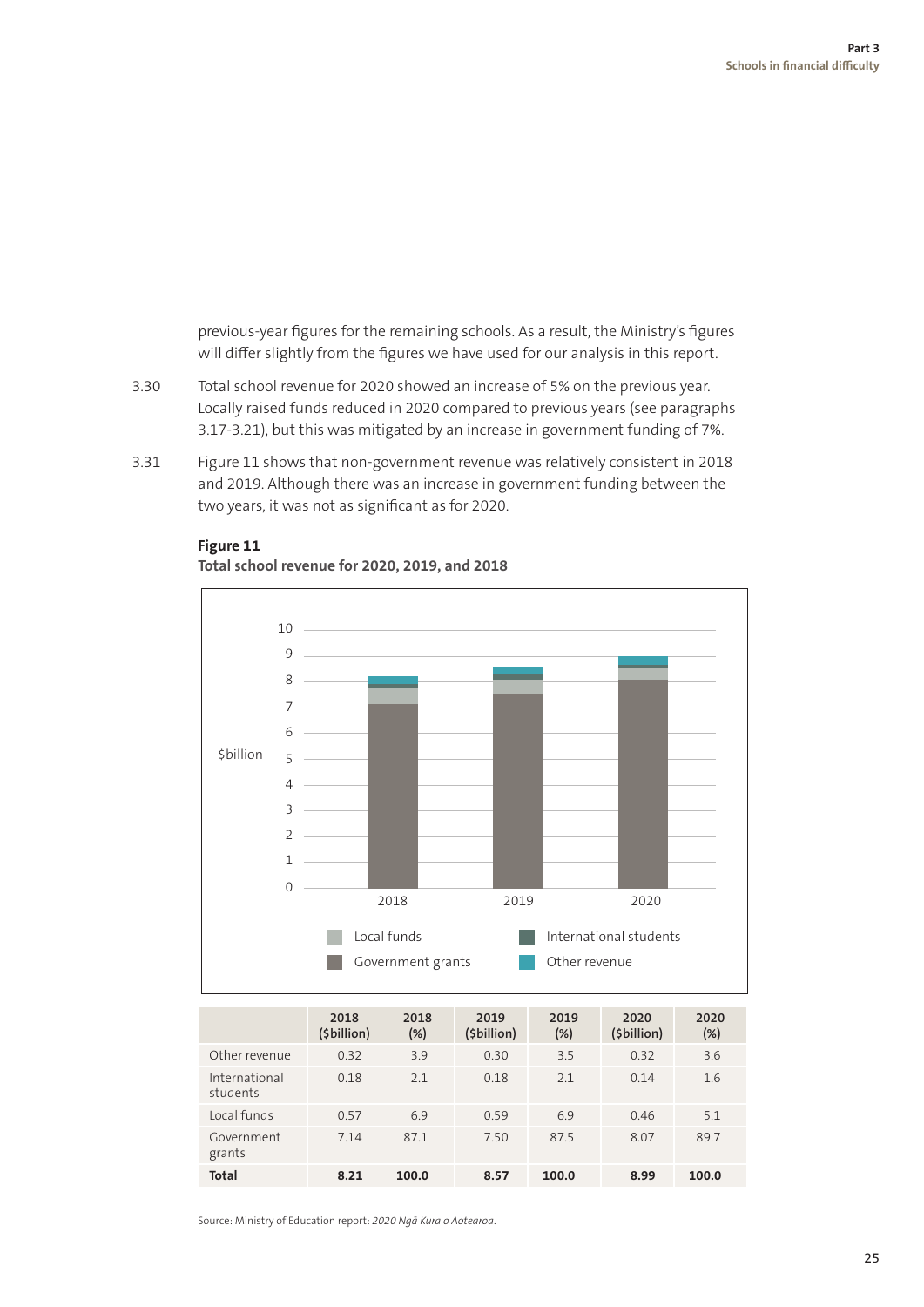- 3.32 As well as the additional Covid-19 support funding and the donations scheme funding, schools received \$78.9 million in top-up funding to enable them to meet the agreed pay equity claim for teacher aides and support staff, and \$5.5 million was paid to lunch providers on behalf of schools.12 Both these payments were made to address a related increase in school costs.
- 3.33 Total school expenditure has increased by a lesser amount. It increased by only 3.4% compared to 2019. Figure 12 shows that the biggest increase in spending in recent years is in Learning Resources. This includes teachers' salaries, teacher aide wages, information and communication technology, staff development, and other curriculum-related expenses.
- 3.34 This category will include the effects of pay settlements on staff costs for both teachers and teachers' aides. In 2020, the most significant of these was the pay equity settlement for teacher aides.



#### **Figure 12**

**Total school expenditure for 2020, 2019, and 2018**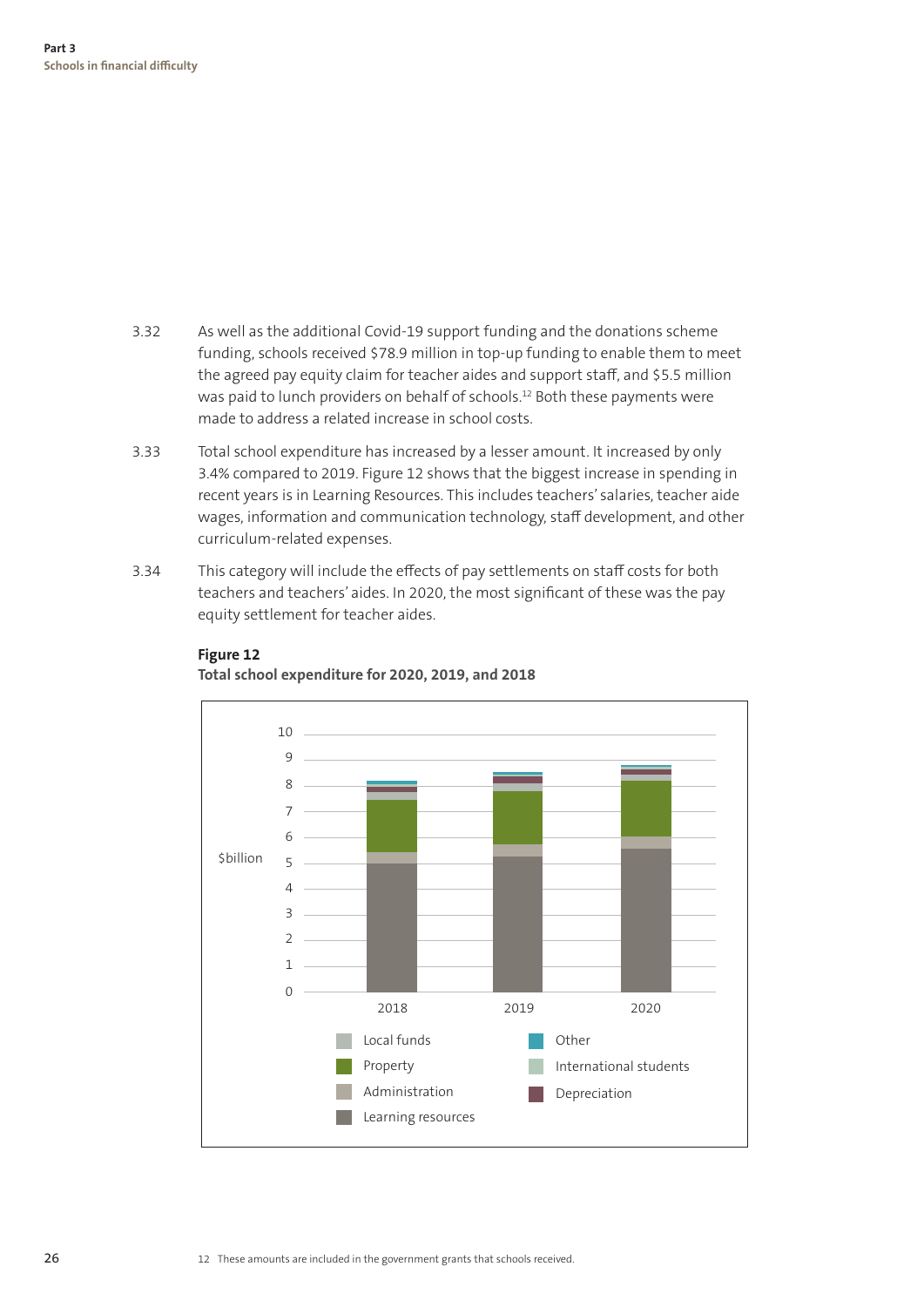|                           | 2018<br>(\$billion) | 2018<br>$(\%)$ | 2019<br>(\$billion) | 2019<br>(%) | 2020<br>(\$billion) | 2020<br>$(\%)$ |
|---------------------------|---------------------|----------------|---------------------|-------------|---------------------|----------------|
| Other<br>expenditure      | 0.08                | 1.0            | 0.07                | 0.9         | 0.07                | 0.8            |
| International<br>students | 0.08                | 1.0            | 0.09                | 1.0         | 0.07                | 0.8            |
| Depreciation              | 0.23                | 2.9            | 0.24                | 2.8         | 0.24                | 2.7            |
| Local funds               | 0.28                | 3.4            | 0.29                | 3.4         | 0.22                | 2.5            |
| Property                  | 2.03                | 25.0           | 2.09                | 24.6        | 2.16                | 24.6           |
| Administration            | 0.46                | 5.6            | 0.48                | 5.7         | 0.48                | 5.5            |
| Learning<br>resources     | 4.98                | 61.1           | 5.24                | 61.6        | 5.55                | 63.1           |
| <b>Total</b>              | 8.14                | 100.0          | 8.50                | 100.0       | 8.79                | 100.0          |

Source: Ministry of Education report: *2020 Ngā Kura o Aotearoa*.

- 3.35 Overall, schools reported a surplus of about \$198 million for 2020. This compares with an overall surplus of about \$70 million in earlier years. For the 2090 schools that we have data for, we have compared the number of schools that recorded a surplus and deficit with the previous year. We found that 80% recorded a surplus in 2020, compared to only 59% for 2019.
- 3.36 Figure 13 shows that the average surplus for all types of schools was also higher in 2020.
- 3.37 This information supports our earlier findings about the overall improvement in the financial position of schools despite Covid-19. However, this has been achieved through additional Covid-19 government support.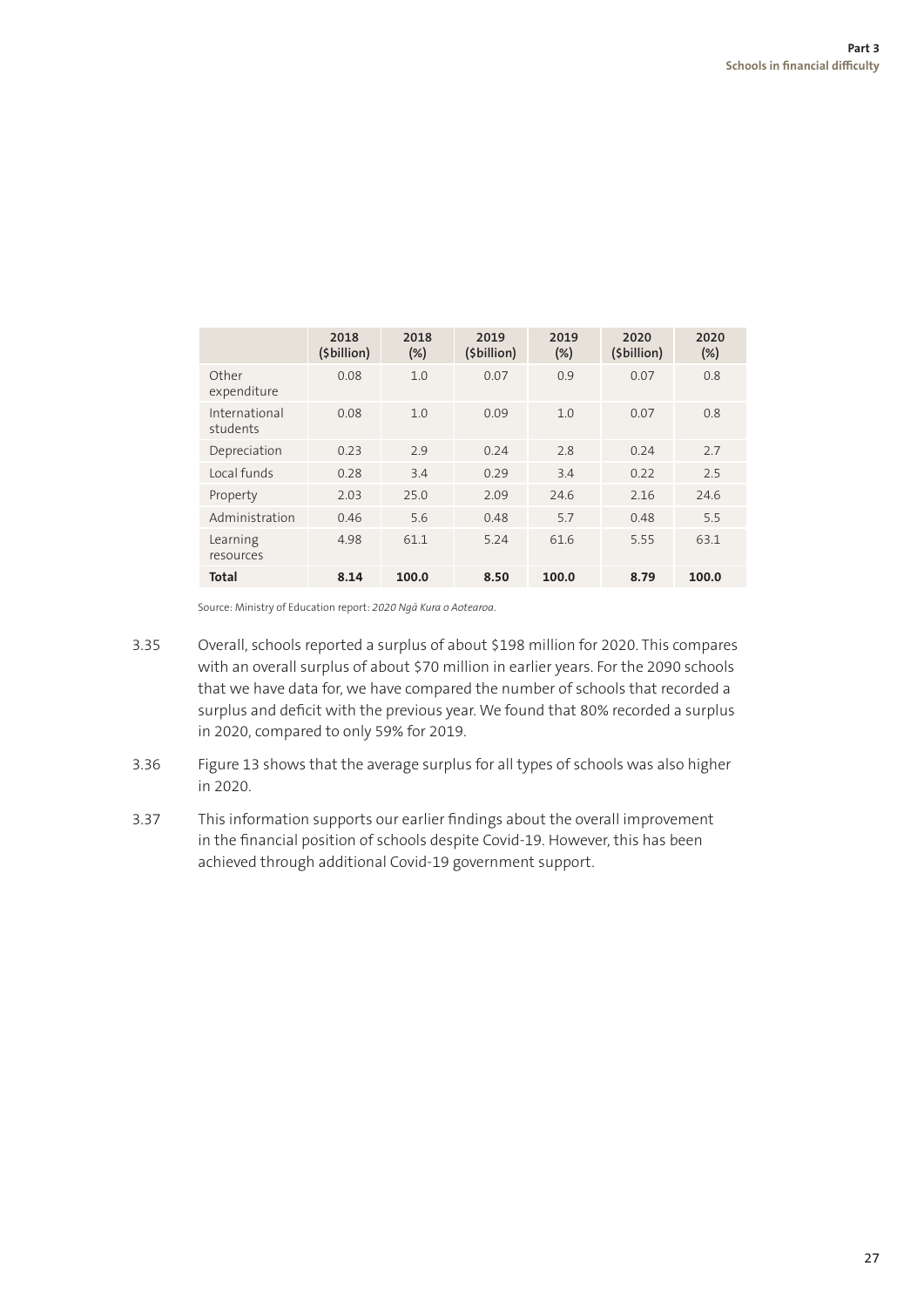#### **Figure 13 Average surplus recorded in 2020 by school type compared to 2019**



Source: The Ministry of Education' school financial information database.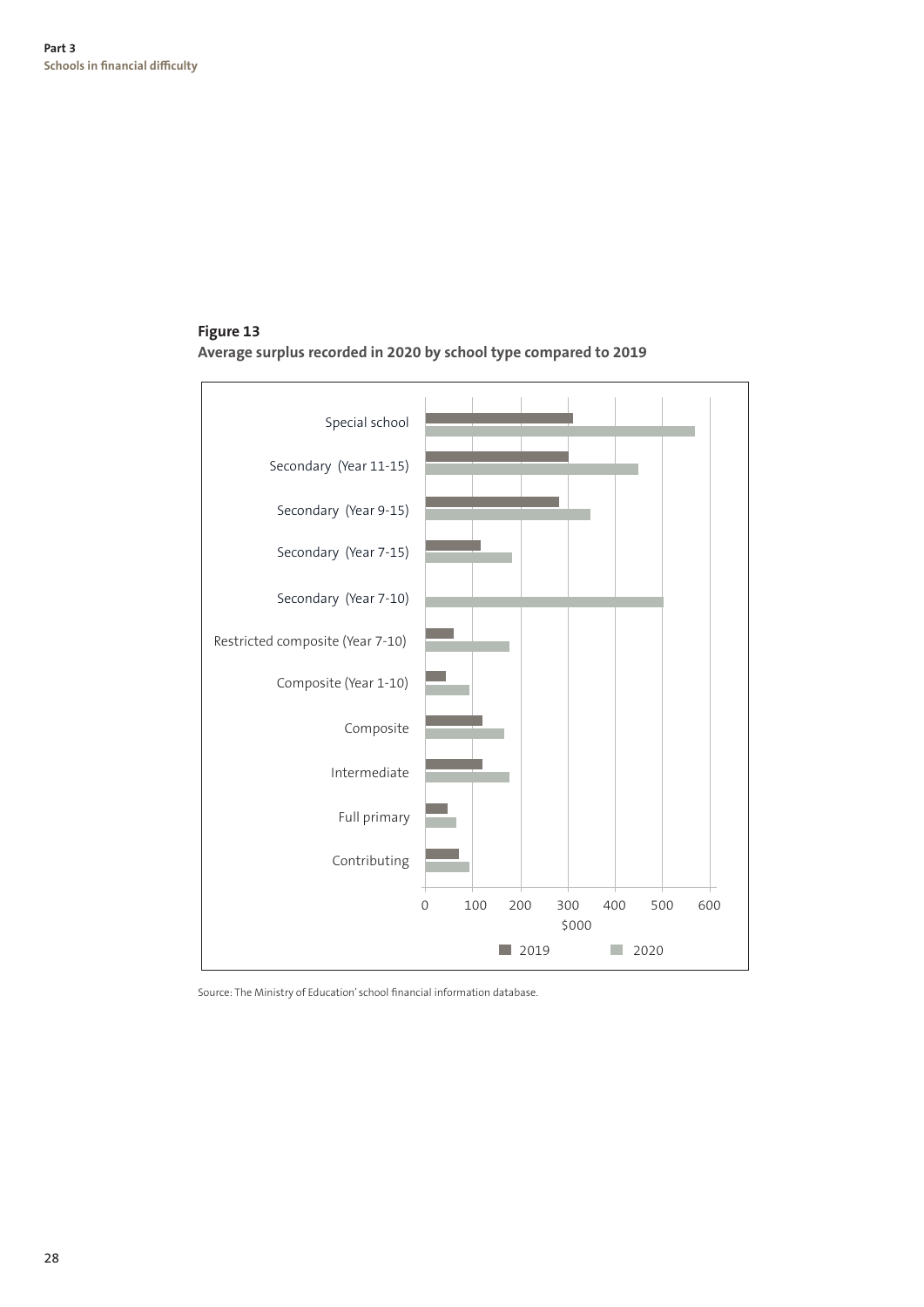### What we mean by financial difficulty

- 3.38 Most schools are financially sound. However, each year we identify some schools that we consider could be in financial difficulty.
- 3.39 When we issue our audit report, we are required to consider whether the school can continue as a "going concern". This means that the school has enough resources to continue to pay its bills for at least the next 12 months from the date of the audit report.
- 3.40 When carrying out our "going concern" assessment, we look for indicators of financial difficulty. One such indicator is when a school has a "working capital deficit". This means that, at that point in time, the school needs to pay out more funds in the next 12 months than it has available. Although a school will receive further funding in that period, it might find it difficult to pay bills as they fall due, depending on the timing of that funding.
- 3.41 A school that goes into overdraft or has low levels of available cash is another sign of potential financial difficulty. Because we are considering the 12 months after the audit report is signed, we will also consider the school's performance and any relevant matters in the period since the year-end.
- 3.42 In considering the seriousness of the financial difficulty, we usually look at the size of a school's working capital deficit against its operations grant. Although many schools receive additional revenue, this is often through donations, fundraising, or other locally sourced revenue, so it is discretionary. For most schools, the operations grant is their only guaranteed source of income.
- 3.43 Of the 43 schools with a working capital deficit this year:
	- 29 (2019: 53) schools had a working capital deficit of between 0% and 10% of the operations grant;
	- 10 (2019: 20) schools had a working capital deficit of between 10% and 20% of the operations grant; and
	- 4 (2019: 12) schools had a working capital deficit of more than 20% of the operations grant.
- 3.44 Figure 14 shows that decile rating does not affect whether schools have a working capital deficit. It also shows that the number of schools with a deficit has significantly reduced and that the two previous years are relatively similar.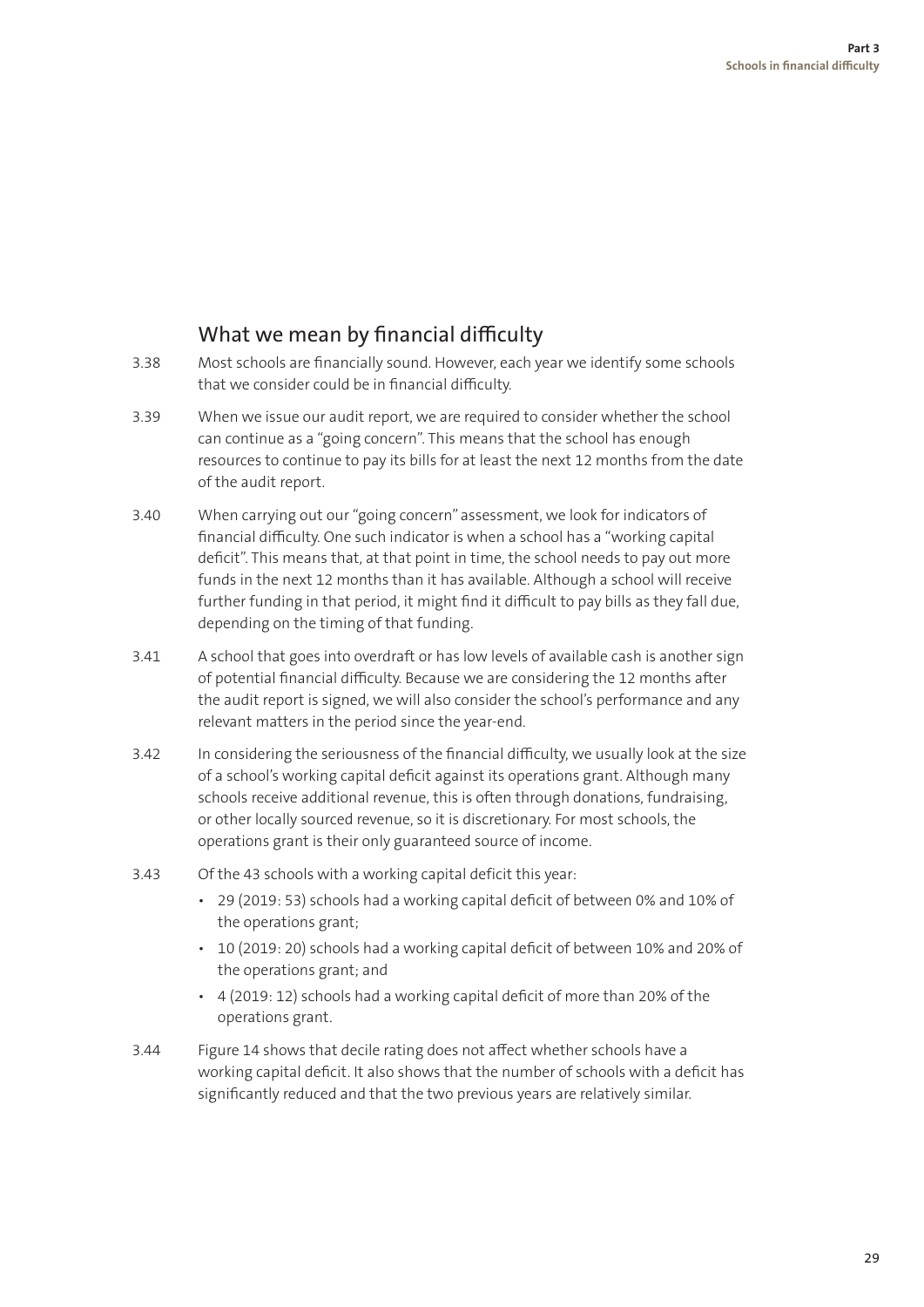#### **Figure 14**

#### **Schools with working capital deficits, by decile**

| Decile       | 2020           | 2019           | 2018           |
|--------------|----------------|----------------|----------------|
| Decile 1     | $\overline{2}$ | 9              | 9              |
| Decile 2     | $\overline{3}$ | 10             | 14             |
| Decile 3     | $\overline{7}$ | 9              | 10             |
| Decile 4     | $\overline{4}$ | $\overline{4}$ | 5              |
| Decile 5     | $\overline{2}$ | 6              | 11             |
| Decile 6     | 8              | 11             | 9              |
| Decile 7     | 6              | 9              | $\overline{4}$ |
| Decile 8     | $\overline{4}$ | 12             | 9              |
| Decile 9     | $\overline{3}$ | 5              | 8              |
| Decile 10    | $\overline{4}$ | 10             | 9              |
| <b>Total</b> | 43             | 85             | 88             |

Source: The Ministry of Education's school financial information database for 2020. Previous year figures are those reported in the Office of the Auditor-General's *Results of the 2019 school audits*.

3.45 Of the four schools with a working capital deficit greater than 20% of its operations grant (which we consider to be serious financial difficulty), two are decile 10 schools, one is decile 3, and one is decile 4.

#### Schools considered to be in serious financial difficulty

- 3.46 Not all schools with a working capital deficit at the balance date are in financial difficulty. When making this assessment, our auditors will consider other factors, including the school's financial performance since the year-end.
- 3.47 When we have assessed that a school is in financial difficulty, we ask the Ministry whether it will continue to support the school. If the Ministry confirms that it will continue to support the school, the school can complete its financial statements as a "going concern".
- 3.48 This means that the school is expected to be able to continue to operate and meet its financial obligations in the near future. If we consider a school's financial difficulty to be serious, we draw attention to this in the school's audit report.
- 3.49 Figure 15 shows the 17 schools that obtained letters confirming the Ministry's support and as a result could complete their 2020 financial statements on a "going concern" basis. This is a significant reduction from previous years, when about 35-40 schools needed letters of support (2019: 38 schools).
- 3.50 We referred to serious financial difficulties in 11 of these 17 schools' audit reports.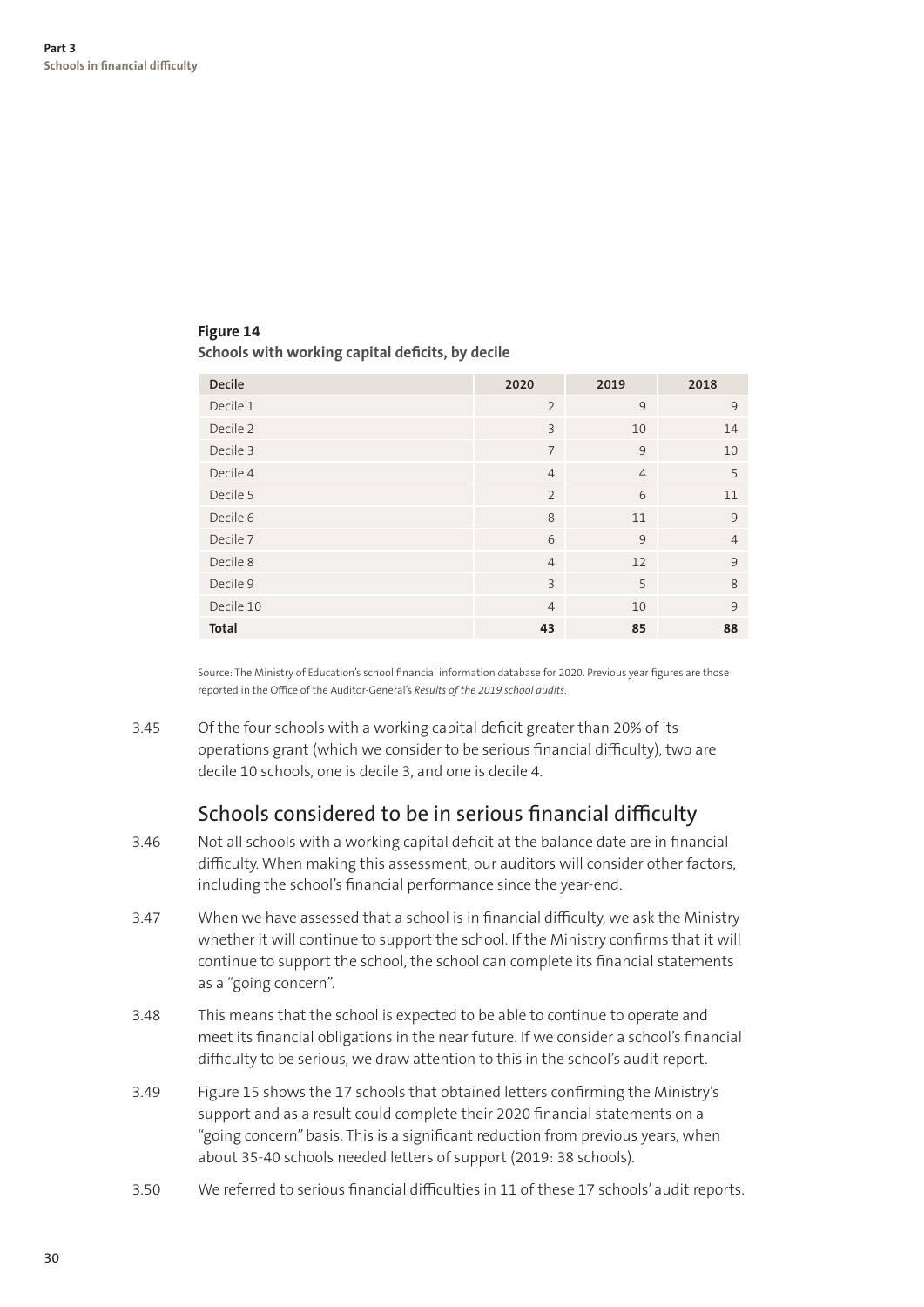#### **Figure 15**

**Schools that needed letters of support for their 2020 audits to confirm they were a "going concern"**

| School                            | 2020       | 2019                     | 2018 and<br>earlier years |
|-----------------------------------|------------|--------------------------|---------------------------|
| Albany Junior High School         | $\sqrt{}$  | $\sqrt{ }$               | $\sqrt{}$                 |
| Bathgate Park School              | $\sqrt{}$  | $\sqrt{}$                | $\sqrt{}$                 |
| <b>Burnside Primary School</b>    | $\sqrt{}$  | $\sqrt{}$                | $\sqrt{}$                 |
| Cambridge East School             | $\sqrt{}$  | $\sqrt{}$                | $\sqrt{}$                 |
| Kadimah School                    | $\sqrt{}$  | $\sqrt{ }$               | $\sqrt{ }$                |
| Kavanagh College                  | $\sqrt{ }$ | $\sqrt{ }$               |                           |
| Kokopu School                     | $\sqrt{}$  |                          |                           |
| Mana College                      | $\sqrt{}$  | $\sqrt{ }$               |                           |
| Mercury Bay Area School           | $\sqrt{}$  | $\sqrt{ }$               |                           |
| Nelson College                    | $\sqrt{}$  | $\sqrt{ }$               | $\sqrt{ }$                |
| Ngakonui Valley School            | $\sqrt{ }$ |                          |                           |
| Ravensbourne School               | $\sqrt{}$  |                          |                           |
| Saint Joseph's School (Grey Lynn) | $\sqrt{}$  | $\sqrt{ }$               |                           |
| Saint Joseph's School (Hawera)    | $\sqrt{}$  | $\overline{\phantom{0}}$ |                           |
| Tauhara Primary School            | $\sqrt{}$  | $\sqrt{}$                |                           |
| Taumuranui High School            | $\sqrt{}$  | $\sqrt{ }$               |                           |
| Waitara Central School            | $\sqrt{}$  | $\sqrt{ }$               |                           |
| <b>Total</b>                      | 17         | 13                       | 6                         |

Source: Information taken from school financial statements and the Office of the Auditor-General's audit reports.

- 3.51 We also identified that the following schools needed letters of support from the Ministry for previous-year audits that were completed since we last reported:
	- Saint Joseph's School (Grey Lynn) (2019);
	- Taumuranui High School (2019);
	- Te Kura o Pakipaki (2015 and 2016);
	- Westminster Christian School (2019); and
	- Te Kura Kaupapa Māori o Te Puaha o Waikato (2019).
- 3.52 The number of schools in financial difficulty usually remains about the same each year at about 40 schools. However, many of the schools we identified as being in financial difficulty last year have now improved their financial position. They have done this either by reducing their working capital deficit enough that they no longer need a letter of support or by bringing their working capital position into surplus.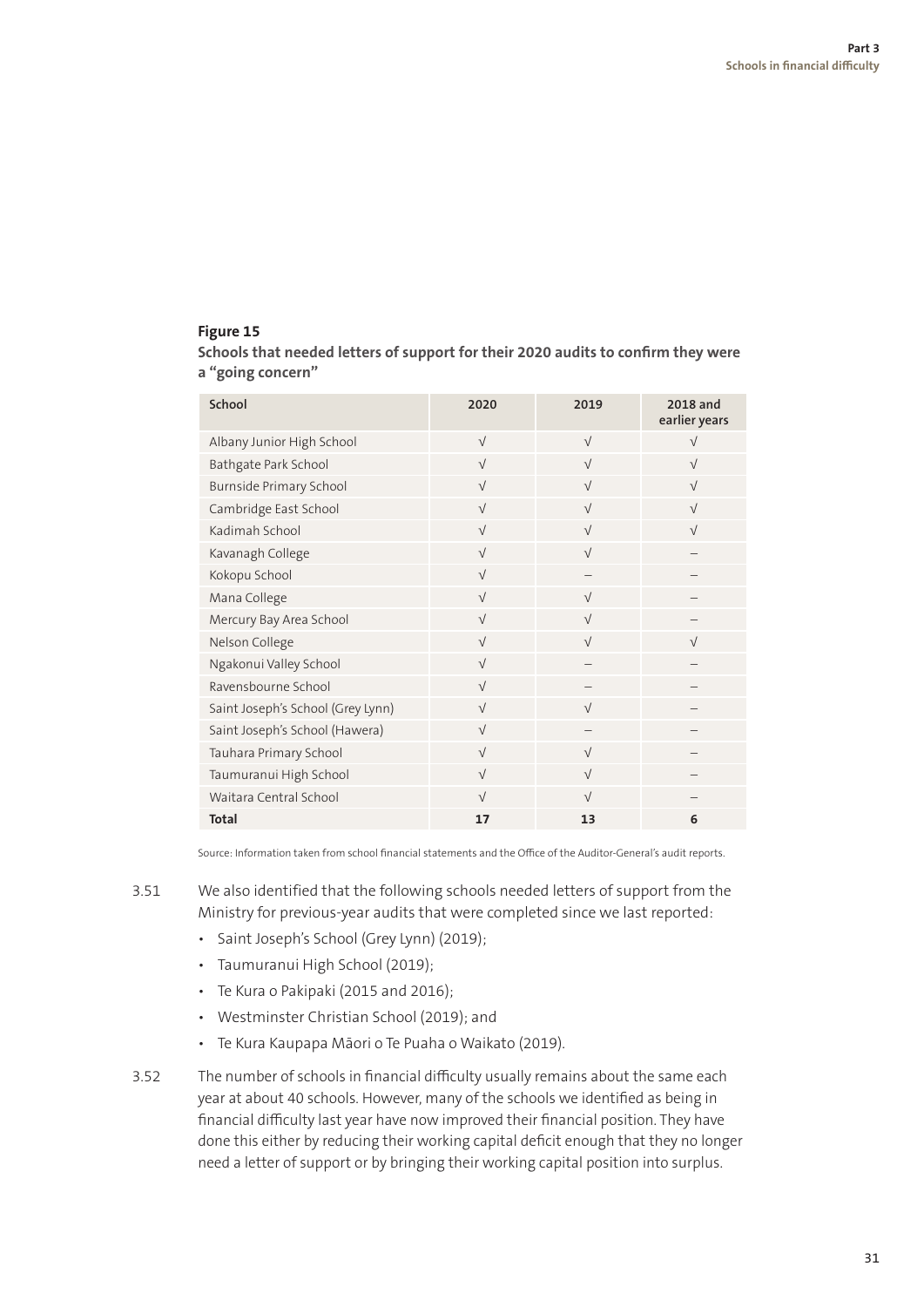- 3.53 Of the 38 schools we identified in our report last year, only 10 needed a letter of support again this year. Six of these have needed a letter of support for the past three years or more. We consider that 26 of the 38 schools are no longer in financial difficulty. The audits of the remaining two schools have not yet been completed.
- 3.54 We expected to identify significantly more schools in financial difficulty because of the effects of Covid-19. This was not the case. However, as well as the above schools where a letter of support was necessary, our auditors did raise concerns about potential financial difficulties in 44 further schools. This was usually because of continued deficits that are eroding the working capital and/or continued deficit budgeting.

#### Why do schools get into financial difficulty?

- 3.55 Last year, we reported on the reasons why schools get into financial difficulty. This is usually because there is an unexpected drop in funding or because schools are not adequately budgeting and/or monitoring their finances. For most schools, it can be difficult to suddenly reduce spending if they do not receive the funds that they are expecting. This is particularly the case when the funding is used for staffing or other spending that the school is already committed to.
- 3.56 The most common reasons for schools getting into financial difficulty are:
	- schools relying on locally raised funds to fund operational costs, including from international student revenue; and
	- schools not adequately monitoring their staffing levels.
- 3.57 Not adequately monitoring staffing levels can result in schools overusing their Ministry staff entitlement. They then have to refund the overspend back to the Ministry or fund the extra staff directly. Either can result in a reduction in the operational funding the school has to spend on other things.
- 3.58 We have discussed levels of locally raised funds in paragraphs 3.17-3.21. We concluded that, although levels have dropped, the donations scheme and Covid-19 support funding have mitigated this for many schools. We discuss staffing levels below.

#### **Staffing levels**

3.59 Each school is given an entitlement of teachers that the Ministry will fund. The entitlement is based on the size of the school roll. A school must fund any teachers that are additional to its entitlement, either by paying the additional teachers directly from its own funds or refunding to the Ministry any overuse of its entitlement of Ministry-funded teachers after the year end.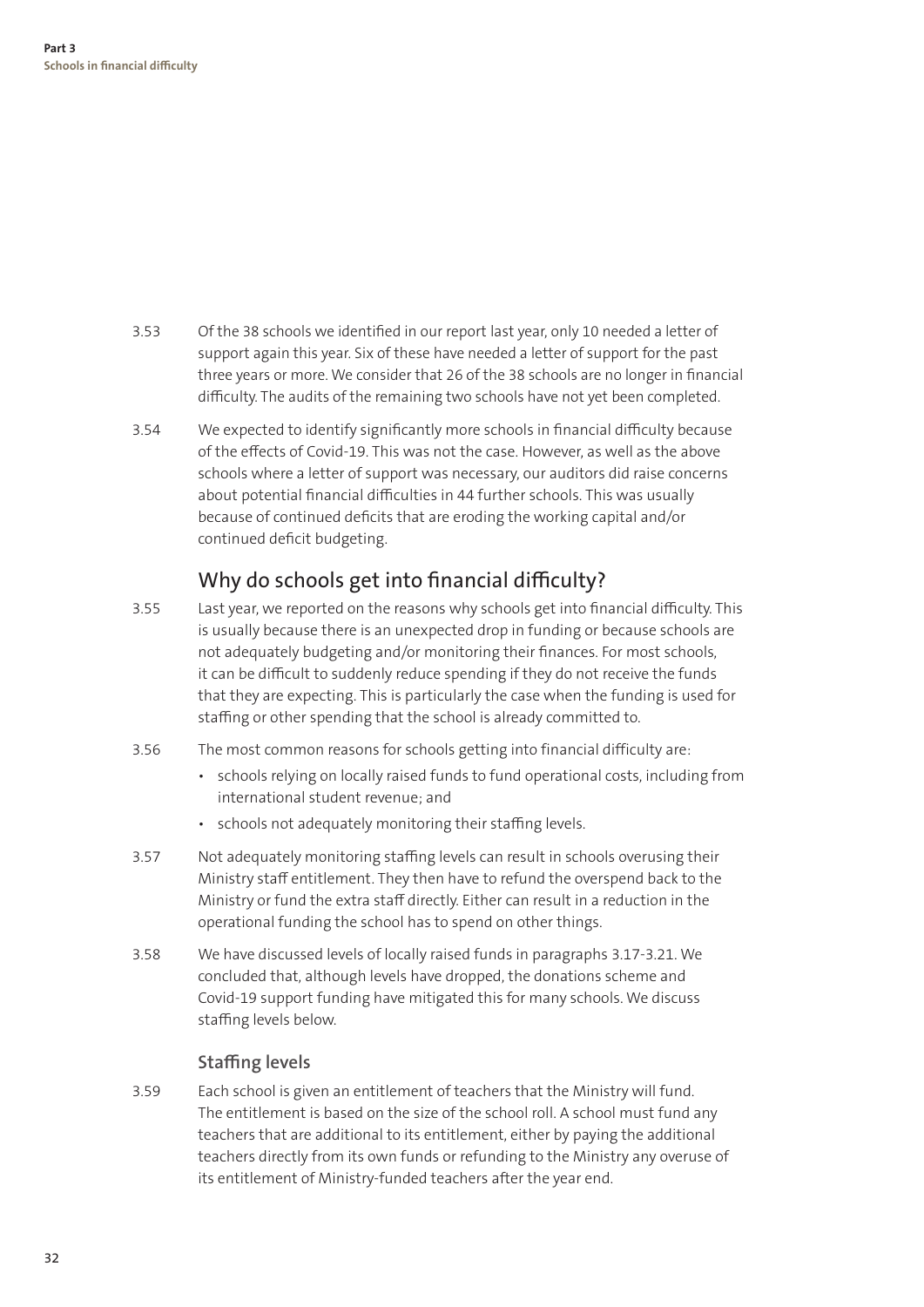- 3.60 All schools pay non-teaching staff from their operations grant. Schools can also choose to use their operations grant and other funding for additional teachers. If a school uses a large percentage of its operations grant to pay staff, it will need other sources of funding to meet its other operational costs.
- 3.61 When schools are unable to generate the revenue they anticipated from other sources, they might have to spend cash reserves. If no other source is available, they might find themselves in financial difficulty.
- 3.62 As Figure 16 shows, when we calculated the board funded staff costs as a percentage of each school's operations grant for 2020, we found that the results were consistent with what we found in 2019. Because schools would have already set their staffing levels for 2020 before the pandemic happened, this was expected.

| Year | $0-19%$ | 20-39% | 40-59% | 60-79% | 80-99% | $100% +$ | Total number<br>of schools |
|------|---------|--------|--------|--------|--------|----------|----------------------------|
| 2020 | 17      | 126    | 648    | 855    | 319    | 125      | 2090                       |
| 2019 | 18      | 141    | 621    | 783    | 312    | 145      | $2020*$                    |

#### **Figure 16**

#### **Staff costs that are board-funded as a percentage of the school's operations grants**

\* Number of schools entered into the Ministry's database of schools' financial statements, as at October 2020. Note: The table shows the number of schools in each of six different categories for the percentage of their operations grant used to fund staffing costs.

Source: The Ministry of Education's financial information database for 2020. Previous year figures are those reported in the Office of the Auditor-General's Results of the 2019 school audits.

- 3.63 About half of the 125 schools that use the equivalent of more than 100% of their operations grant to pay staff have international students.
- 3.64 Of the twenty-three schools funding salaries equivalent to more than 150% of their operations grant, more than half are special education schools, which receive additional funding for staff. Of the remaining 10 schools, eight are state-integrated schools that often get additional support for staffing from their proprietor.
- 3.65 In 2020, the Ministry provided additional support to schools, including making emergency payments directly to relieving staff. However, if schools continue to see a reduction in revenue from local sources, they should adjust staffing levels accordingly to help prevent them getting into financial difficulty.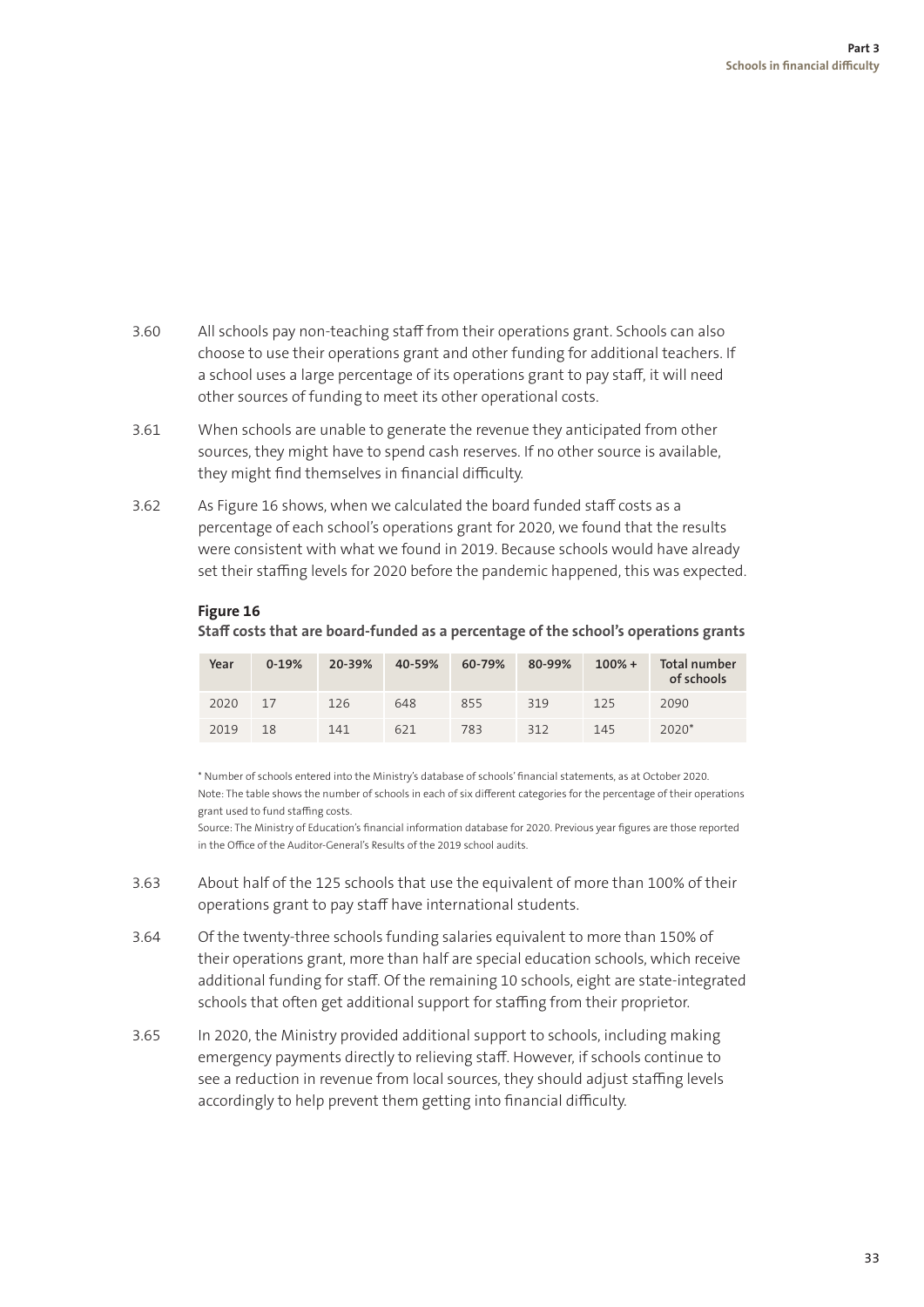#### Conclusion

- 3.66 Overall, we can see that the international student transition funding, the donations scheme funding for decile 1 to 7 schools, and other Covid-19 support funding mitigated some of the expected reduction in revenue from locally raised funds (including from international revenue) because of Covid-19.
- 3.67 Although spending increased in 2020, mainly in terms of staffing, additional payments from the Ministry supported some of this spending. This explains why the overall financial position of schools has improved. However, it was also clear from our analysis that the impact on individual schools is varied.
- 3.68 Although our auditors identified only 17 schools that we consider to be in financial difficulty and another 44 schools that had the potential to get into financial difficulty, our analysis showed that many schools continue to spend large amounts of their funding on staff. Without the same level of Covid-19 support funding as in 2020, there is a risk that more schools get into financial difficulty in 2021.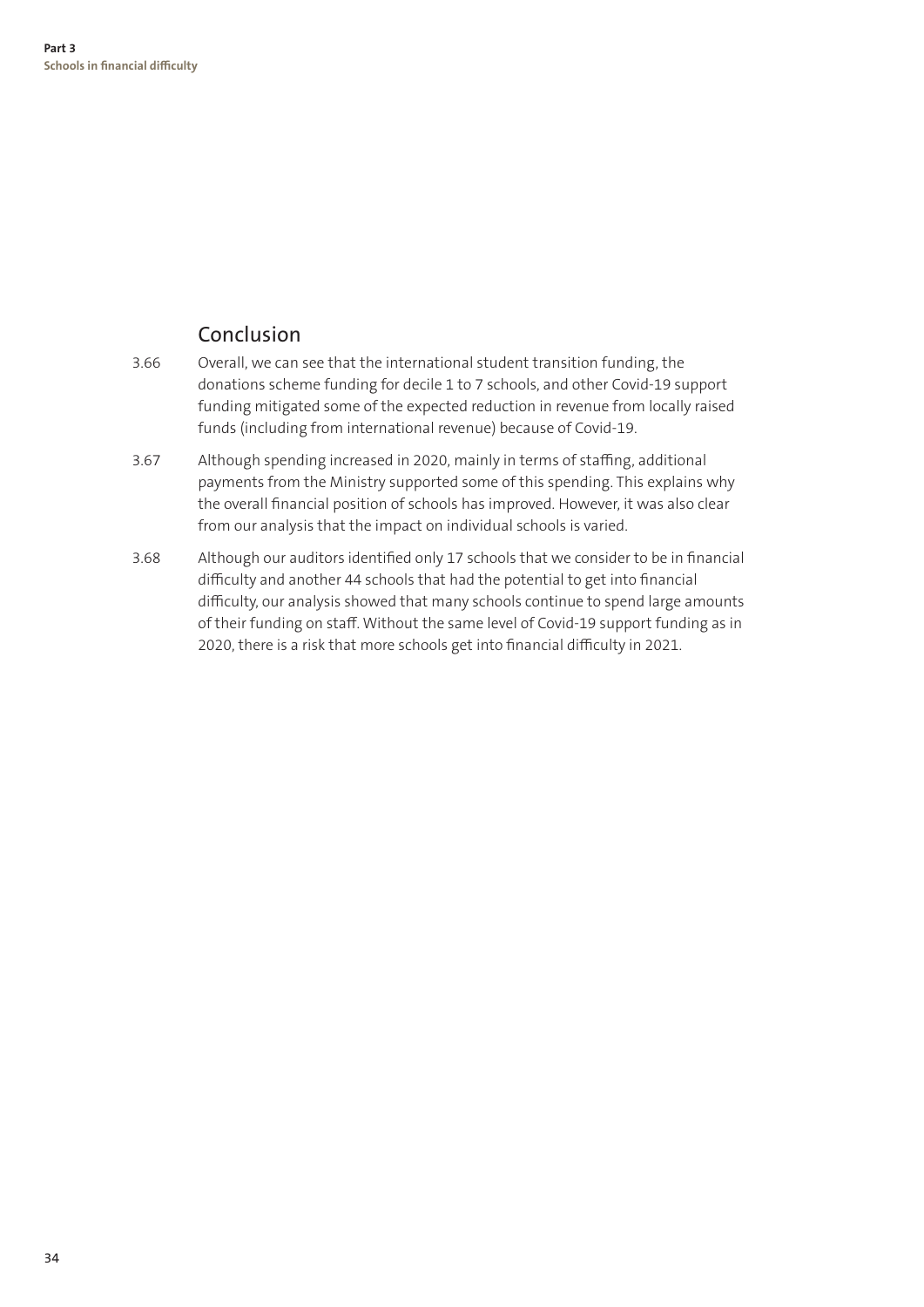### **4 Matters we identified during our audits**

4.1 In this Part, we set out matters that we identified during the 2020 school audits and make some recommendations for the Ministry.

### School payroll

- 4.2 Because salary costs are the largest operational cost of schools, the school payroll information is a significant part of a school's financial statements. The Ministry funded about \$6 billion (2019: \$5.4 billion) of salary and related costs to employees of schools for the 2020 school payroll year. Education Payroll Limited (EPL) administers the school payroll on behalf of the Ministry.
- 4.3 After Novopay was introduced in 2012, the additional payroll reports schools needed to complete their financial statements initially contributed to delays in the school audits. The school payroll audit process – which includes distributing payroll reports to schools and their auditors, and the appointed auditor of the Ministry carrying out testing of the payroll centrally – has improved in recent years. However, there was a delay to one of the key payroll reports for the 2020 school audits, and additional information had to be sent out to schools to correct some information in the report.
- 4.4 As Figure 1 shows, this delay in the distribution of the report to the sector did not result in a subsequent delay in auditors receiving the information they needed for audit. A record 96% of draft financial statements were provided for audit by 31 March. However, any delay and/or need for schools to make additional adjustments creates more work for schools and their auditors, who are both already under acute time pressures.

#### **Findings from our 2020 school audits**

4.5 Our auditor of the Ministry carries out extensive work on the Novopay system centrally. This includes carrying out data analytics of the payroll data to identify anomalies or unusual transactions and testing the payroll error reports that are sent to schools.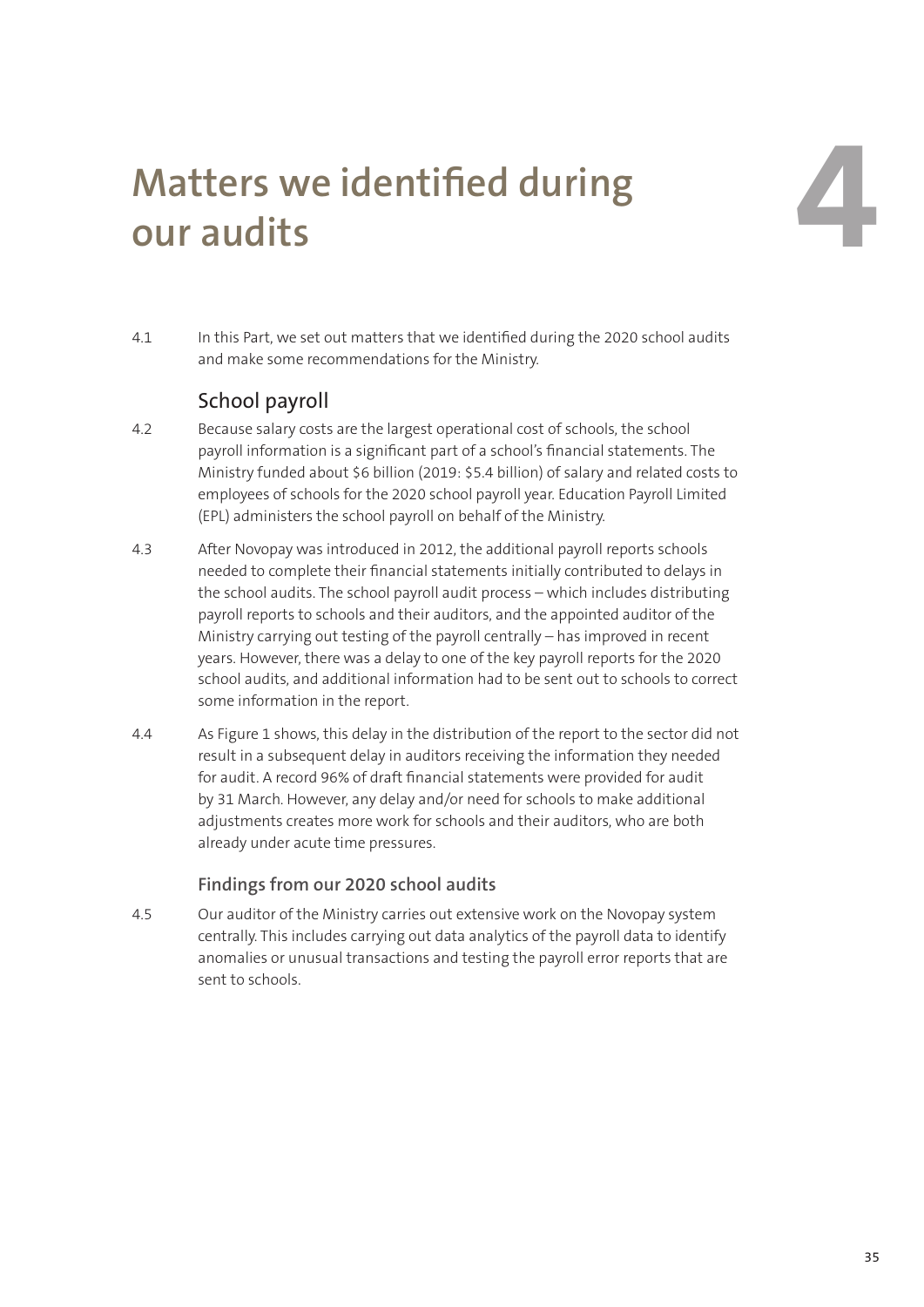4.6 We write to the Ministry every year setting out our findings from this work. We 14 continue to see improvements in data quality, with fewer errors each year and a reduction in the value of those errors (see Figure 17). 10



#### **Figure 17** Value of payroll errors, 2012 to 2020



2 31 December 2020 financial statements.3 Ministry (through its teachers' salary funding). These result in an amount either owed to, or owed by, the school. Note: Funding code errors are those where payroll payments have been incorrectly funded by either the board or the Source: Education Payroll Services: Results and communications to the sector to support the audits of schools'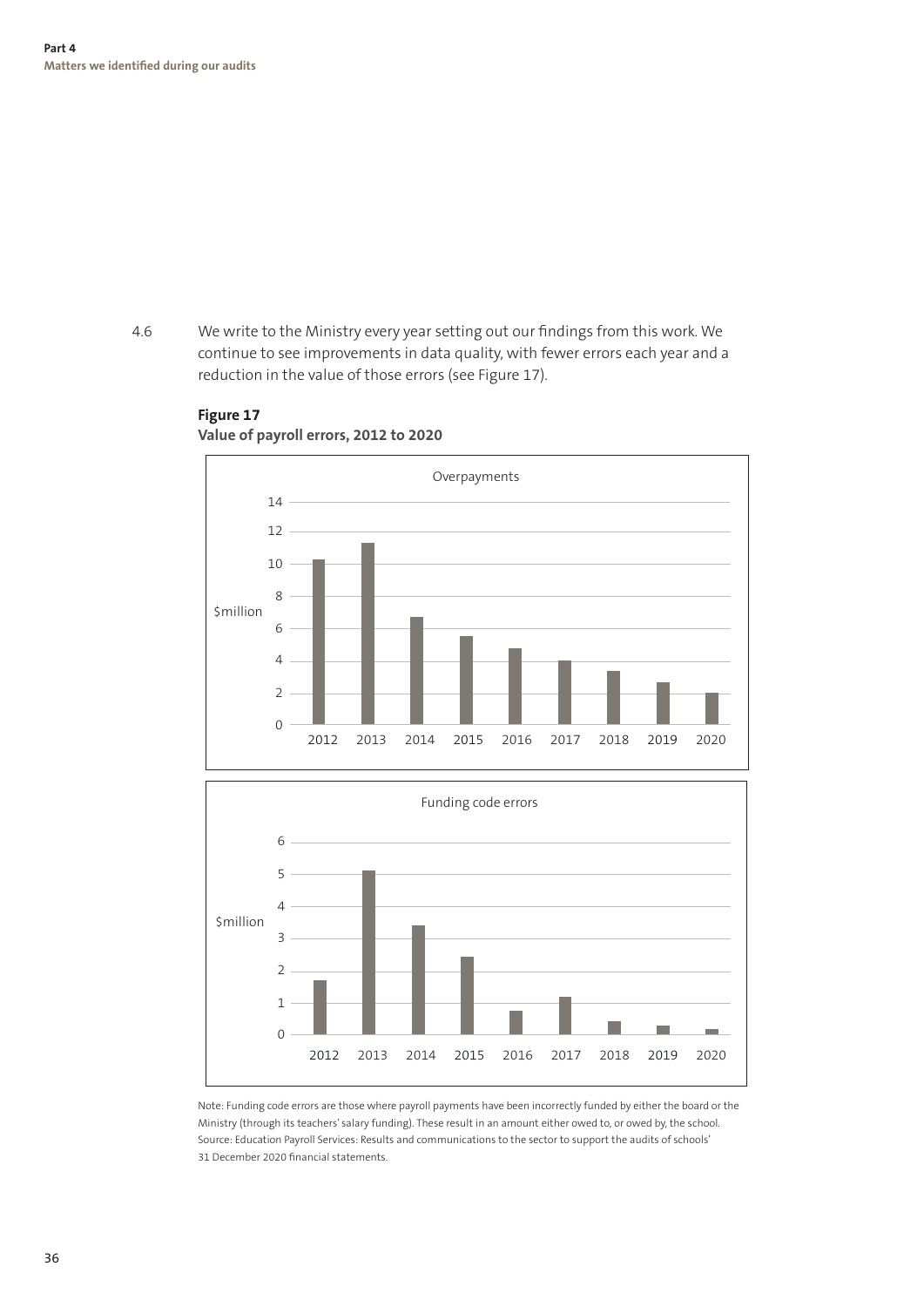- 4.7 As part of their audit work at schools, our auditors follow up any anomalies that the data analytics work identified and that the Ministry cannot resolve. Some anomalies are also sent to EPL to be resolved.
- 4.8 The extent of the exceptions sent to schools has decreased over the years, but some matters reoccur. For the 2020 audits, we identified 1905 exceptions (2019: 2086) for 803 schools (2019: 922) that school auditors needed to follow up.
- 4.9 In response to a recommendation we made in 2019, the Ministry asked for feedback from schools and auditors on how the exceptions had been resolved for the 2020 audits. The Ministry also asked for feedback from EPL for those exceptions relevant to them.
- 4.10 Although the Ministry received feedback on all the exceptions sent to EPL and had followed-up on the exceptions provided to the Ministry, it received feedback from schools and auditors on only 16% of exceptions sent. This is most likely because the auditor shortage meant that 2020 was a challenging year for auditors, and they were focused on completing late audits when the Ministry was collecting this information.
- 4.11 Of the feedback from schools and auditors, most (77%) confirmed that the transaction identified as an exception was a valid payment and provided appropriate evidence of approval. Because of the low response rate and because most of the exceptions were considered valid payments, the Ministry was unable to identify any themes or opportunities for additional support or guidance.
- 4.12 Nevertheless, the feedback led to two recommendations for improvement. One relates to how the data analytics work is run, which should reduce the number of exceptions in future, and the other is an opportunity for EPL to provide additional guidance on a specific matter.
- 4.13 This exercise will be repeated for the 2021 audits, and we will support the Ministry by following up with our auditors to provide the requested feedback when they complete their audits.

#### **School payroll changes**

4.14 EPL has been progressively rolling out EdPay, an online interface for processing transactions. It was first made available for all schools to use in late 2019. Schools used a mix of EdPay and Novopay Online during 2020, while the ability to carry out tasks using EdPay has been gradually rolled out. Full replacement of Novopay Online is expected by the end of 2021.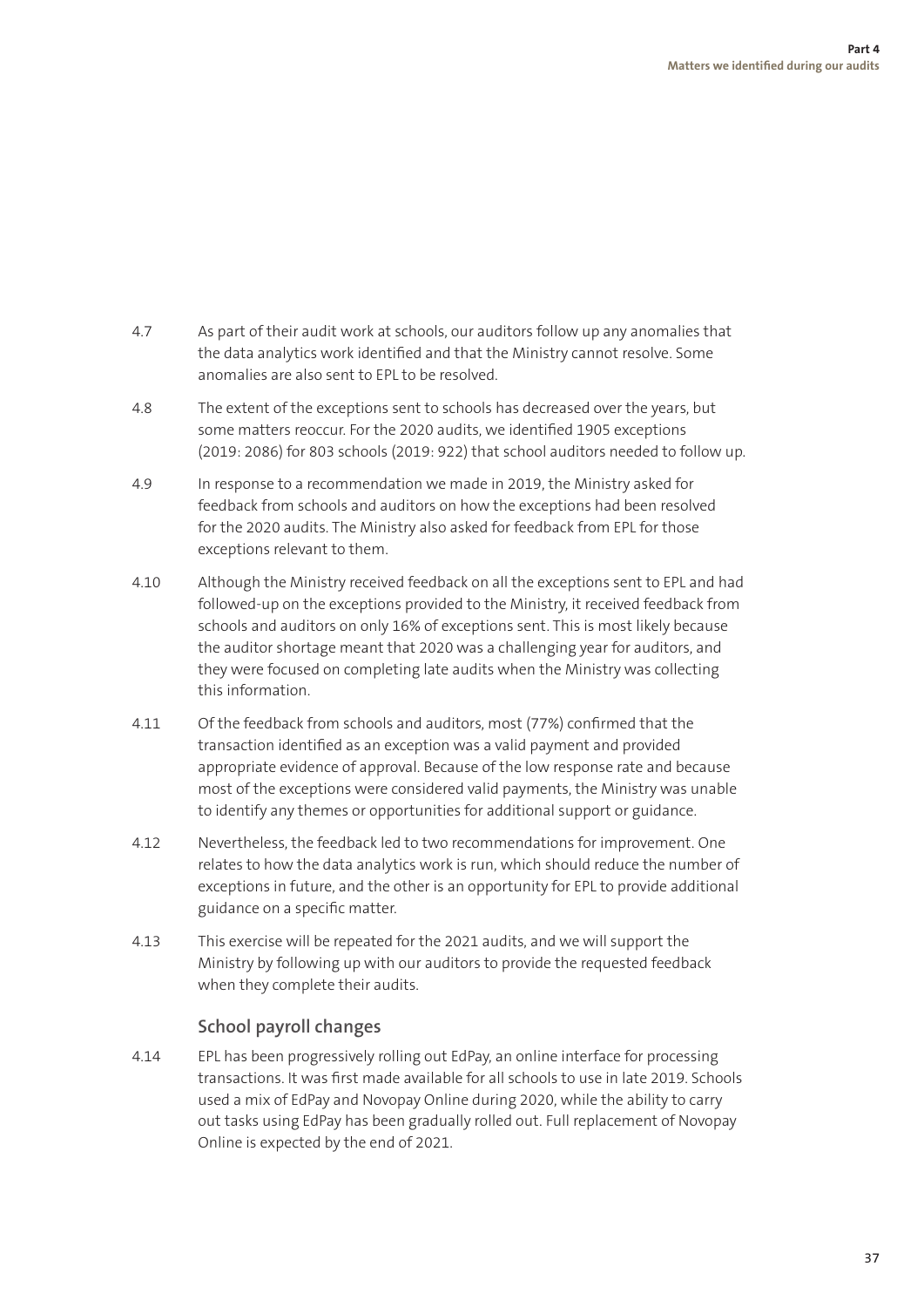- 4.15 EPL has also been working on its processes and controls, with a focus on its general management control environment and reducing the risk of payroll errors. The Ministry and EPL are also working on developing and implementing a formalised controls framework for EPL.
- 4.16 A school's board is ultimately responsible for monitoring and controlling school expenditure, including payroll expenditure. It is also responsible for establishing and maintaining a system of internal controls to prevent fraud and error at the school.
- 4.17 Because robust controls to prevent or detect errors are not built into the payroll system, the onus is on the school to review the outputs (fortnightly payroll reports) to check that payroll transactions have been processed correctly and are both valid and accurate.
- 4.18 In our earlier reports, we recommended that the Ministry ensure that appropriate controls are included in EdPay. We were told that, although EdPay has some built-in validation checks that will reduce the number of errors or inappropriate transactions, no additional controls are being built into the system at this time. This means that the key controls at schools would remain the same.
- 4.19 Therefore, schools' review of fortnightly payroll reports would continue to be the main control that they rely on to detect fraud and/or errors. However, we have recently been made aware that one of the main reports that schools rely on as a control is not available in the EdPay portal.
- 4.20 Schools will still be able to review the fortnightly Staff Usage and Expenditure report (SUE report). However, these reports are difficult to understand, which makes them difficult to review.
- 4.21 Some smaller schools also struggle to find someone independent of the payroll process (which means someone without access to the payroll system) with enough knowledge to review these reports. The reviewer needs to be independent, or there is a risk that the same person both processes and reviews transactions.
- 4.22 In our view, the guidance EPL has provided to schools does not adequately explain the control activities schools should carry out in addition to reviewing the SUE report, so the board can make sure it has appropriate controls over all its payroll transactions. We have asked the Ministry to follow up on this matter with EPL.
- 4.23 We also consider that more thought needs to be given to how changes to payroll processes affect the control environment at schools. We have made a specific recommendation about this that is similar to recommendations we have made in recent years.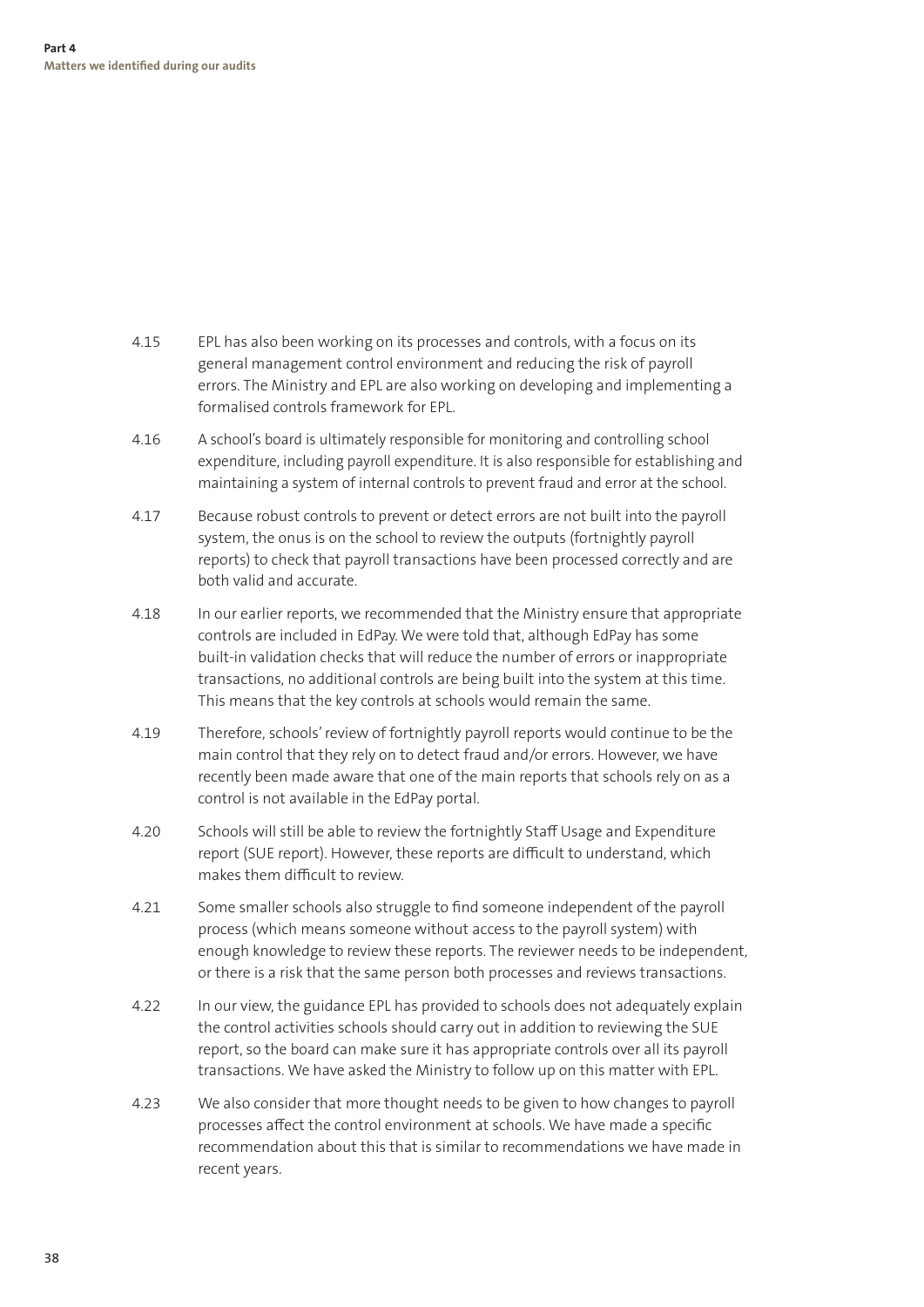4.24 Because the changes to the school payroll reporting occurred part way through 2021, it might affect the amount of work our auditors need to do on payroll at individual schools. As part of their planning procedures, auditors will be getting an understanding of the school payroll system, including whether controls have been operating throughout the year. We will then consider how these changes impact on the audit work we need to do at schools during the 2021 audit.

#### **Recommendation 1**

We recommend that the Ministry of Education make sure that changes to school payroll processes do not adversely affect the schools' control environment by working collaboratively with Education Payroll Limited. This includes making sure that controls within schools help prevent fraud and error, and ensure that all transactions are approved within delegations.

#### **Non-compliance with the Holidays Act 2003**

- 4.25 Non-compliance with the Holidays Act 2003 has arisen because clauses in the Holidays Act or employment agreements might have been incorrectly interpreted when calculating holiday entitlements. As previously reported, the Ministry has identified that there are instances of non-compliance for employees on the school payroll.
- 4.26 Work continues to identify and resolve non-compliance with the Holidays Act, but the Ministry has not yet been able to identify the amounts attributable to each employee and the consequent impact on individual schools.
- 4.27 Because school boards are the employer of all teachers, they need to recognise a potential liability for this non-compliance with the Holidays Act. However, until further detailed analysis has been completed, the potential effect on any specific individual or school and any associated liability cannot be reasonably estimated. As for previous years, all school financial statements disclosed a contingent liability for non-compliance with the Holidays Act 2003.

#### Sensitive expenditure

4.28 This year, our auditors brought fewer matters about sensitive payments to our attention but we referred to sensitive expenditure in some schools' audit reports, as explained in paragraphs 2.41-2.49. Several of these were for audits related to previous years. If the amounts involved are less significant or the matters relate to a school's policies and procedures underlying its sensitive expenditure decisions, auditors will raise the matter in the schools' management letter rather than the audit report.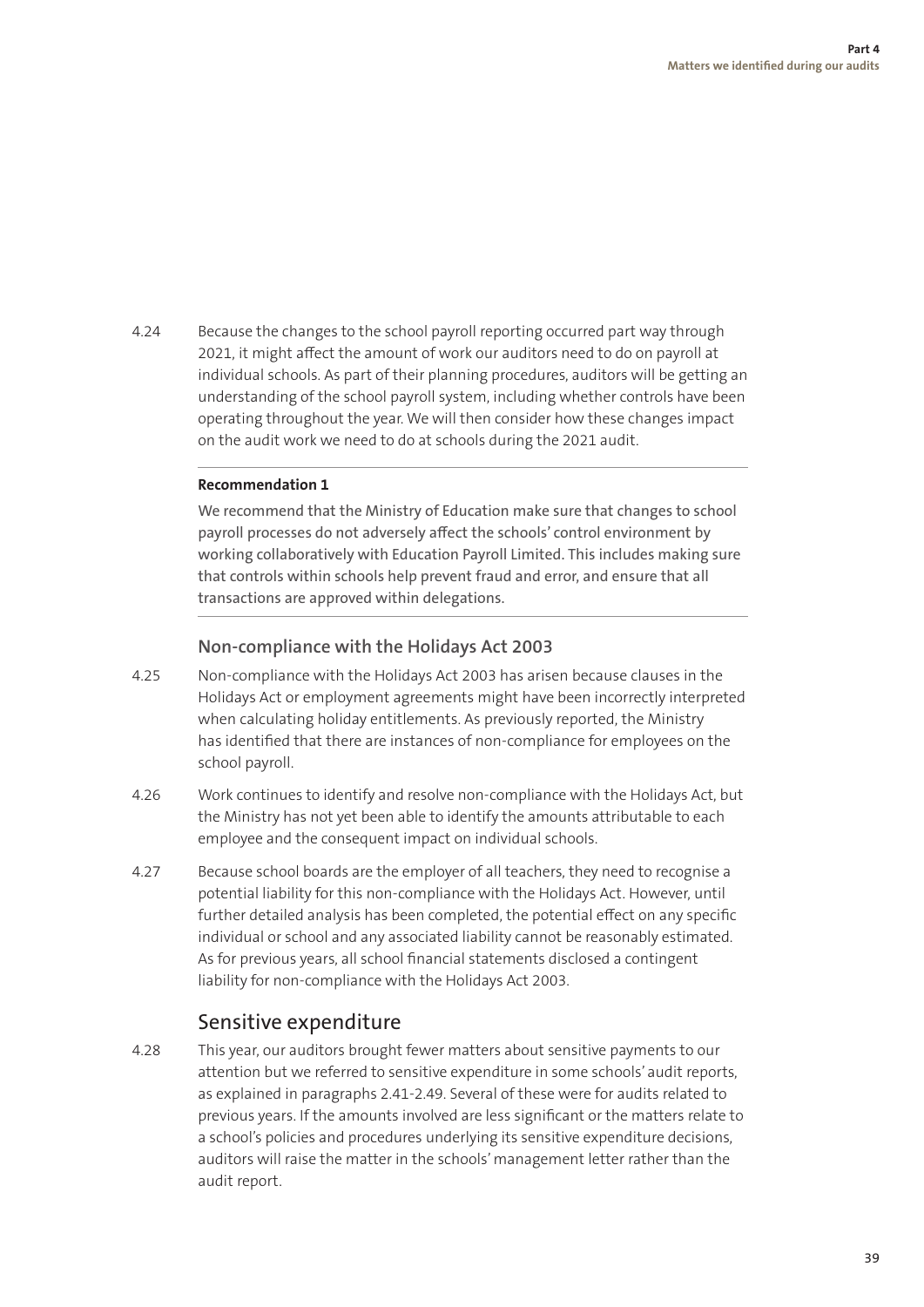- 4.29 Matters auditors raised in schools' management letters this year were similar to previous years. They included:
	- schools that did not have sensitive expenditure policies, including for gifts (seven schools);
	- gifts to staff that were either without board approval or inconsistent with the school's gift policy (14 schools);
	- hospitality and entertainment expenses that seemed excessive (10 schools); and
	- travel-related expenditure (three schools).
- 4.30 Most of the concerns raised about school policies and procedures for sensitive payments related to poor controls over the approval of principals' expenses or credit card expenditure. The main matters raised were:
	- principals approving their own expenses or the spending not being approved by someone more senior (40 schools);
	- no approval of credit card expenditure or it not being approved by someone more senior than the person incurring the expenditure (20 schools); and
	- inadequate or no documentation to support expenditure (10 schools).
- 4.31 As we have reported in the past, credit cards are susceptible to error and fraud or to being used for inappropriate expenditure, such as personal expenditure. This also applies to fuel cards or store cards.
- 4.32 Our auditors identified two schools where credit cards had been used for personal use and one school that did not have proper control over spending on fuel cards. Also, with credit cards, money is spent before any approval, which is outside the normal control procedures over expenditure for most schools.
- 4.33 We remind schools that they should use a "one-up" principle when approving expenses, including credit card spending. This means that the presiding member (chairperson) of the board would need to approve the principal's expenses. It is also important that credit card users provide supporting receipts for the approver and an explanation for the spending.
- 4.34 We include information about using credit cards in our good practice guide on Controlling sensitive expenditure, which is available on our website. This provides guidance on principles for making decisions on sensitive expenditure, guidance on policies and procedures, and examples of types of sensitive expenditure.
- 4.35 We have also added some short videos about those principles and a list of other resources, including reports, articles, blog posts, and published letters, to our resources on sensitive expenditure.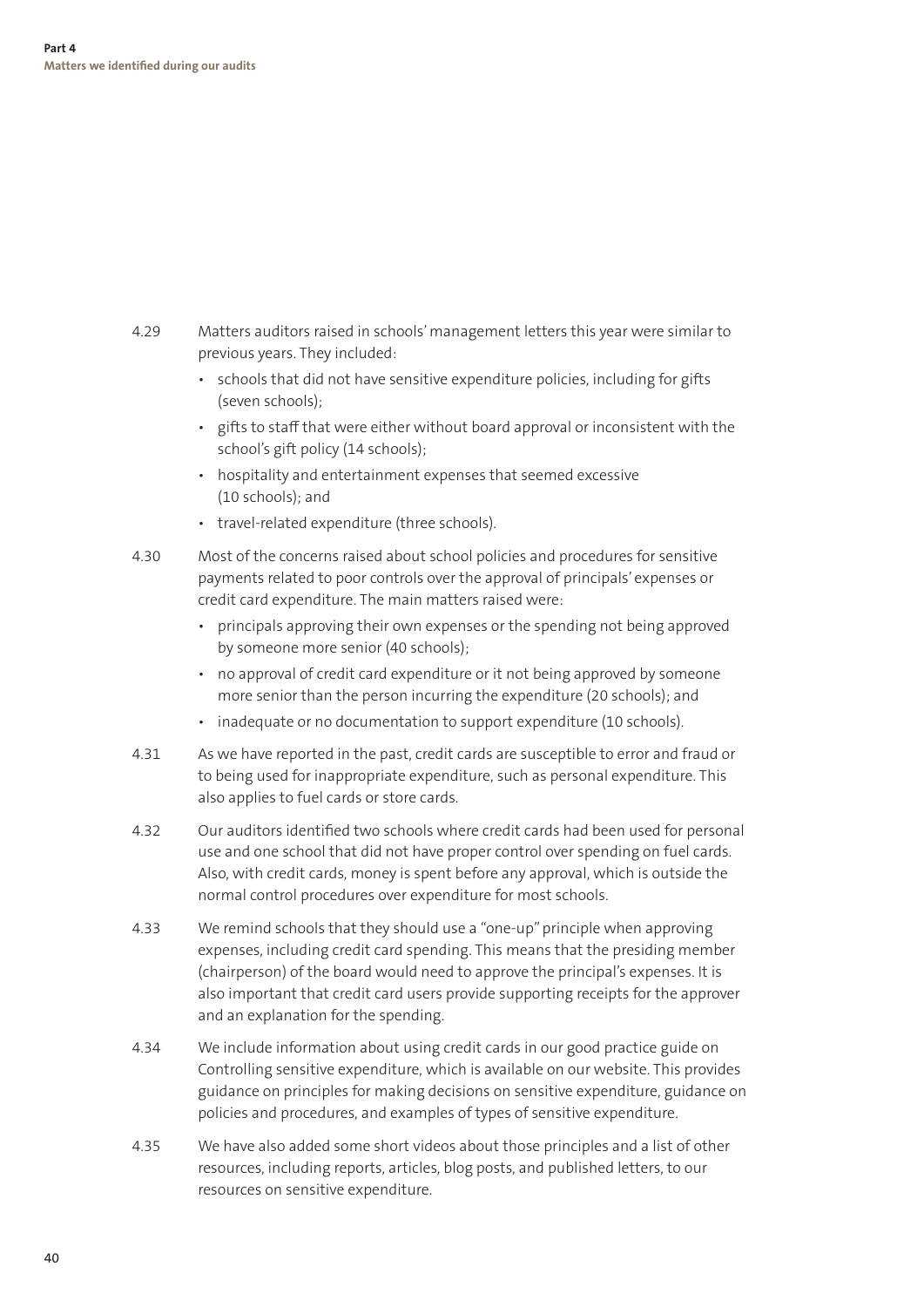### Cyclical maintenance

- 4.36 Schools must keep the buildings that the Ministry (or, for state integrated schools, their proprietor) provides for their use in a good state of repair. They receive funding for this as part of their operational funding.
- 4.37 Schools need to plan and provide for future significant maintenance, such as painting the school buildings. The school financial statements include a provision to recognise the obligation for significant maintenance.
- 4.38 This has always been a challenging area to audit, and we have reported on this aspect of the financial statements several times in the past. Many schools do not fully understand the cyclical maintenance provision and do not always have the necessary information to be able to calculate this accurately.
- 4.39 This is shown by our issuing 23 audit opinions this year where we have not been able to obtain enough information about the provision. Although this is a relatively small number compared to the total number of schools, we refer to this matter in a school's audit opinion only if the adjustment required to correct the provision could be so significant it would affect a reader's understanding of the financial statements.
- 4.40 The lack of available reasonable evidence at many schools creates a lot of additional work for auditors and contributes to audits taking longer than they should.
- 4.41 A school's property occupancy agreement requires the schools to prepare a 10-year property plan. This plan should include a maintenance plan that sets out how it intends to maintain its buildings for the next 10 years and the estimated cost of this.
- 4.42 This plan is driven by the Ministry-approved property planners condition assessment of the school buildings. If this maintenance plan is done correctly, the school can use it to calculate the cyclical maintenance provision. However, the school will need to review the plan annually to make sure that the costs and planned maintenance are still valid to be used in the calculation of the provision.
- 4.43 In practice, we find that schools' 10-year property plans do not always include a maintenance plan, even though the Ministry has approved them, or the plans are out of date. After we made recommendations in our previous reports, the Ministry told us that it had updated its school property visits to include a discussion on school maintenance plans.
- 4.44 Our auditors have not seen an improvement in the quality of the property information at schools since this was implemented, as shown by the increase in modified audit opinions issued.
- 4.45 We have repeated our earlier recommendation that the Ministry needs to make sure that schools comply with property planning requirements by having up-to-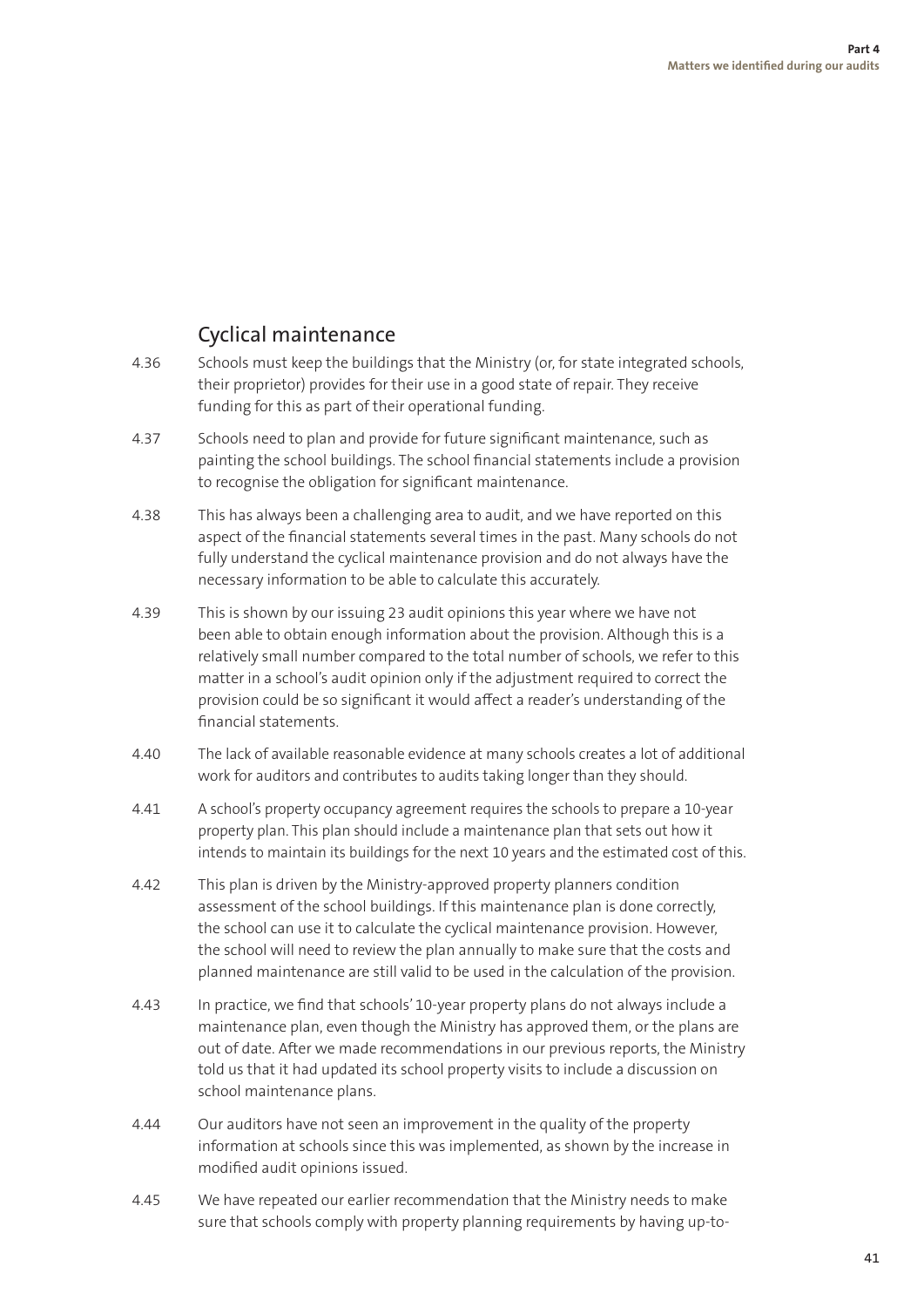date cyclical maintenance plans. As the custodian of school buildings, the Ministry needs to ensure that schools are adequately maintaining the buildings they use.

4.46 We will collect additional information from our auditors from the 2021 audits on the number of schools that do not have adequate maintenance plans. We will share this information with the Ministry to help resolve this long-standing issue.

#### **Recommendation 2**

We recommend that the Ministry of Education make sure that schools are complying with their property planning requirements by having up-to-date cyclical maintenance plans. This includes reviewing those plans to assess whether they are reasonable and consistent with schools' condition assessment and planned capital works.

#### Budgeting

- 4.47 Section 87(3)(i) of the Education Act 1989 requires each school to disclose budgeted figures for the statement of its revenue and expenses, the statement of its assets and liabilities (balance sheet), and the statement of its cash flows.13 Schools need to include the budget figures from their budget approved at the beginning of the school year.
- 4.48 As part of their audits, our auditors check that the figures included in schools' financial statements are from the approved budget. However, our auditors have been finding that many schools do not prepare a budget balance sheet or a budget cash-flow statement.
- 4.49 As well as being a legislative requirement, having a full budget, including a balance sheet and statement of cash flows, is important for good financial management. Although monitoring the revenue and expenditure of the school is important, so is managing cash flows and ensuring that schools have enough cash to meet their financial obligations when they fall due. If schools do not manage this properly, they can get into financial difficulty.
- 4.50 As we indicated in our report last year, we asked school auditors to tell us about schools that are not preparing a full budget. Our auditors identified 467 schools that were not preparing full budgets. We have shared this information with the Ministry so it can discuss this with the individual schools when they prepare their budgets for the next school year.

<sup>13</sup> Section 87(3)(i) of the Education Act remains in force because the section of the Education and Training Act 2020 for school planning and reporting does not come into effect until 1 January 2023.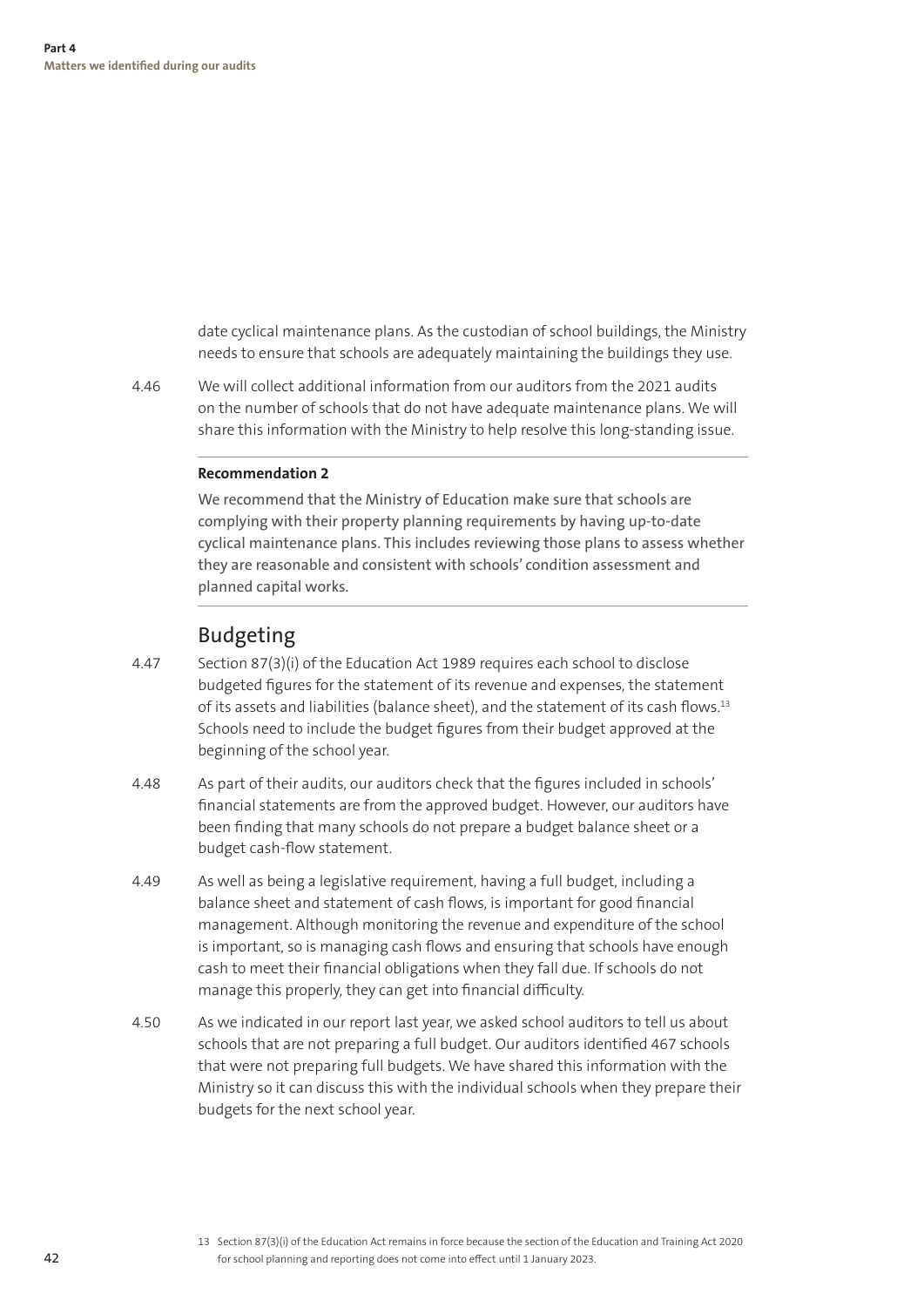#### Publishing annual reports

- 4.51 Schools are required to publish their annual reports online.14 A school's annual report consists of an analysis of variance,15 a list of board members, financial statements (including the statement of responsibility and audit report), and a statement of KiwiSport funding.
- 4.52 It is important that schools publish their annual report as soon as possible after their audit is completed. This ensures that schools comply with legislation and are accountable to their community.
- 4.53 As part of our audit, we check whether schools have published the previous year's annual report. If a school does not have a website, the Ministry will publish the school's annual report on its Education Counts website.
- 4.54 We have seen a continued improvement in the number of schools publishing their annual reports. At the time of this year's audits, we found that 90%<sup>16</sup> of schools had published their 2019 annual report on their website (2019: 82% of schools had published their 2018 annual report).
- 4.55 Although this improvement is encouraging, our auditors identified 231 schools that had not published their annual reports online. We encourage parents and other members of a school's community to contact the school board if the school's annual report has not been published online.

#### Future of school audits

- 4.56 School audits have become more complex over time because of increased financial reporting requirements and increasing professional requirements on auditors. At the same time, the number of audit firms has reduced as some smaller firms have decided to no longer carry out audits.
- 4.57 This has made appointing auditors for the more than 2400 school audits more challenging at each subsequent contract round.17 The resourcing pressures the profession is currently experiencing because of the closed borders have added to these difficulties.
- 4.58 Because of this, we have started discussions with the Ministry about the future of school audits. As well as ensuring that there is appropriate public accountability, including considering how audits can continue to be carried out in a timely manner, we are considering whether the current accountability arrangements for
	- 14 Section 136 of the Education and Training Act 2020.
	- 15 An analysis of variance is a statement where a school board provides an evaluation of the progress it has made in achieving the aims and targets set out in its Charter.
	- 16 90% of the 2273 schools that had completed their audits as at 31 October 2021.
	- 17 Auditors are appointed for a three-year contract period. The latest period is for the 2021 to 2023 school audits.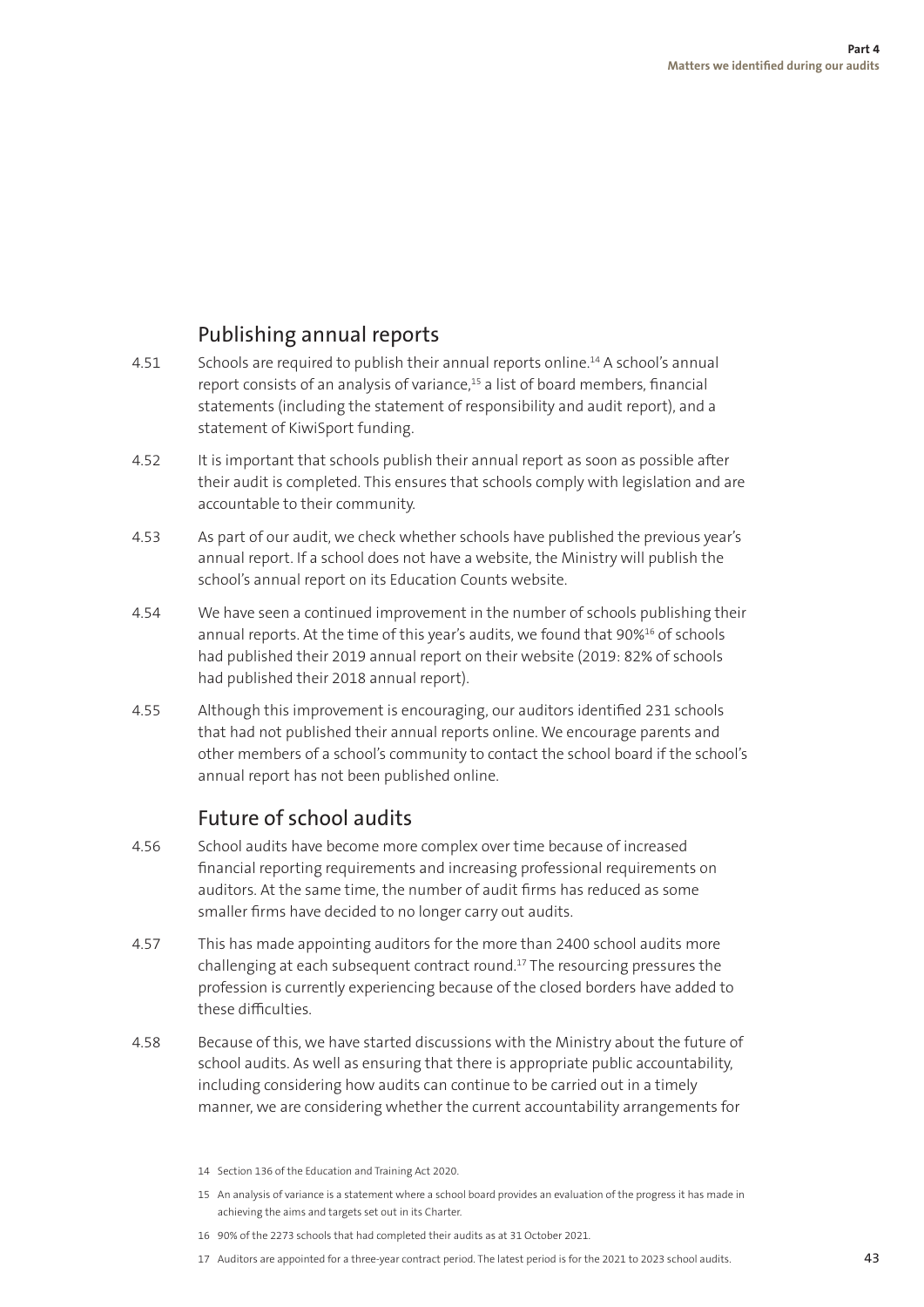schools are fit for purpose. We are also interested in how well supported schools are to ensure that they are financially sustainable.

- 4.59 School financial statements are very detailed compared to those for many other public organisations. The Ministry is one of the main users of this information, and we understand that the Ministry uses this financial information for numerous purposes.
- 4.60 A small cross-sector working group carried out some work to simplify the 2021 Kiwi Park model financial statements. However, we encourage the Ministry to continue to consider whether the current level of disclosure is necessary, particularly for information that the Ministry already holds. We will discuss further opportunities to simplify the model statements when the 2022 model financial statements are developed.
- 4.61 In terms of improving information flows, one of our audit service providers will carry out a pilot project for a group of schools with a large provider of school financial services. This will focus on better information flows between the Ministry, the financial service provider, schools, and auditors. We hope that the initiatives developed in this pilot will benefit other schools and service providers in the future.
- 4.62 We are also discussing longer-term solutions. This includes what school financial reporting should look like and/or what assurance over that reporting is needed. We are in the early stages of these discussions.
- 4.63 A new planning and reporting framework will come into effect on 1 January 2023. The Ministry is currently establishing regulations outlining the process, content, form, and timelines for this framework.
- 4.64 The Ministry is also in the early stages of organisational redesign to establish Te Mahau (previously referred to as the Education Service Agency) following the review of Tomorrows' Schools. The aim of this redesign is to work more regionally and provide more locally responsive, accessible, and integrated services to schools and the education sector.
- 4.65 These two significant developments provide opportunities for the Ministry to consider the accountability arrangements for schools and how they can be supported in financial matters.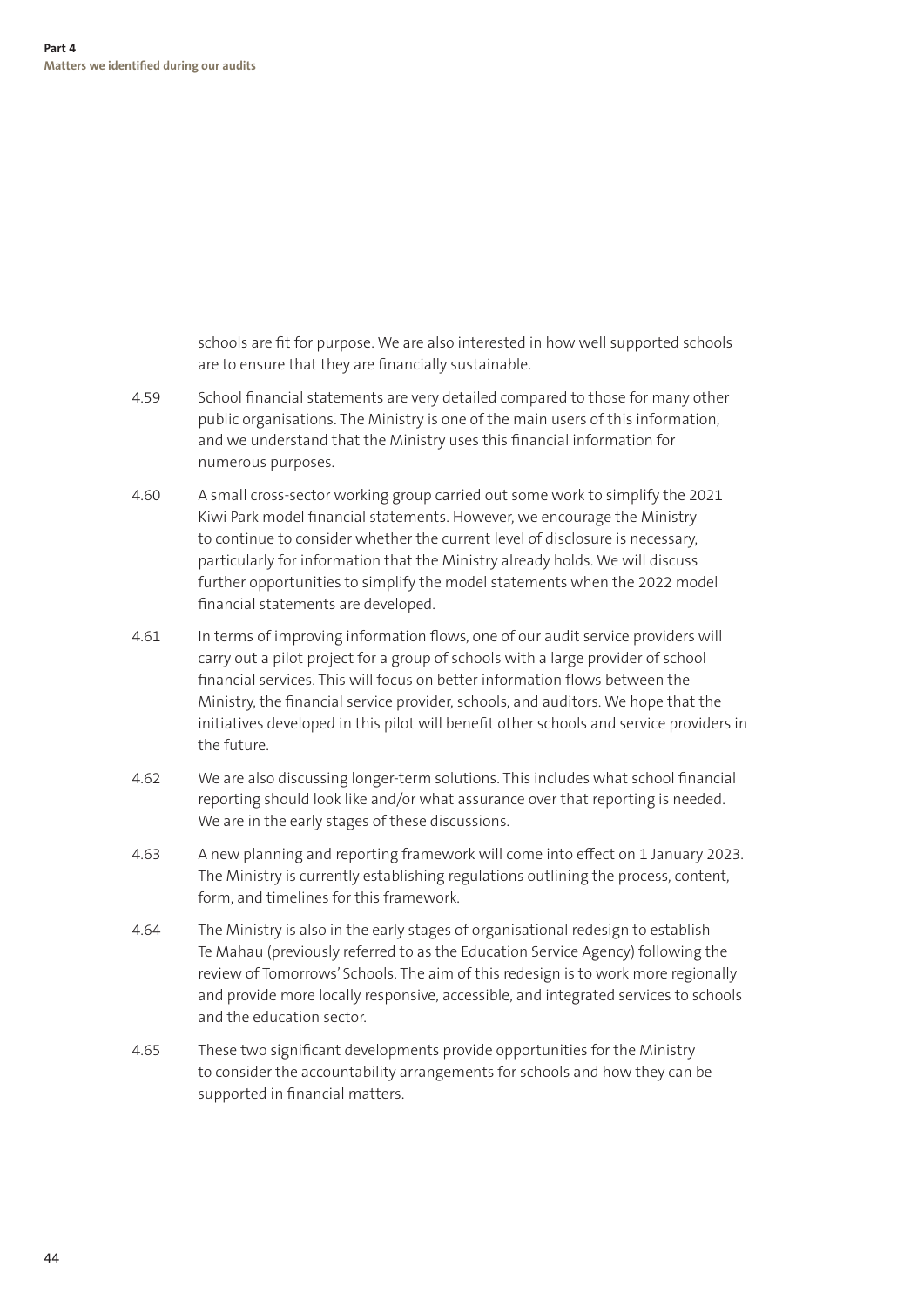#### **Recommendation 3**

We recommend that the Ministry of Education simplify the level of financial reporting required in the Kiwi Park model financial statements. This includes reconsidering information the Ministry of Education specifically requires, in addition to what is required by financial reporting standards, and whether it can obtain that information from other sources.

#### Integrity in the public sector

- 4.66 We continue to focus on ethics and integrity in the public sector. We have already referred to the additional resources on sensitive expenditure we have put on our website (see paragraph 4.35). Another area that is important to schools is conflicts of interest.
- 4.67 The risk of conflicts of interest in small communities, which many schools operate in, is inherently high. There is a particular risk of conflict in the decision-making processes used to appoint new employees and contractors, and to purchase goods and services. This is because the board may have limited options in a small community.
- 4.68 Having a conflict of interest does not necessarily mean a person has done anything wrong. However, it is important that schools properly manage conflicts and that they do this transparently.
- 4.69 As we noted in paragraph 2.56, we identified five schools that had board members who did not comply with the rules in the Education and Training Act 2020 about conflicts of interest. The main provisions of the Act that school boards need to be aware of are that:
	- an individual is not capable of being a trustee if they are concerned or interested in contracts with their board where the total payments in a financial year are more than \$25,000 (including GST), unless the Secretary for Education approves the contract(s); and
	- a permanently appointed member of board staff cannot be elected (or appointed or co-opted) to the board of trustees unless they are the elected staff representative.<sup>18</sup>
- 4.70 School boards are unique in that the principal (who is essentially management) is also one of those charged with governance. All boards also have a staff representative and sometimes a student representative, and integrated school boards also include representatives of their proprietor.

<sup>18</sup> Sections 9 and 10 of Schedule 23 of the Education and Training Act 2020 – previously, section 103 of the Education Act.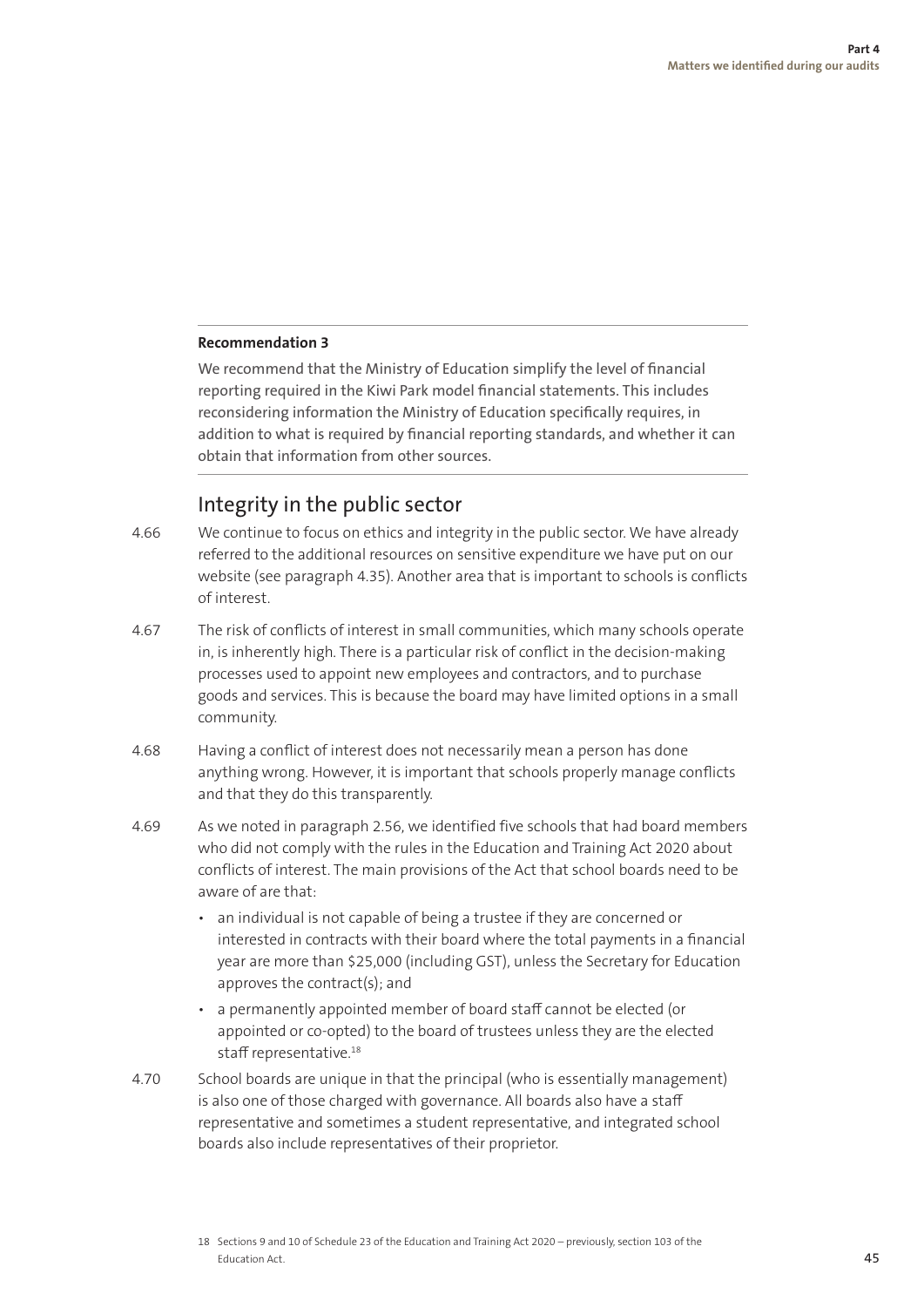- 4.71 Boards need to properly manage decisions that they make on matters that members have an interest in. A board member should be excluded from any meeting while it discusses or decides a matter that the trustee has an interest in. However, the board member may attend the meeting to give evidence, make submissions, or answer questions.<sup>19</sup>
- 4.72 A good way of ensuring that there is awareness of all potential conflicts is to maintain an interests register and to have a formal process for declaring any interests at the start of board meetings.
- 4.73 Resources on our website include a good practice guide, *Managing conflicts of interest: A guide for the public sector*, and other resources, such as an interactive quiz that covers a range of scenarios where interests may conflict.
- 4.74 Other resources in the good practice section of our website that may be of interest to school boards are guides on:
	- good governance;
	- discouraging fraud;
	- procurement; and
	- severance payments.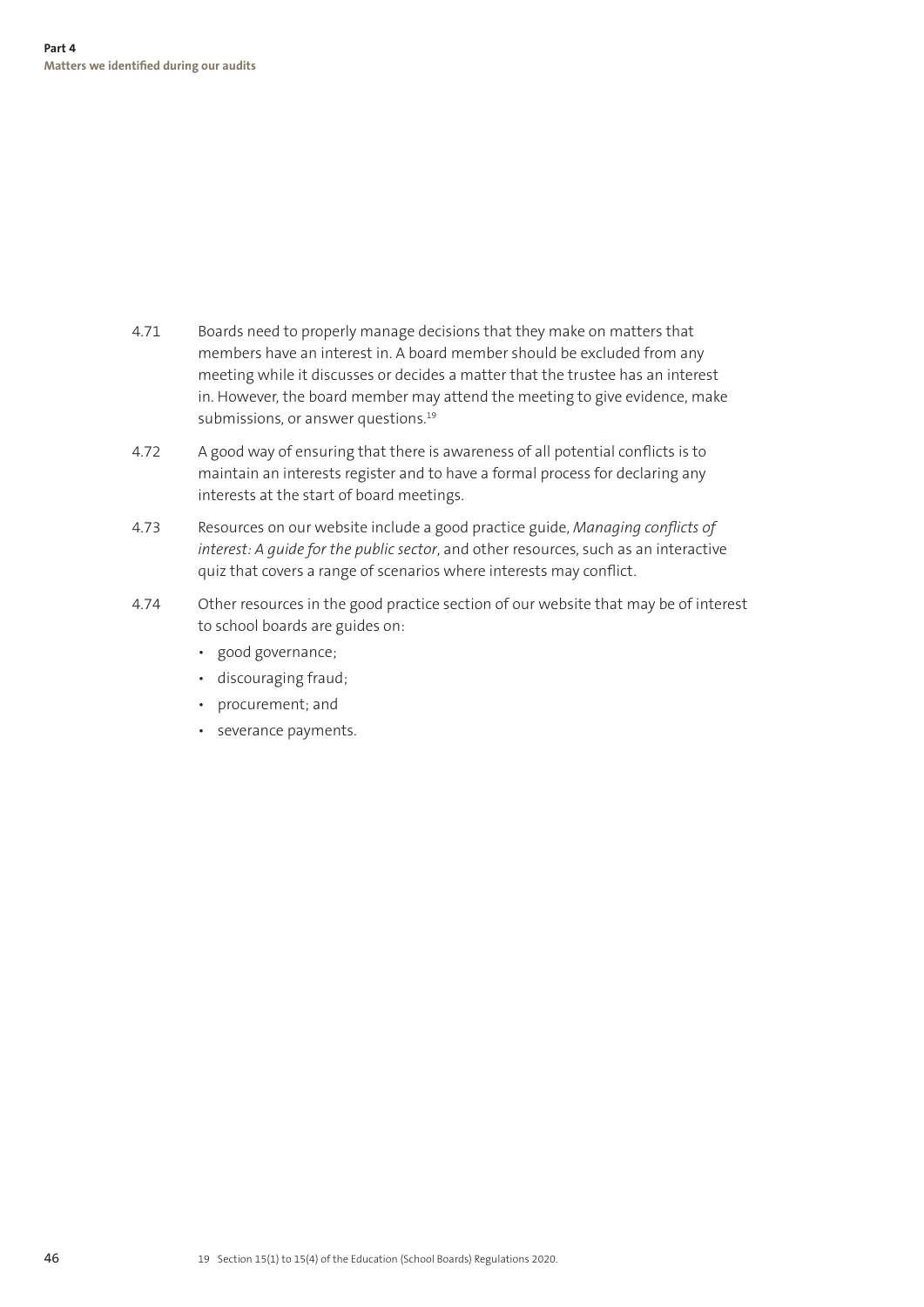# **Appendix Update on progress with our previous recommendations**

In this Appendix, we provide an update on the Ministry of Education (the Ministry's) progress with our recommendations in our report Results of the 2019 school audits. We also refer to some recommendations from earlier reports that we followed up during our 2020 audits.

#### **School payroll reporting**

| Recommendation                                                                                                                                                                                                                                                                                              | The Ministry's progress                                                                                                                                                                                                                                                                                                                                                                                                                                                                                                                                                                                  | Our comment                                                                                                                                 |
|-------------------------------------------------------------------------------------------------------------------------------------------------------------------------------------------------------------------------------------------------------------------------------------------------------------|----------------------------------------------------------------------------------------------------------------------------------------------------------------------------------------------------------------------------------------------------------------------------------------------------------------------------------------------------------------------------------------------------------------------------------------------------------------------------------------------------------------------------------------------------------------------------------------------------------|---------------------------------------------------------------------------------------------------------------------------------------------|
| We recommended that<br>the Ministry:<br>ensure that changes<br>٠<br>to the Novopay<br>system include<br>adding appropriate<br>controls for schools,<br>where possible, to<br>help prevent fraud<br>and error and ensure<br>that all transactions<br>are approved<br>within the school's<br>delegations; and | The Ministry is working with<br>Education Payroll Limited (EPL) to<br>develop guidance for schools to help<br>them establish good internal controls.<br>The guidance will also set out the<br>reporting that is available from EdPay<br>to facilitate schools carrying out the<br>expected internal control procedures<br>over the payroll process. This guidance<br>will be released to schools before<br>the end of the school year on the EPL<br>website and through links on the<br>Ministry's website and in the<br>payroll instructions.                                                           | We have repeated this<br>recommendation.                                                                                                    |
| follow up unusual<br>٠<br>transactions or<br>anomalies identified<br>as part of the payroll<br>audit so they do not<br>reoccur, including<br>giving boards<br>additional support<br>and guidance on<br>payroll matters if<br>necessary.                                                                     | The Ministry asked for feedback<br>from schools and auditors on how<br>the exceptions from the payroll<br>exceptions report had been resolved<br>for 2020. Feedback from schools and<br>auditors on only 16% of exceptions<br>was received. Of that feedback, 77%<br>of exceptions were confirmed as<br>valid payments. To be able to identify<br>opportunities for additional support<br>or guidance, we need a higher<br>response rate. Feedback will again be<br>requested for the 2021 audits.<br>The Ministry is also working with<br>EPL to reduce the number of invalid<br>exceptions identified. | We will support the<br>Ministry to ensure<br>that auditors provide<br>feedback on the<br>exceptions followed<br>up as part of our<br>audits |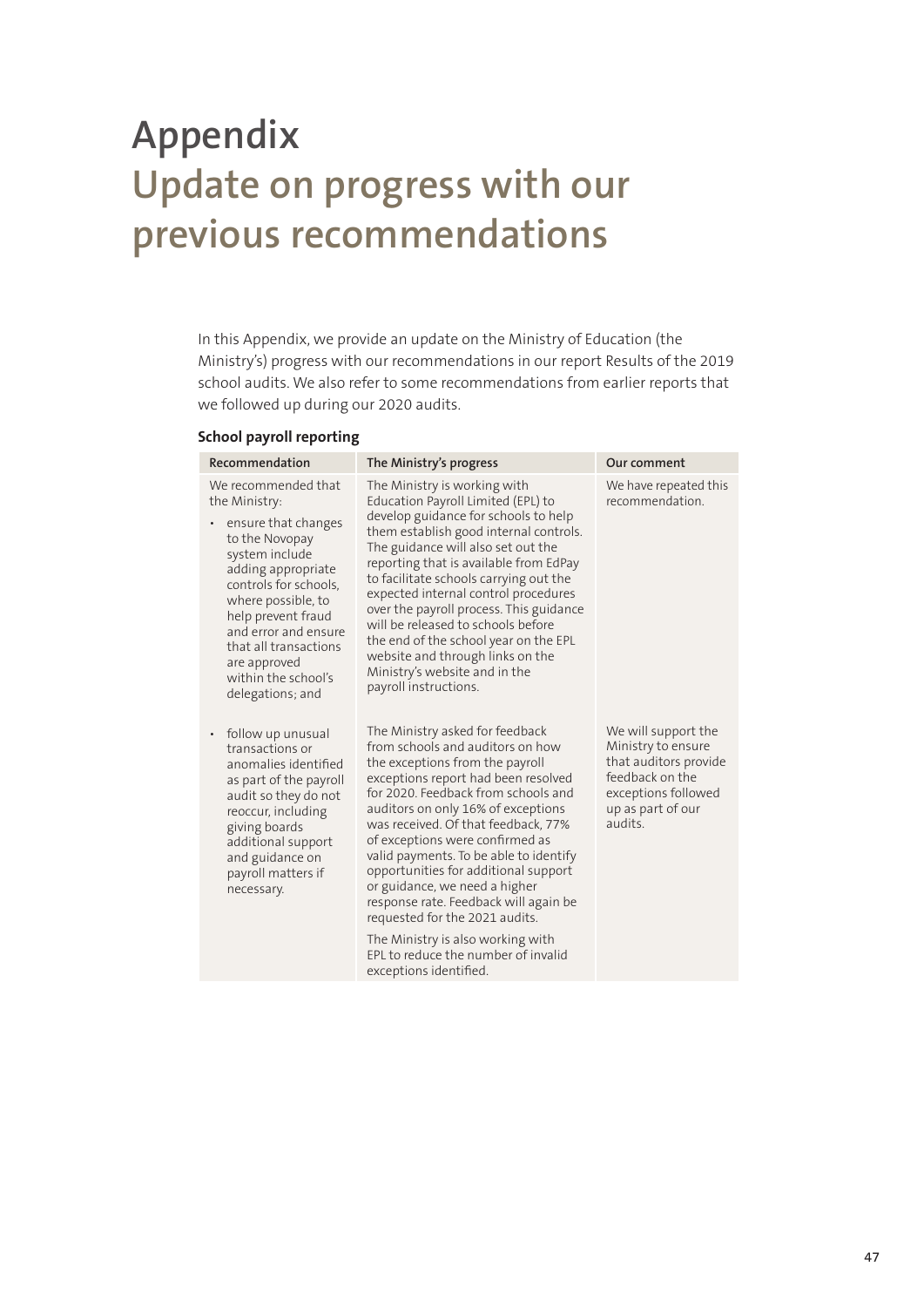#### **Internal controls** *(also a recommendation in previous years)*

| Recommendation                                                                                  | The Ministry's progress                                                                                                                                                                                                                                                                                    | Our comment          |
|-------------------------------------------------------------------------------------------------|------------------------------------------------------------------------------------------------------------------------------------------------------------------------------------------------------------------------------------------------------------------------------------------------------------|----------------------|
| We recommended that<br>the Ministry improve its<br>guidance on what good<br>controls look like. | The Ministry has updated guidance<br>on fraud and internal controls for<br>its Financial Information for Schools<br>Handbook (FISH), including added<br>guidance on fraud risk factors, common<br>types of fraud and examples, and board<br>and management responsibilities to<br>prevent fraud and theft. | This has been noted. |
|                                                                                                 | The Ministry is also preparing two<br>additional tools that can be used by<br>school boards:                                                                                                                                                                                                               |                      |
|                                                                                                 | a checklist of expected<br>$\bullet$<br>responsibilities and controls; and                                                                                                                                                                                                                                 |                      |
|                                                                                                 | a template to help schools review<br>$\bullet$<br>their segregation of duties in<br>key processes and by identifying<br>people involved in each process<br>assessing whether they have enough<br>segregation.                                                                                              |                      |
|                                                                                                 | The new guidance and tools should be<br>available on the Ministry's website by<br>the end of the school 2021 year.                                                                                                                                                                                         |                      |

#### **Accounting for "other activities"**

| Recommendation                                                                                                                                                                                                       | The Ministry's progress                                                                                                                                                                                                                                                                                     | Our comment                              |
|----------------------------------------------------------------------------------------------------------------------------------------------------------------------------------------------------------------------|-------------------------------------------------------------------------------------------------------------------------------------------------------------------------------------------------------------------------------------------------------------------------------------------------------------|------------------------------------------|
| We recommended that<br>the Ministry provide<br>guidance to schools on<br>accounting for "other<br>activities" (including<br>Resource Teacher:<br>Learning & Behaviour<br>clusters) that they<br>receive funding for. | The Ministry has updated the guidance<br>in the 2021 Kiwi Park model on the<br>financial reporting requirements for<br>the 40 Resource Teacher: Learning &<br>Behaviour (RTLB) clusters. Additional<br>guidance is provided to set out the lead<br>school's responsibilities and reporting<br>requirements. | We will continue to<br>monitor progress. |
|                                                                                                                                                                                                                      | The disclosure note in the 2021 Kiwi<br>Park model for RTLB is unchanged<br>from 2020.                                                                                                                                                                                                                      |                                          |
|                                                                                                                                                                                                                      | Future reporting requirements for RTLBs<br>are still being considered.                                                                                                                                                                                                                                      |                                          |
|                                                                                                                                                                                                                      | Further accounting guidance for the<br>treatment of other activities will be<br>considered for the 2022 version of Kiwi<br>Park. Many of these other activities are<br>already captured in existing guidance<br>for funds held in trust, funds held on<br>behalf of third parties, and<br>shared funds.     |                                          |